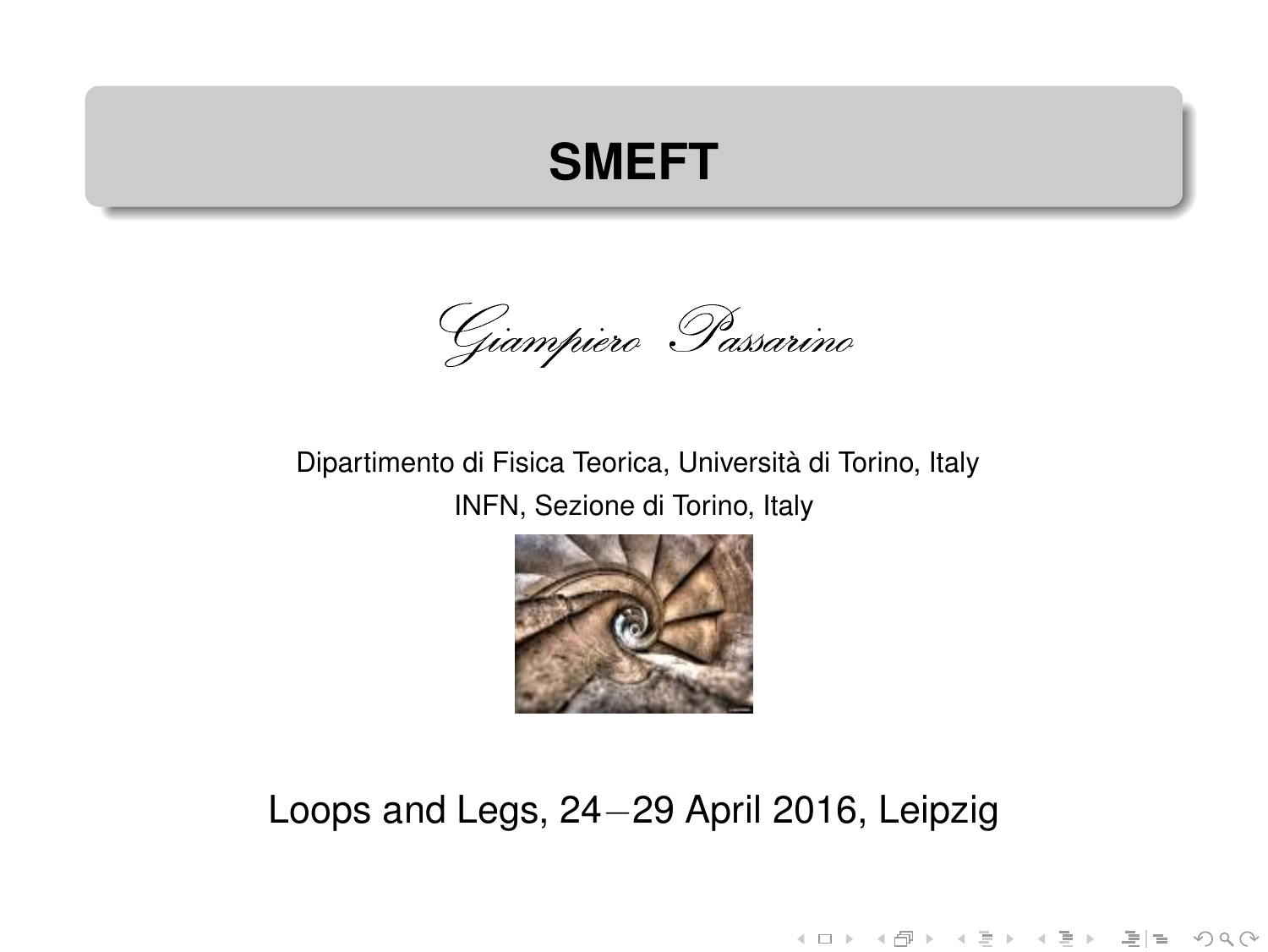

Practices that define hep at this point in time

A set of constructs, definitions, and propositions that present a systematic view of SMEFT<sup>1</sup>

## while attempting to provide a consistency proof<sup>2</sup> of quasi-renormalization in SMEFT<sup>3</sup>

Theory deals with the well founded theoretical results obtained from first principles, while phenomenology deals with not so well founded effective models with a smaller domain of application<sup>4</sup>.

<sup>2</sup>Not only power counting, but a proof that proves that there are enough Wilson coefficients

3<sup>O</sup> A theory without loss of calculability

<sup>4</sup>For a definition see Hartmann (Studies in History and Philosophy of Modern Physics)

K ロ > K @ > K ミ > K ミ > ' ミ(ㄹ) 9 Q @

<sup>1</sup>how the influence of higher energy processes is localizable in a few structural properties which can be captured by a handful of Wilson coefficients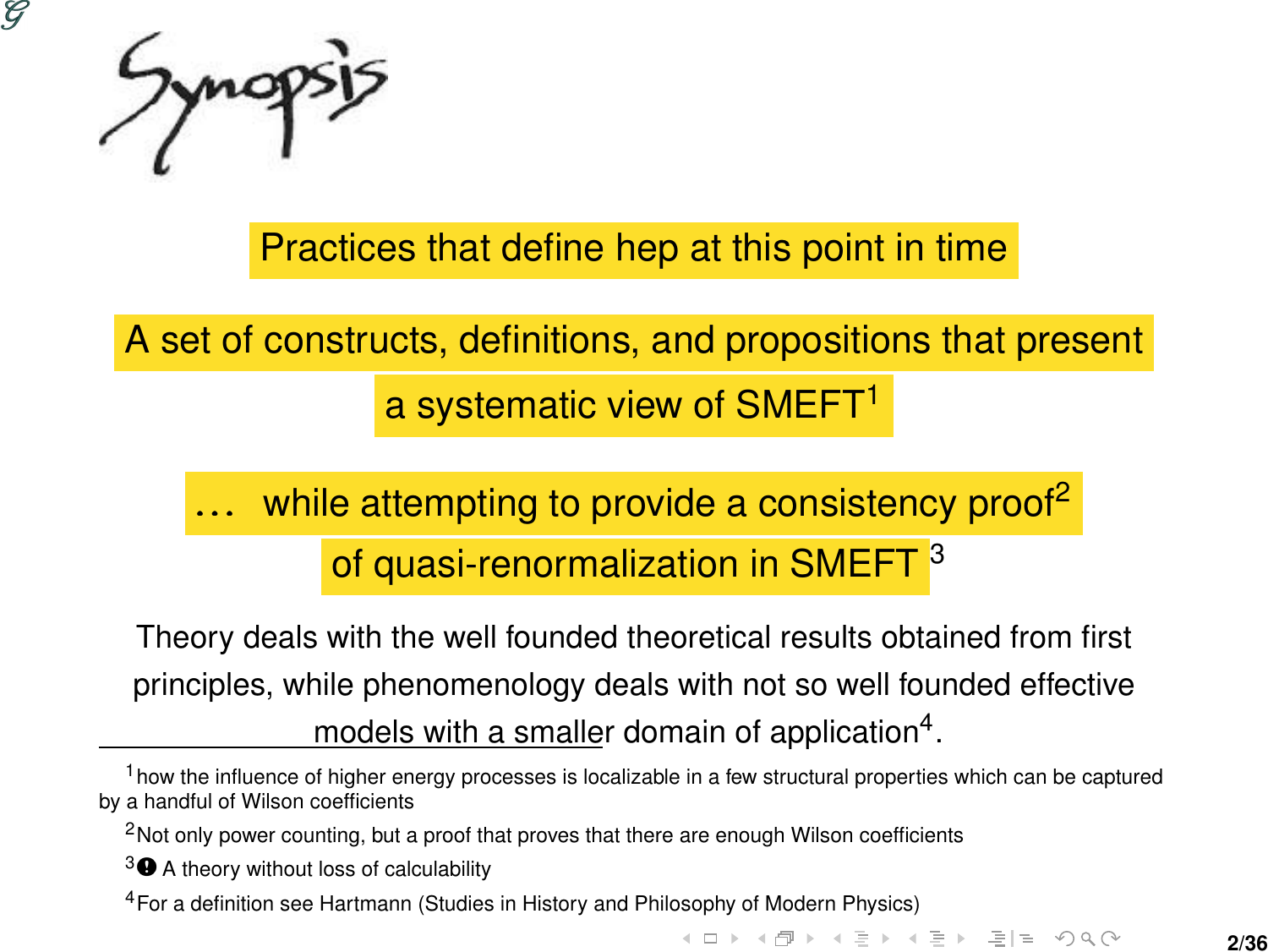

Mathematics suffers from some of the same inherent difficulties as theoretical physics: great successes during the 20th century, increasing difficulties to do better, as the easier problems get solved<sup>5</sup>.

- ✓ Conventional vision : some very different physics occurs at Planck scale, SM is just an effective field theory. What about the next SM? A new weakly coupled renormalizable model? A tower of EFTs?
- A different vision: is the SM close to a fundamental theory?

 $5$ The lesson of experiments 1973 - today: extremely difficult to find a flaw in the SM : maybe the SM includes

elements of a truly fundamental theory. But then how can one hope to make progress without experimental guidance? One should pay close attention to what we don't understand precisely about the SM even if the standard prejudice is

"that's a hard technical problem, and solving it won't change anything"

Should we try to better understand links between SM and mathematics?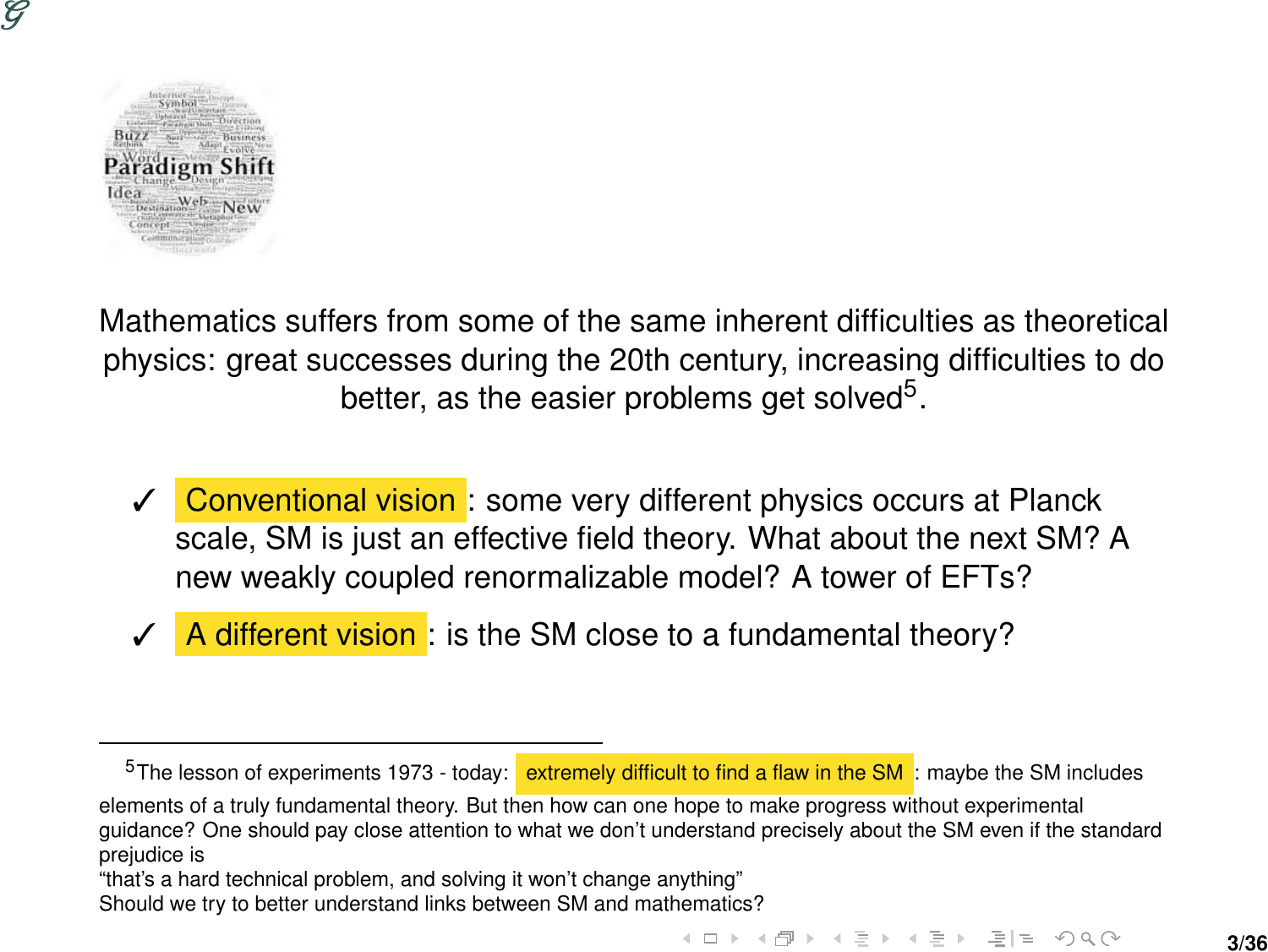ဗ

*Ann Inst Henn Pomcaré,* Section A Vol XX, n° 1, 1974, p 69 94 *Physique theonque*

**One-loop divergencies in the theory of gravitation** par **G. 't HOOFT (\*) and M. VELTMAN (\*)**

C E R N , Geneva

ABSTRACT. — All one-loop divergencies of pure gravity and all those of gravitation interacting with a scalar particle are calculated. In the case of pure gravity, no physically relevant divergencies remain; they can all be absorbed in a field renormalization. In case of gravitation interacting with scalar particles, divergencies in physical quantities remain, even when employing the socalled improved energy-momentum tensor.

#### **1. INTRODUCTION**

The recent advances in the understanding of gauge theories make a fresh approach to the quantum theory of gravitation possible. First, we now know precisely how to obtain Feynman rules for a gauge theory [*1*]; secondly, the dimensional regularization scheme provides a powerful tool to handle divergencies [*2*]. In fact, several authors have already published work using these methods [*3*], [*4*].

One may ask why one would be interested in quantum gravity. The foremost reason is that gravitation undeniably exists; but in addition we may hope that study of this gauge theory, apparantly realized in nature, gives insight that can be useful in other areas of field theory. Of course, one may entertain all kinds of speculative ideas about the role of gravitation in elementary particle physics, and several authors have amused themselves imagining elementary particles as little black holes etc. It may well be true that gravitation functions as a cut-off for other interactions; in view of the fact that it seems possible to formulate all known

(\*) On leave from the University of Utrecht, Netherlands

Annales de l'Institut Henri Poincaré - Section A - Vol. XX, nº 1 - 1974.



SM augmented by gravity must break

down at the scale where predictive power is lost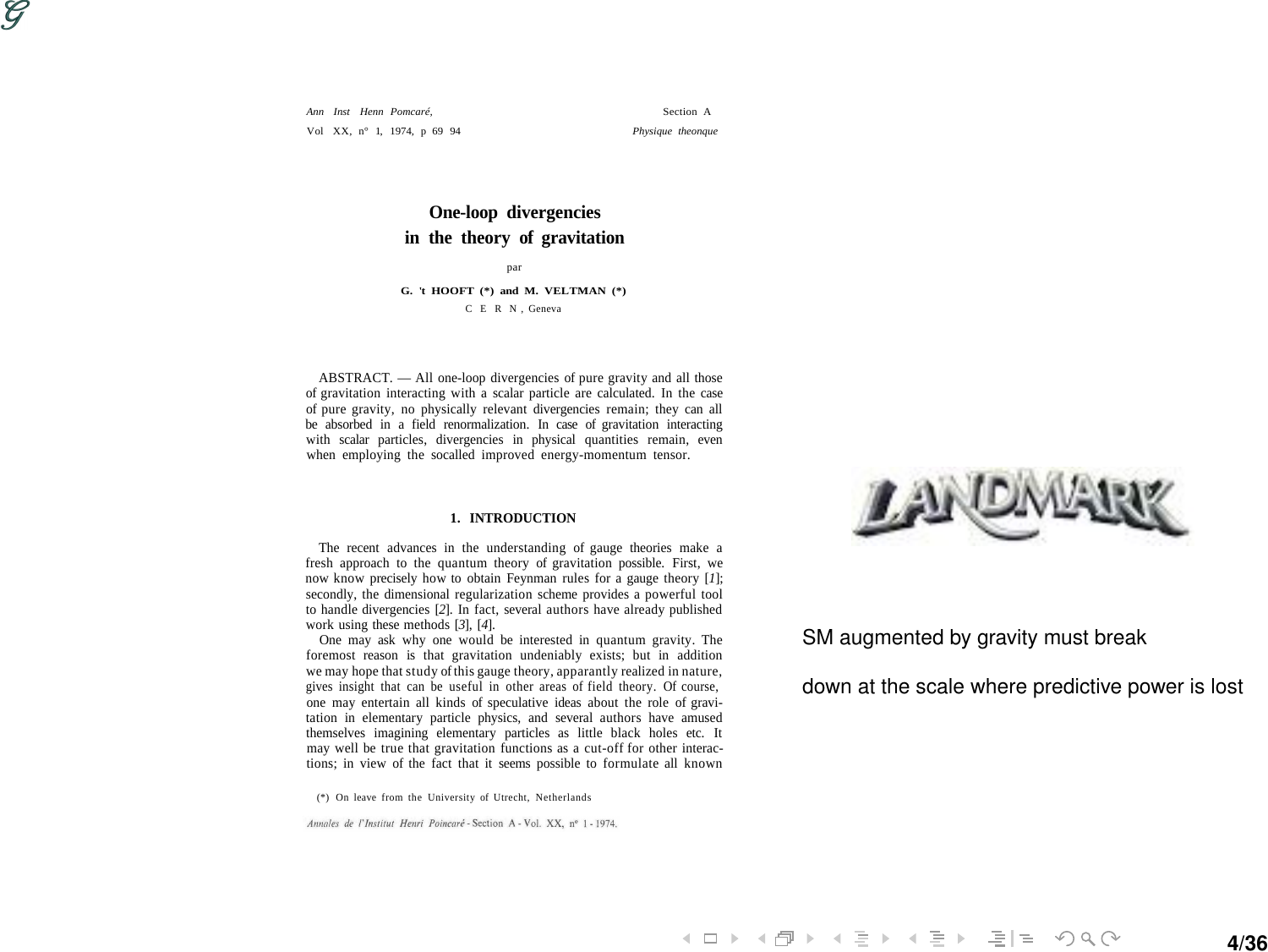



methodological antireductionism It is possible that at some very large energy scale, all nonrenormalizable interactions disappear. This seems unlikely, given the difficulty with gravity. It is possible that the rules change drastically, it may even be possible that there is no end, simply more and more scales (Georgi).

This prompts the important question whether there is a last fundamental theory in this tower of EFTs which supersede each other with rising energies. Some people conjecture that this deeper theory could be a string theory, i.e. a theory which is not a field theory any more.

epistemological antifoundationalism Or should one ultimately expect from physics theories that they are only valid as approximations and in a limited domain? (Hartmann, Castellani)

Or ... one should not resort to arguments involving gravity: let us banish further thoughts about gravity and the damage it could do to the weak scale (J. D. Wells)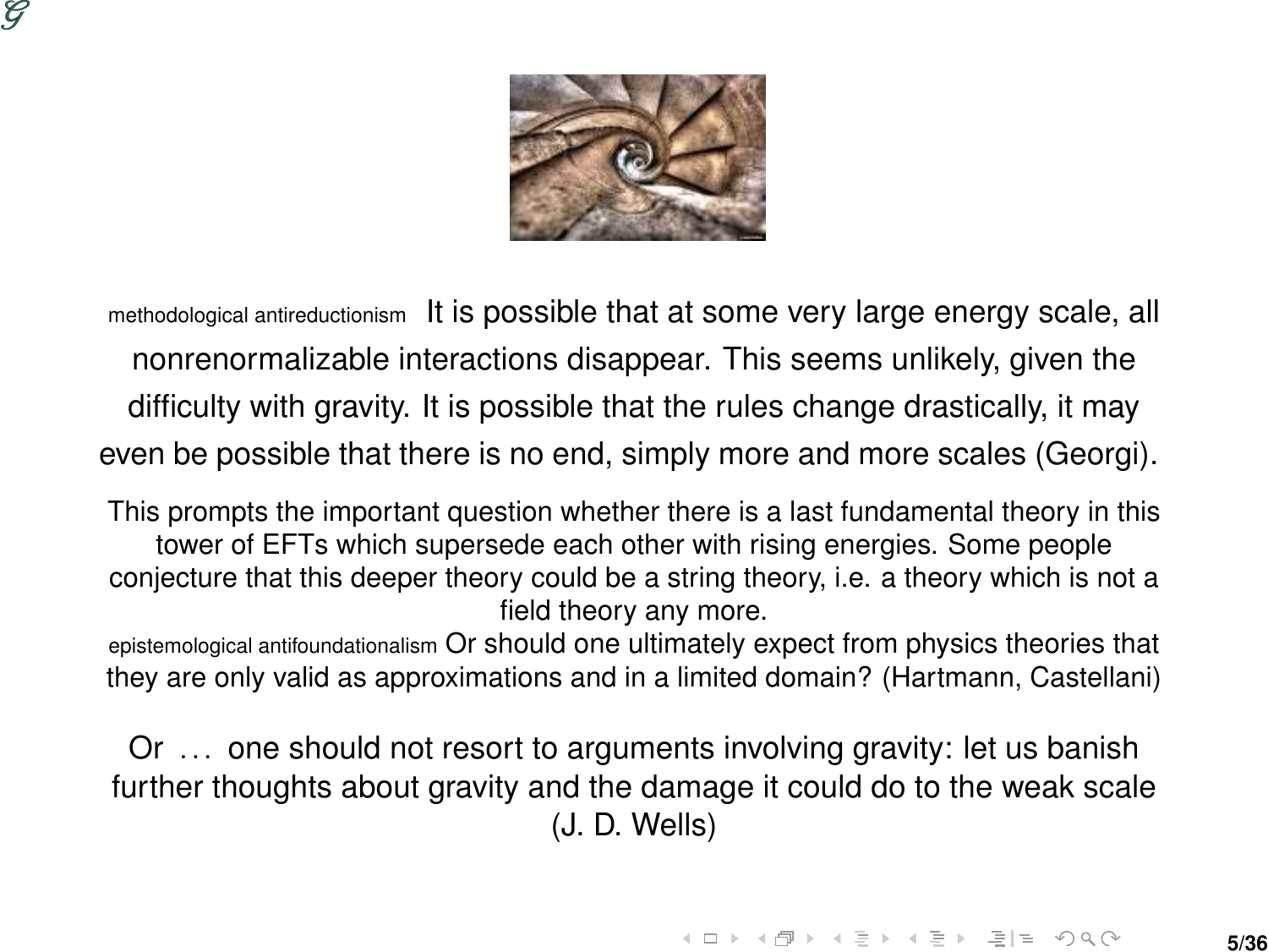



Thinking UV ... One model is falsifiable, but an endless stream of them is not

Kロト K個ト Kミト Kミト ミ性 の≪で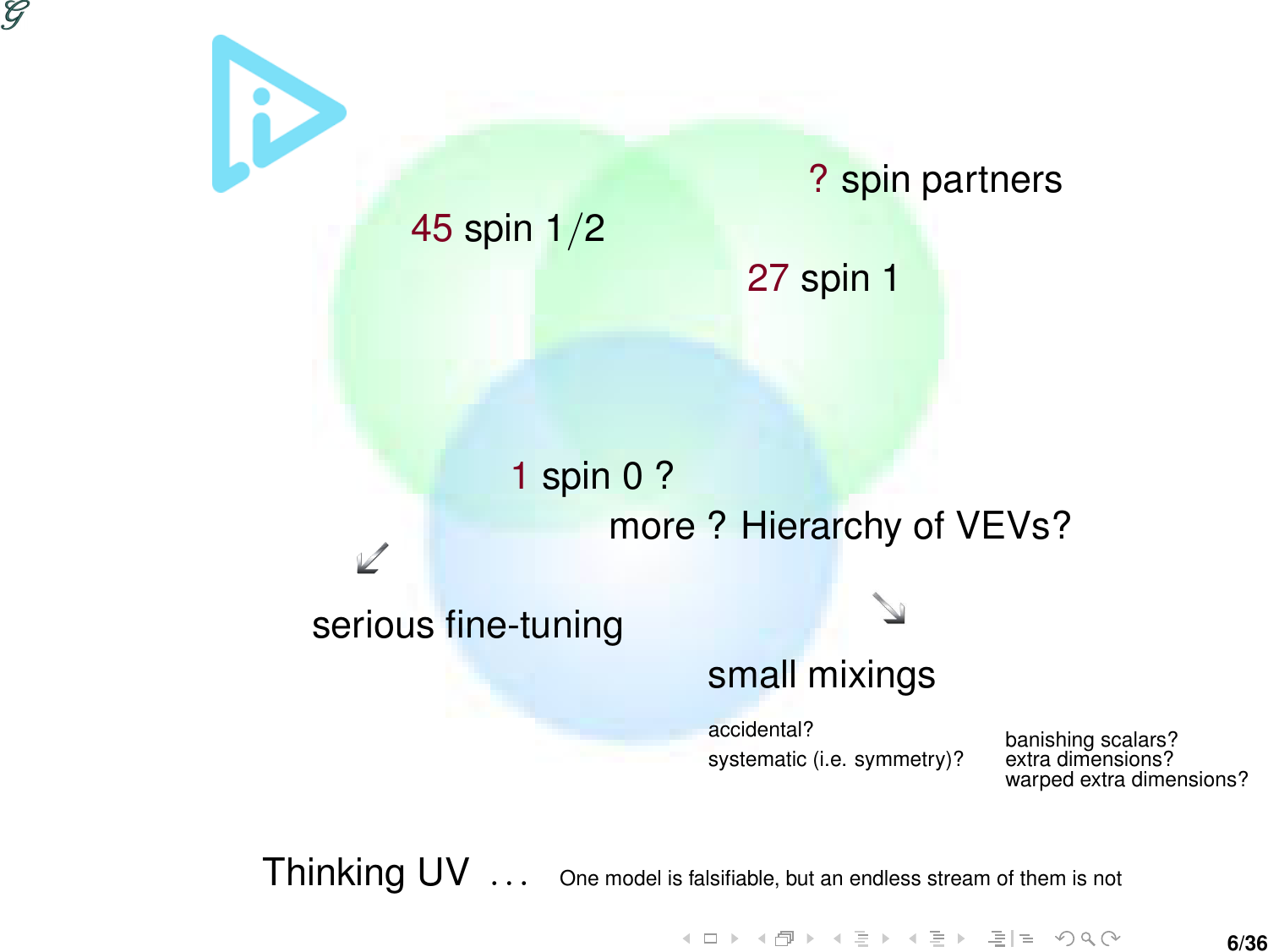



Back to the more and more scales scenario. Let's undergo revision (SMEFT) but it is an error to believe that rigour is the enemy of simplicity. On the contrary we find it confirmed by numerous examples that the rigorous method is at the same time the simpler and the more easily comprehended.

*The very effort for rigor forces us to find out simpler methods of proof D. Hilbert*



Executive summary (so far) Need for a consistent theoretical framework in which deviations from the SM (or NSM) predictions can be calculated<sup>6</sup>. Such a framework should be applicable to comprehensively describe measurements in all sectors of particle physics: LHC Higgs measurements, past EWPD, etc.

<sup>6</sup>Every 20 bogus hypotheses you test, one of them will give you a *p* of < 0.05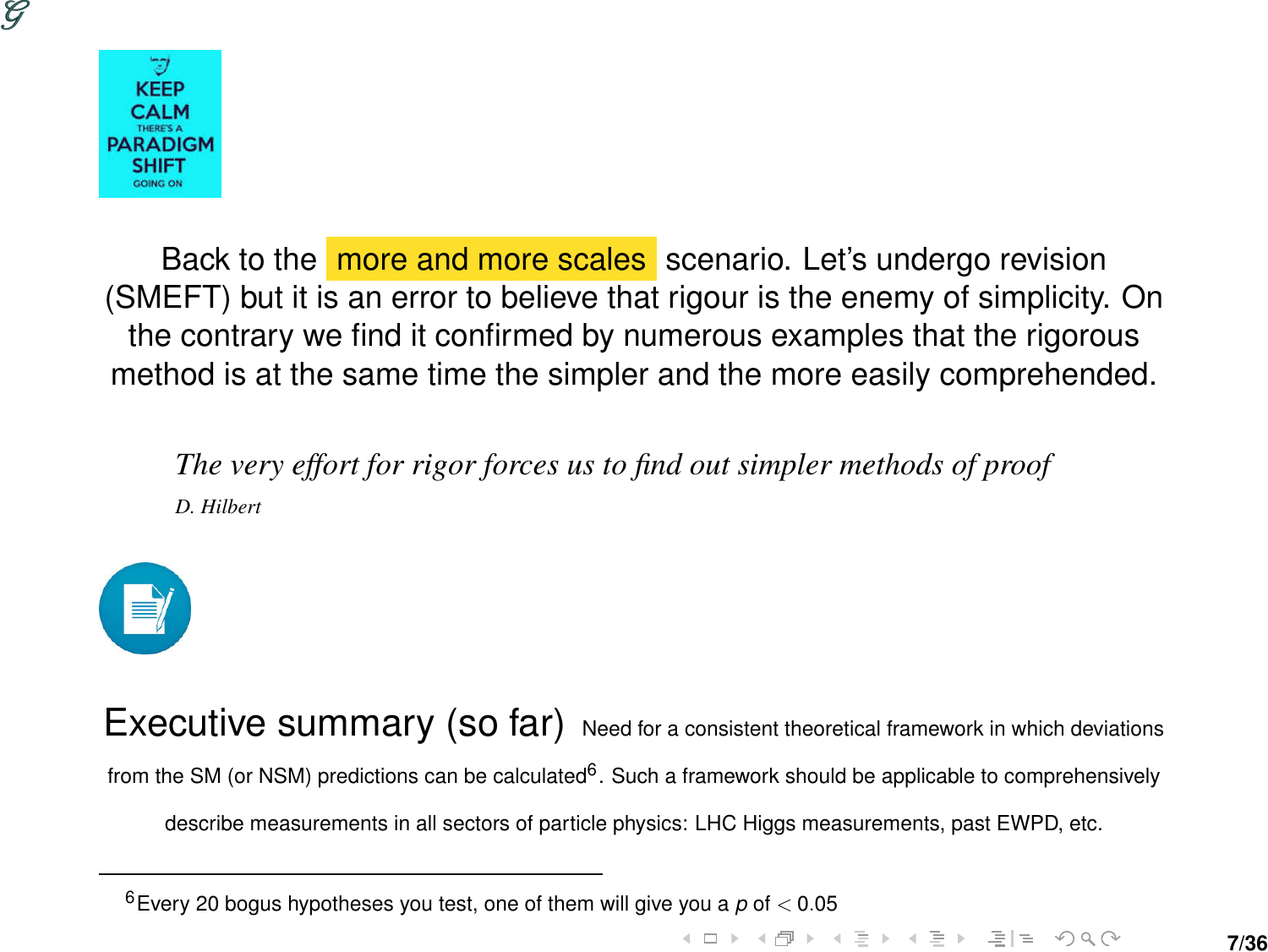

SM augmented with the inclusion of higher dimensional operators  $(T_1)$ ; not strictly renormalizable. Although workable to all orders,  $T_1$  fails above a certain scale, Λ1.



 $\bullet$  Consider any BSM model that is strictly renormalizable and respects unitarity  $(T_2)$ ; its parameters can be fixed by comparison with data, while masses of heavy states are presently unknown.  $T_1 \neq T_2$  in the UV but must have the same IR behavior.



 $\bigotimes$  Consider now the whole set of data below  $\Lambda_1$ .

 $T<sub>1</sub>$  should be able to explain them by fitting Wilson coefficients,

T<sup>2</sup> adjusting the masses of heavy states (as SM did with the Higgs mass at LEP) should be able to explain the data.

Goodness of both explanations are crucial in understanding how well they match and how reasonable is to use  $T_1$  instead of the full  $T_2$ 

Does  $T_2$  explain everything? Certainly not, but it should be able to explain something more than  $T_1$ .

 $\bullet$  We could now define  $T_3$  as  $T_2$  augmented with (its own) higher dimensional operators; it is valid up to a scale  $\Lambda$ <sub>2</sub>.



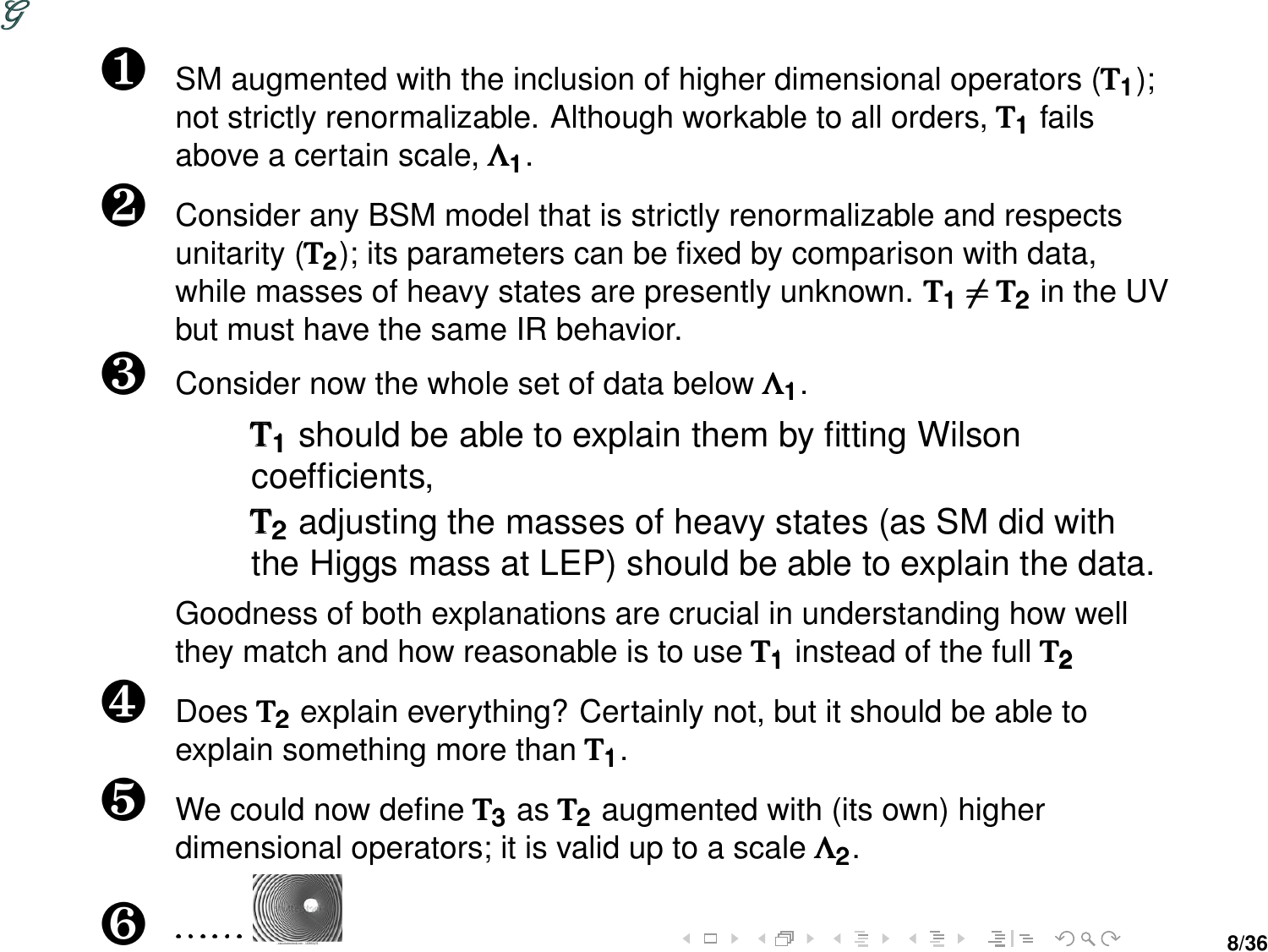



- The construction of the SMEFT, to all orders, is not based on assumptions on the size of the Wilson coefficients of the higher dimensional operators
- **2** Restricting to a particular UV case is not an integral part of a general SMEFT treatment and various cases can be chosen once the general calculation is performed.
- ❸ If the value of Wilson coefficients in broad UV scenarios could be inferred in general this would be of significant scientific value.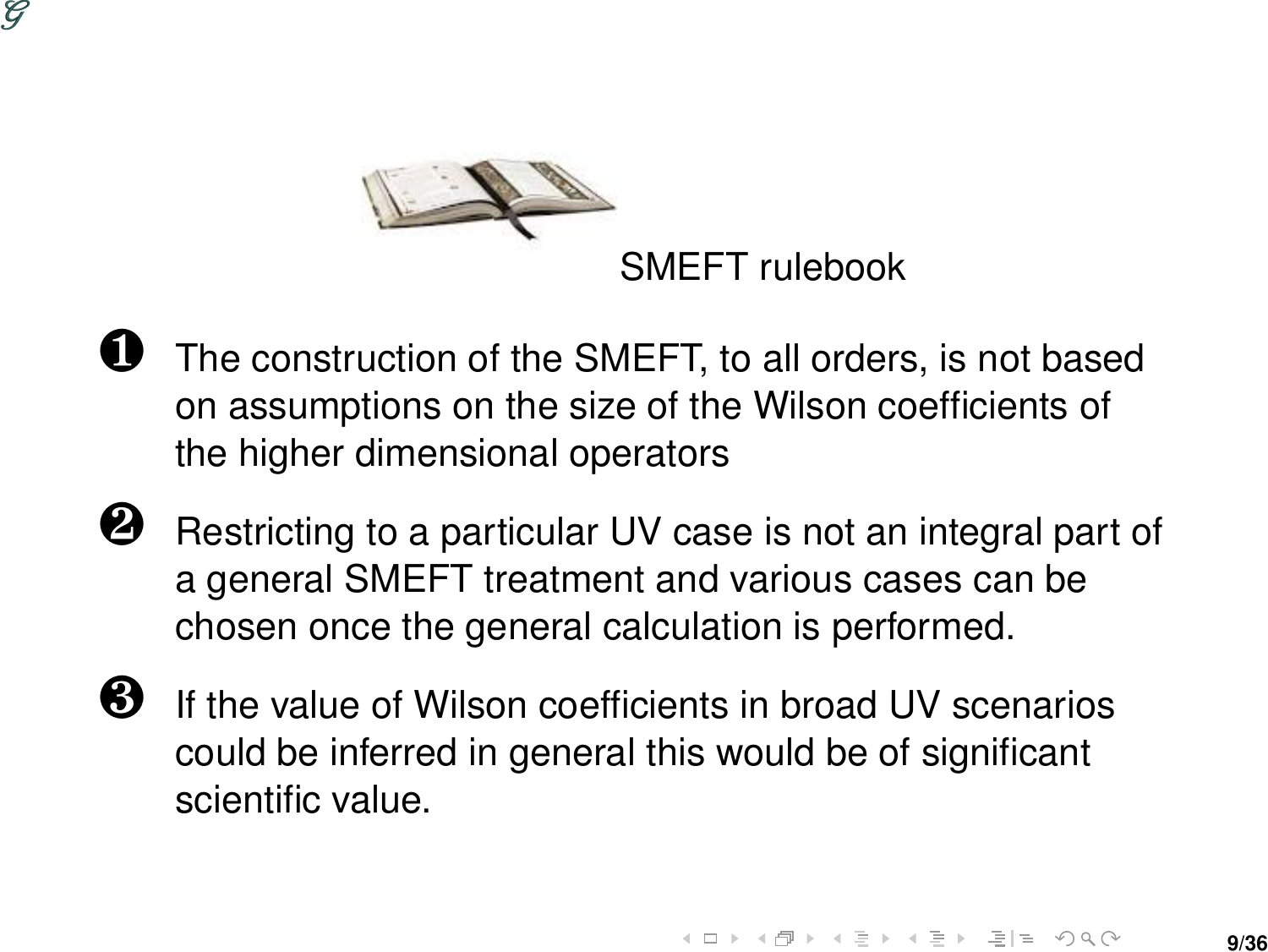



What can be said at all can be said clearly and whereof one cannot speak thereof one must be silent L. Wittgenstein



### ··· constructing SMEFT

 $\bigcirc$  Experiments occur at finite energy and measure Seff(Λ)

- $\bigcirc$  Whatever QFT should give low energy  $\mathbf{S}^{\text{eff}}(\mathbf{\Lambda})$  ,  $\forall$   $\Lambda$  <  $\infty$
- $\supset$  There is no fundamental scale above which  $S^{eff}(\Lambda)$  is not defined (K. Costello, Renormalization and EFT, AMS)
- ❍ S eff(Λ) loses its predictive power if a process at *E* = Λ requires
	- ∞ renormalized parameters (J. Preskill, CALT-68-1493)

Based on arXiv:1505.03706, arXiv:1510.00414,

never the compented - 2110 Wiene

**10/36**

https://cds.cern.ch/record/2138031 about to be rejected by HXSWG

K ロ ▶ K 何 ▶ K ヨ ▶ K ヨ ▶ 『 ヨ ヨ イロ ▶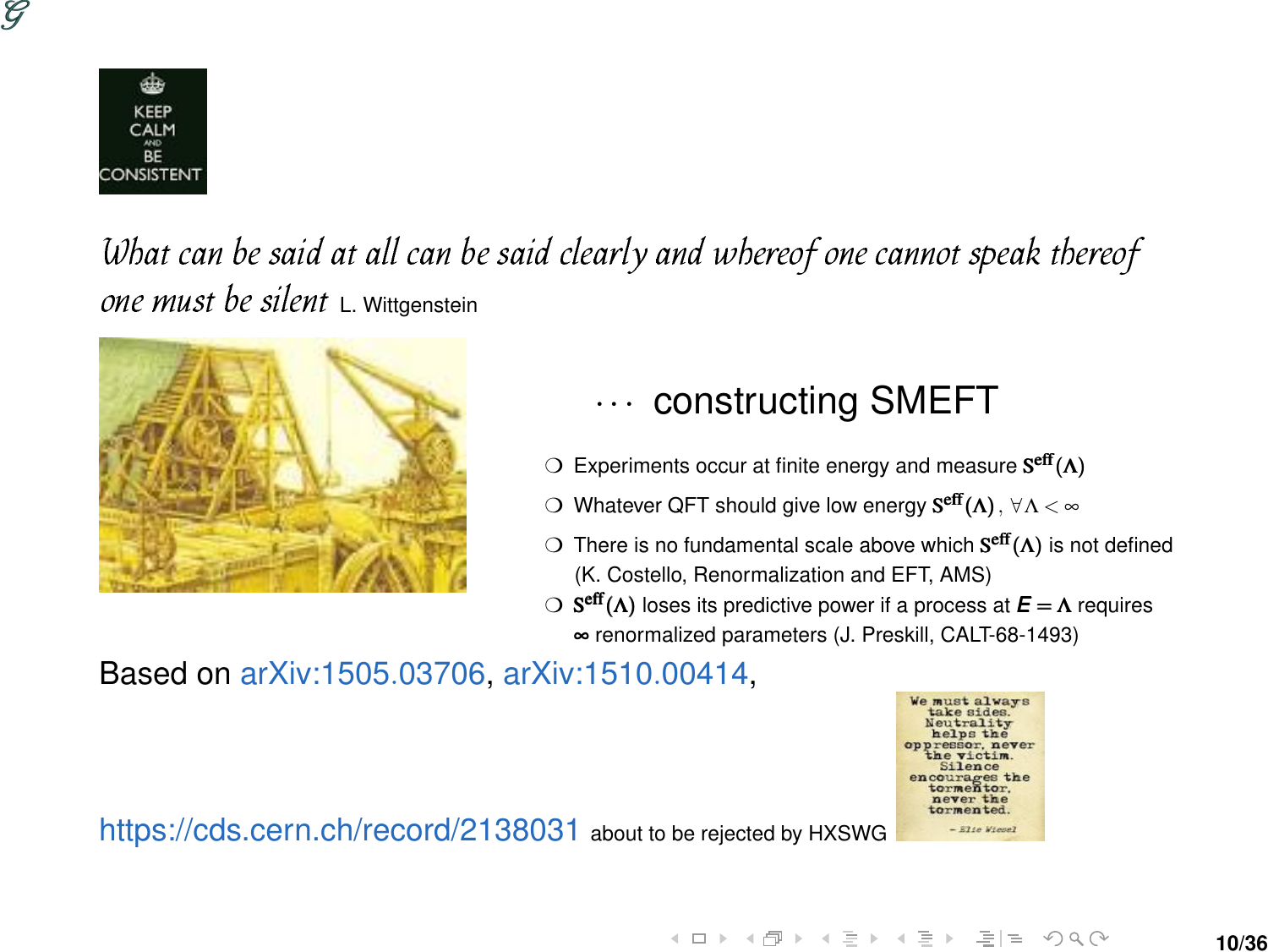

### Don't say it's



It is remarkable that when constructive proofs are provided, their simplicity always seems to detract from their originality

Don't expect an immediate translation into easy-to-use, pre-Moriond recipe

Not covered in this talk: connection with PO-framework (https://cds.cern.ch/record/2138023), connection with kappa-framework (arXiv:1505.03706)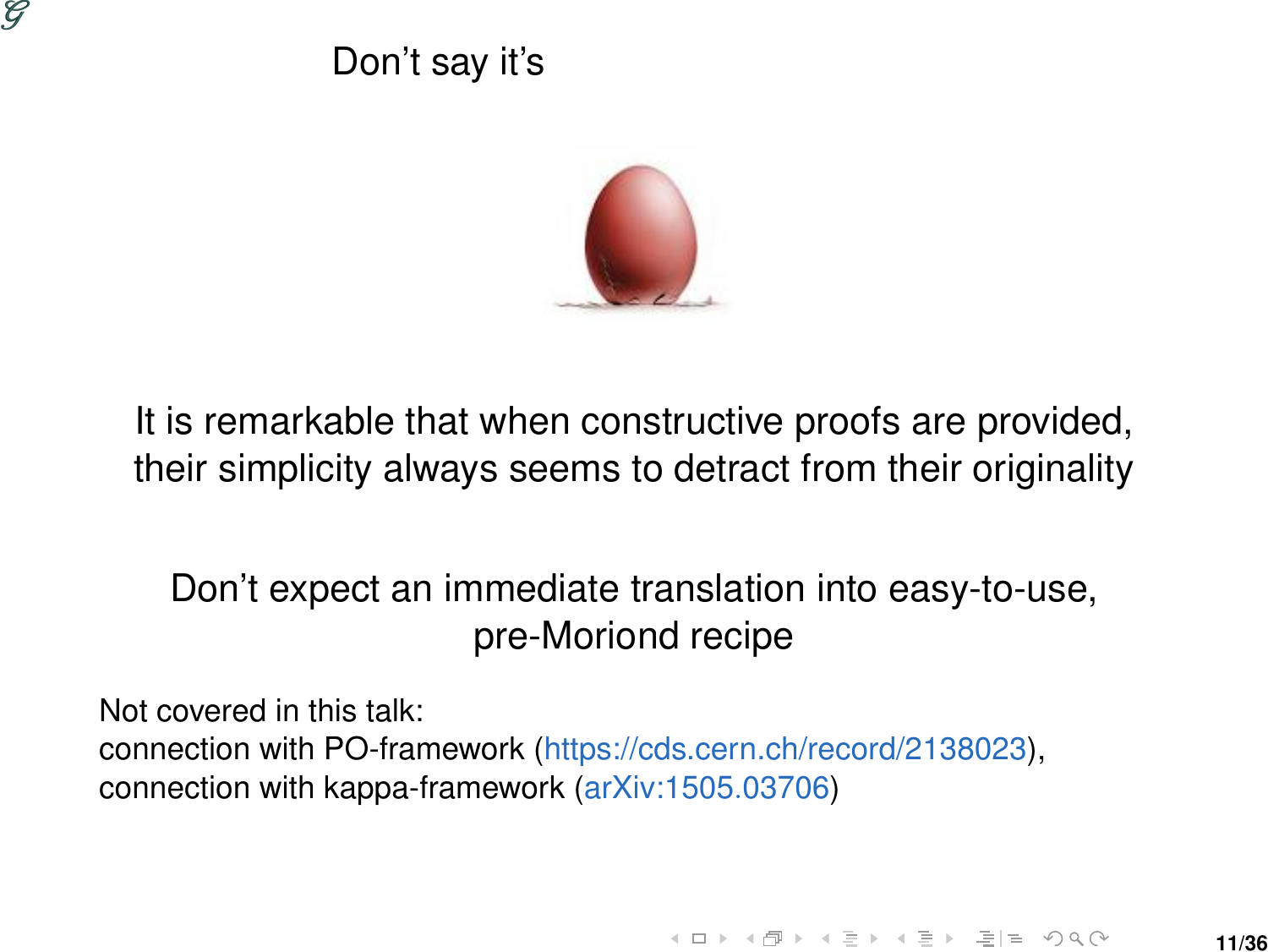

What about a 6MH<sub>H</sub> bump? First read

## Two Comments on LEE with Two Data Sets

### Bob Cousins Univ. of California, Los Angeles

LL Statistics Workshop 13 February 2013

Bob Cousins, LEE, LL Wkshp, 13 Feb 2013 <sup>1</sup> **12/36**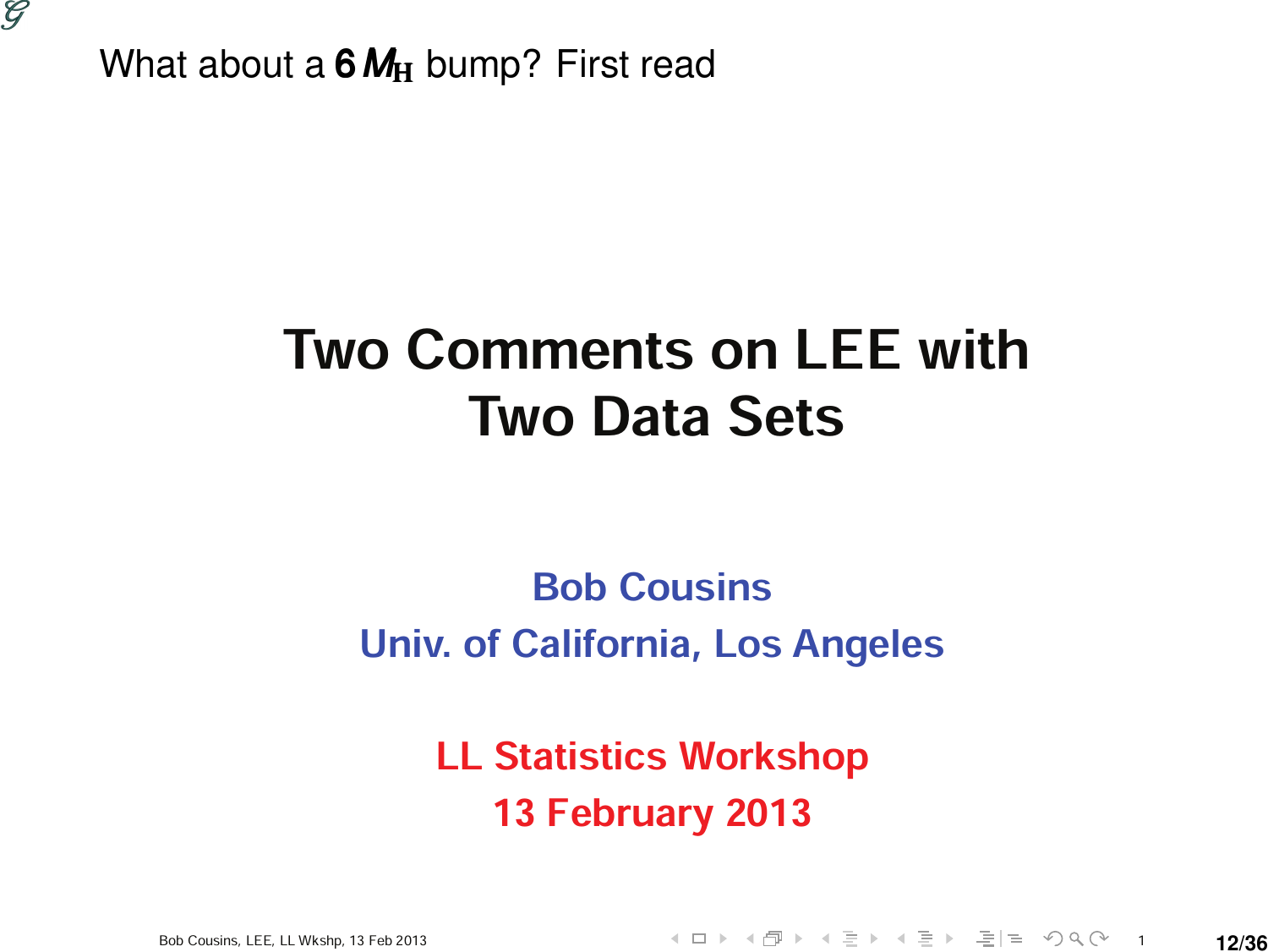

$$
M_{\text{H}^{\pm}}^2 = \Lambda^2 + \frac{1}{2}v^2(\lambda_4 + \lambda_5) \quad M_{\text{A}^0}^2 = \Lambda^2 + v^2\lambda_5 \quad M_{\text{H}}^2 = \Lambda^2 - \frac{1}{4}\left[v^2(\lambda_1 - 2\overline{\lambda})\right]
$$
  
\n
$$
\sin\beta = 1 - \frac{1}{8}\frac{v^4}{\Lambda^4} + \mathcal{O}\left(\frac{v^6}{\Lambda^6}\right) \quad \cos\beta = \frac{1}{2}\frac{v^2}{\Lambda^2} + \mathcal{O}\left(\frac{v^4}{\Lambda^4}\right)
$$
  
\n
$$
\sin(\alpha - \beta) = -1 + \mathcal{O}\left(\frac{v^6}{\Lambda^6}\right) \quad \cos(\alpha - \beta) = -\frac{1}{2}\left(M_{\text{h}}^2 + v^2\overline{\lambda}\right)\frac{v^2}{\Lambda^4} + \mathcal{O}\left(\frac{v^6}{\Lambda^6}\right)
$$

$$
4 \Box \rightarrow 4 \Box \rightarrow 4 \Xi \rightarrow 4 \Xi \rightarrow \Xi \vert \Xi \vert \Box \Box \Box \Box \Box \Box \Box
$$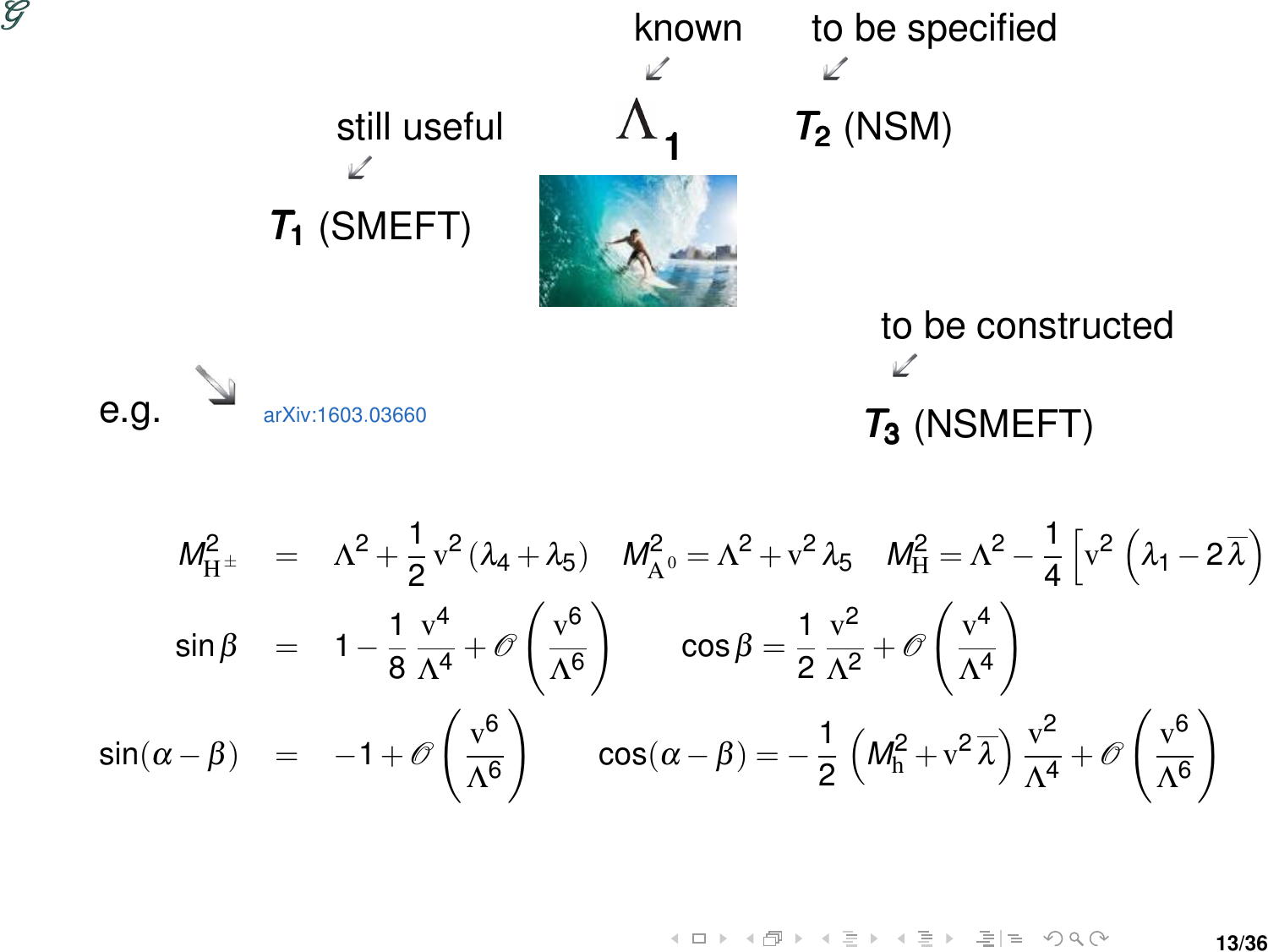



where  $g$  is the  $SU(2)$  coupling constant and  $g_{4+2k} = 1/(\sqrt{2}\,G_{\rm F}\,\Lambda^2)^k = g_6^k$ , where  $G_{\rm F}$  is the Fermi coupling constant and Λ is the scale around which new physics (NP) must be resolved. For each process *N* defines the dim = 4 LO (e.g. *N* = 1 for H → VV etc. but *N* = 3 for H → γ γ ). *N*<sup>6</sup> = *N* for tree initiated processes and *N* −2 for loop initiated ones. Here we consider single insertions of  $\dim = 6$  operators, which defines NLO SMEFT.

Ex: HAA (tree) vertex generated by 
$$
\mathcal{O}_{\phi w}^{(6)} = (\Phi^{\dagger} \Phi) F^{a\mu\nu} F_{\mu\nu}^a
$$
, by  

$$
\mathcal{O}_{\phi w}^{(8)} = \Phi^{\dagger} F^{a\mu\nu} F_{\mu\rho}^a D^\rho D_\nu \Phi \text{ etc.}
$$

K ロ > K @ > K 로 > K 로 > \_로 및 0 9 0 0 **14/36**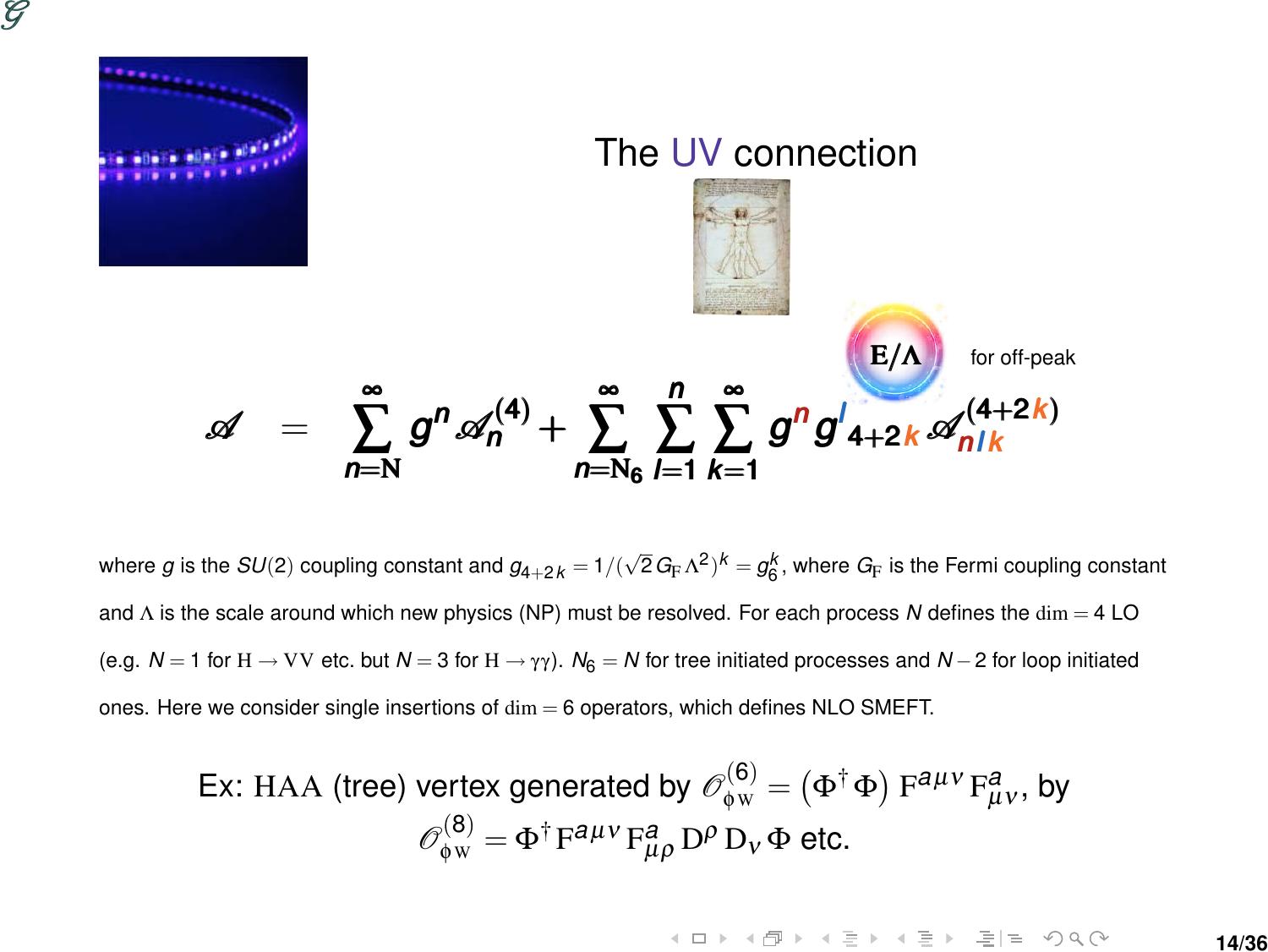

SMEFT ordertable for tree initiated  $1 \rightarrow 2$  processes



 $g$   $g_6$   $\mathscr{A}^{(6)}_{1.1.}$  $\frac{1}{1,1,1}$  LO SMEFT. There is also RG-improved LO (arXiv:1308.2627) and MHOU for LO SMEFT (arXiv:1508.05060)

$$
\circ \boxed{g^3 g_6 \mathscr{A}_{3,1,1}^{(6)}} \text{ (arXiv:1505.03706) NLO SMEFT}
$$

 $g$   $g_8$   $\mathscr{A}^{(8)}_{1.1.}$  $\mathcal{G}_{1,1,2}^{(8)}$  (arXiv:1510.00372),  $g^3 g_6^2 \mathscr{A}_{3,2,1}^{(6)}$  MHOU for NLO SMEFT

N.B.  $g_8$  denotes a single  $\mathscr{O}^{(8)}$  insertion,  $g_6^2$  denotes two, distinct,  $\mathscr{O}^{(6)}$  insertions

K ロ > K @ > K 로 > K 로 > \_로 및 0,000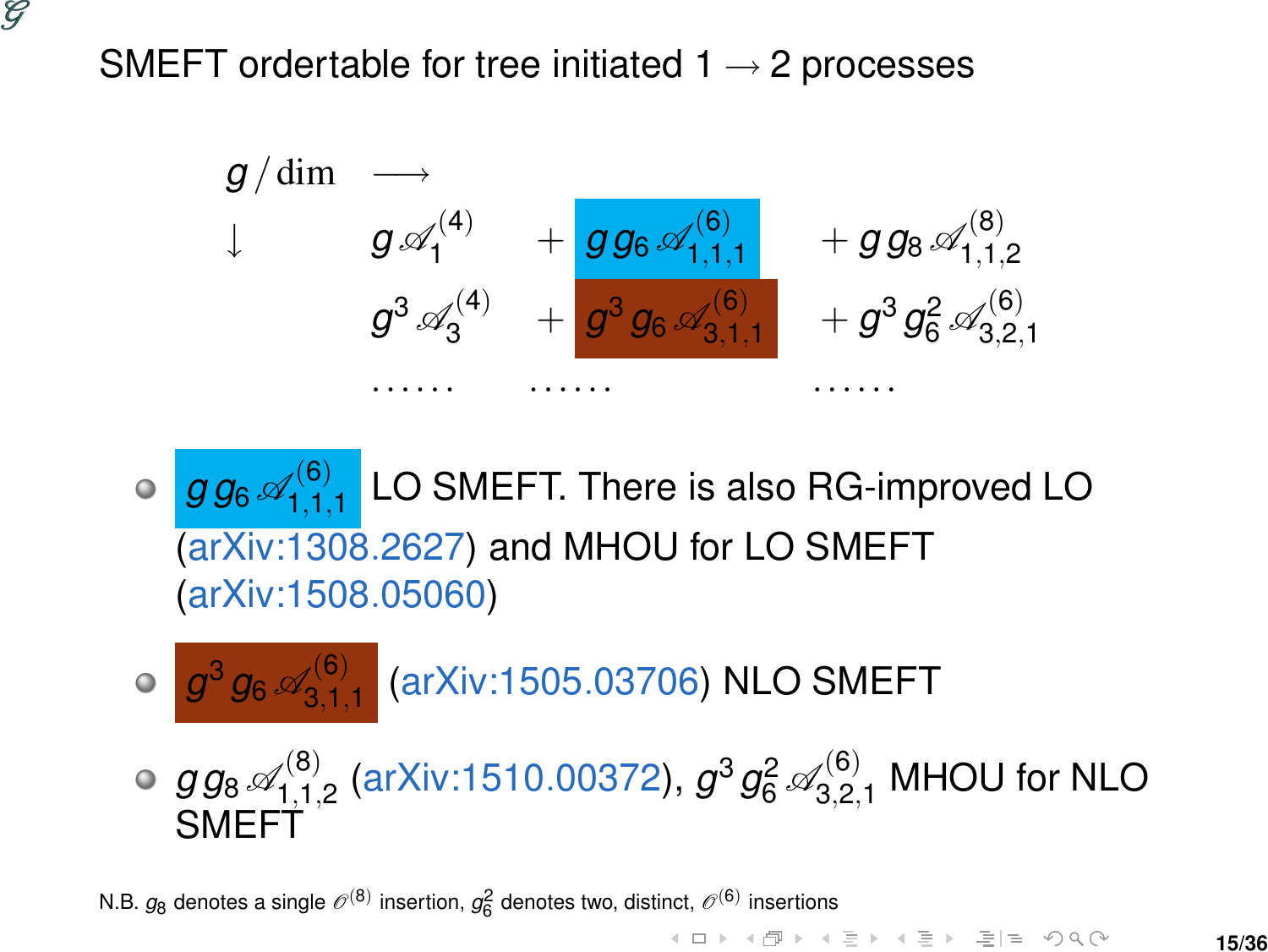

K ロ K K @ K K ミ K K ミ K 클 및 Y Q Q @ **16/36**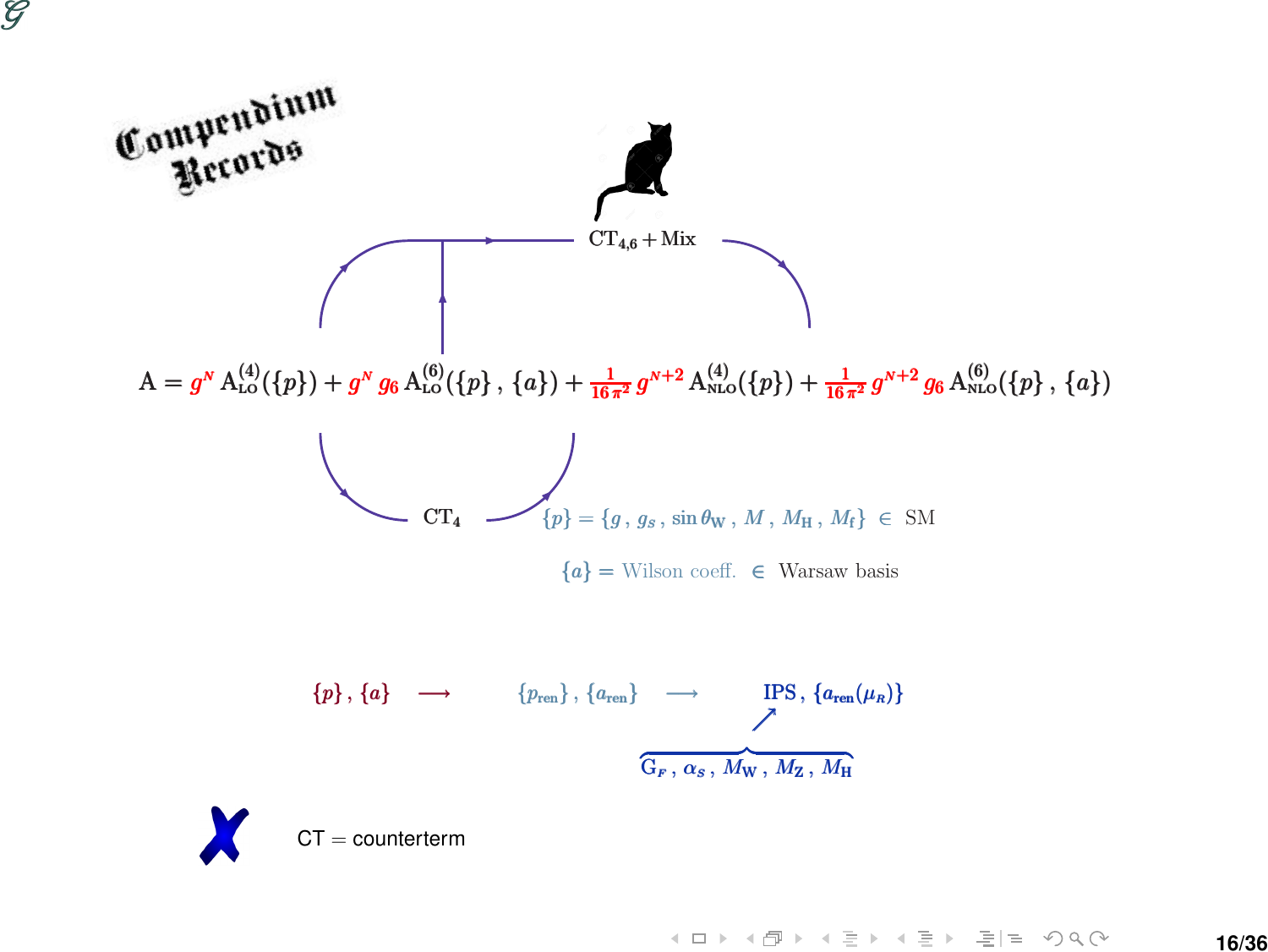

one loop renormalization is controlled by:

ဗ

 $\dim = 6$  codim  $= 4$  N<sub>F</sub>  $> 2$  (Jargon: LO SMEFT)

The hearth of the problem: a large number of operators implodes into a small number of coefficients

92 SM vertices  $\Longleftrightarrow$  28 CP even operators (1 flavor,  $N_w = 0,2$ )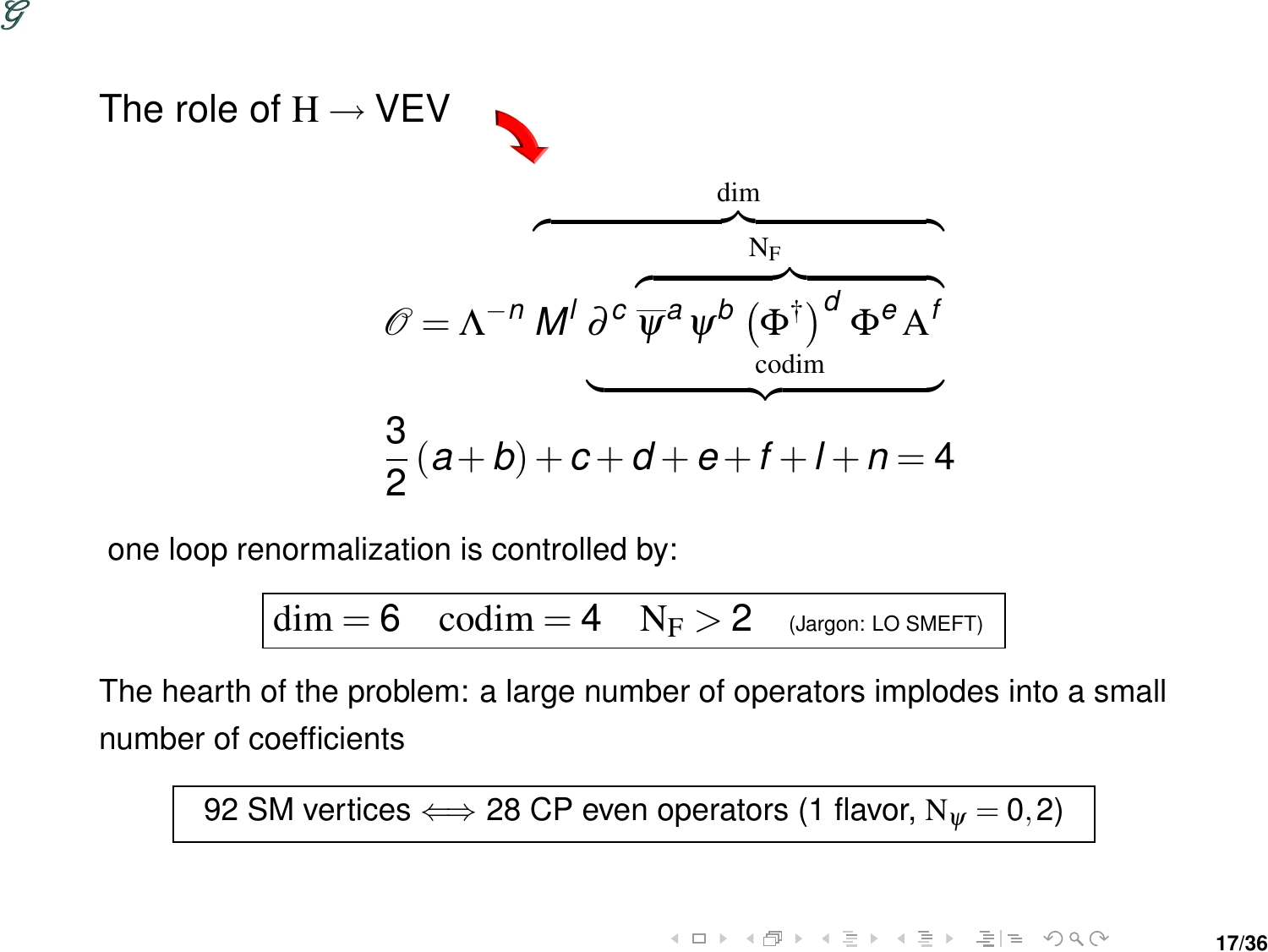

K ロ K K @ K K ミ K K ミ K … ミ|ㅋ YO Q @ **18/36**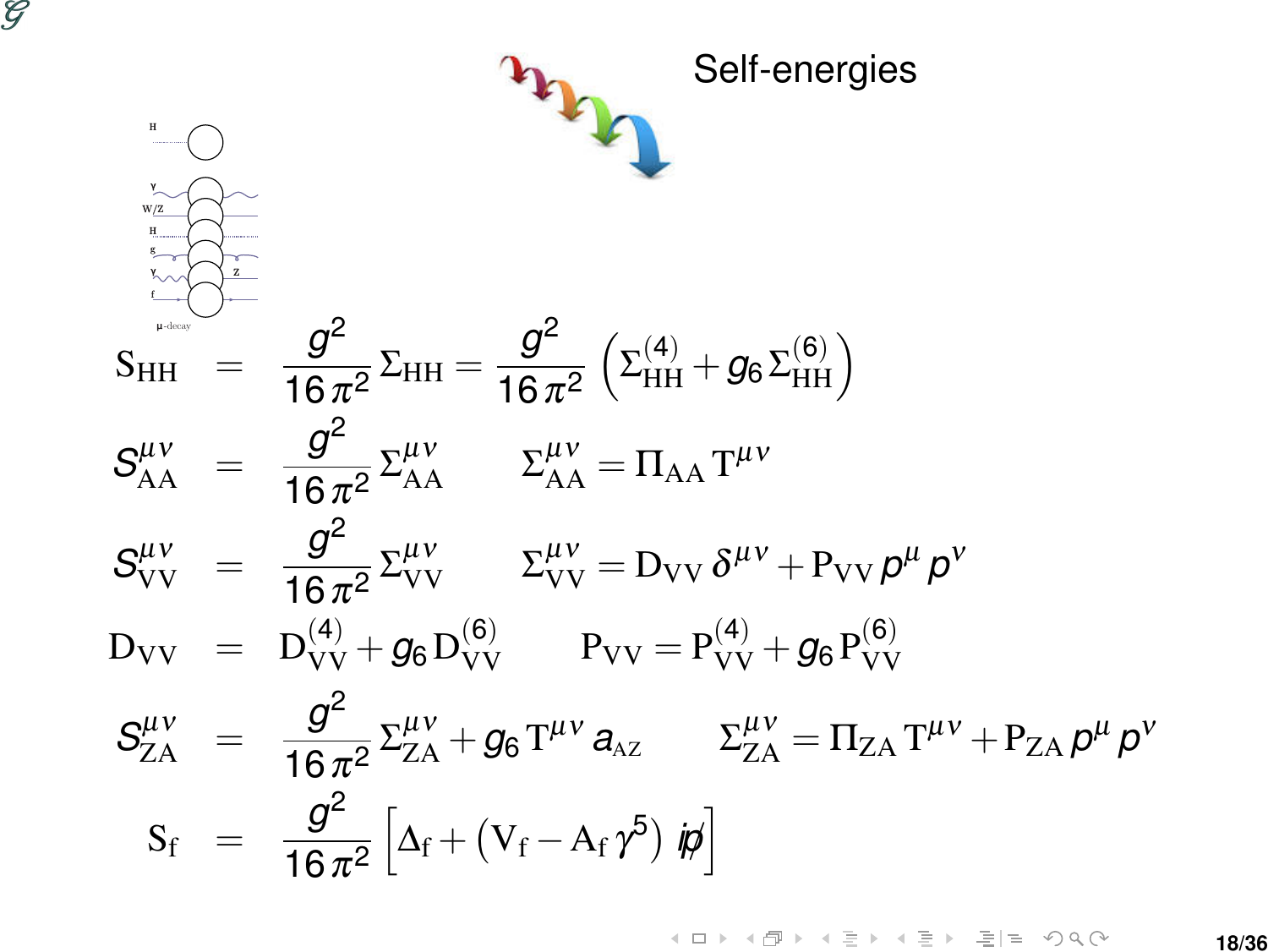



#### Counterterms

 $\Delta_{\rm UV} = \frac{2}{4-n} - \gamma - \ln \pi - \ln \frac{\mu_R^2}{\mu^2}$  $n$  is space-time dimension loop measure µ <sup>4</sup>−*<sup>n</sup> d nq*

µR ren. scale **Warsaw basis**

$$
Z_i = 1 + \frac{g^2}{16 \pi^2} \left( dZ_i^{(4)} + g_6 dZ_i^{(6)} \right) \Delta_{UV}
$$

With field/parameter counterterms we can make

 $\rm S_{HH}, \rm \Pi_{AA}, \rm D_{VV}, \Pi_{ZA}, \, \rm V_{f}, \rm A_{f}$  and the corresponding Dyson resummed propagators UV <mark>finite at  $\mathscr{O}(\mathcal{g}^2\mathcal{g}_6)$ </mark> ( Q.E.D.)

which is enough when working under the assumption that gauge bosons couple to conserved currents A gauge-invariant description turns out to be mandatory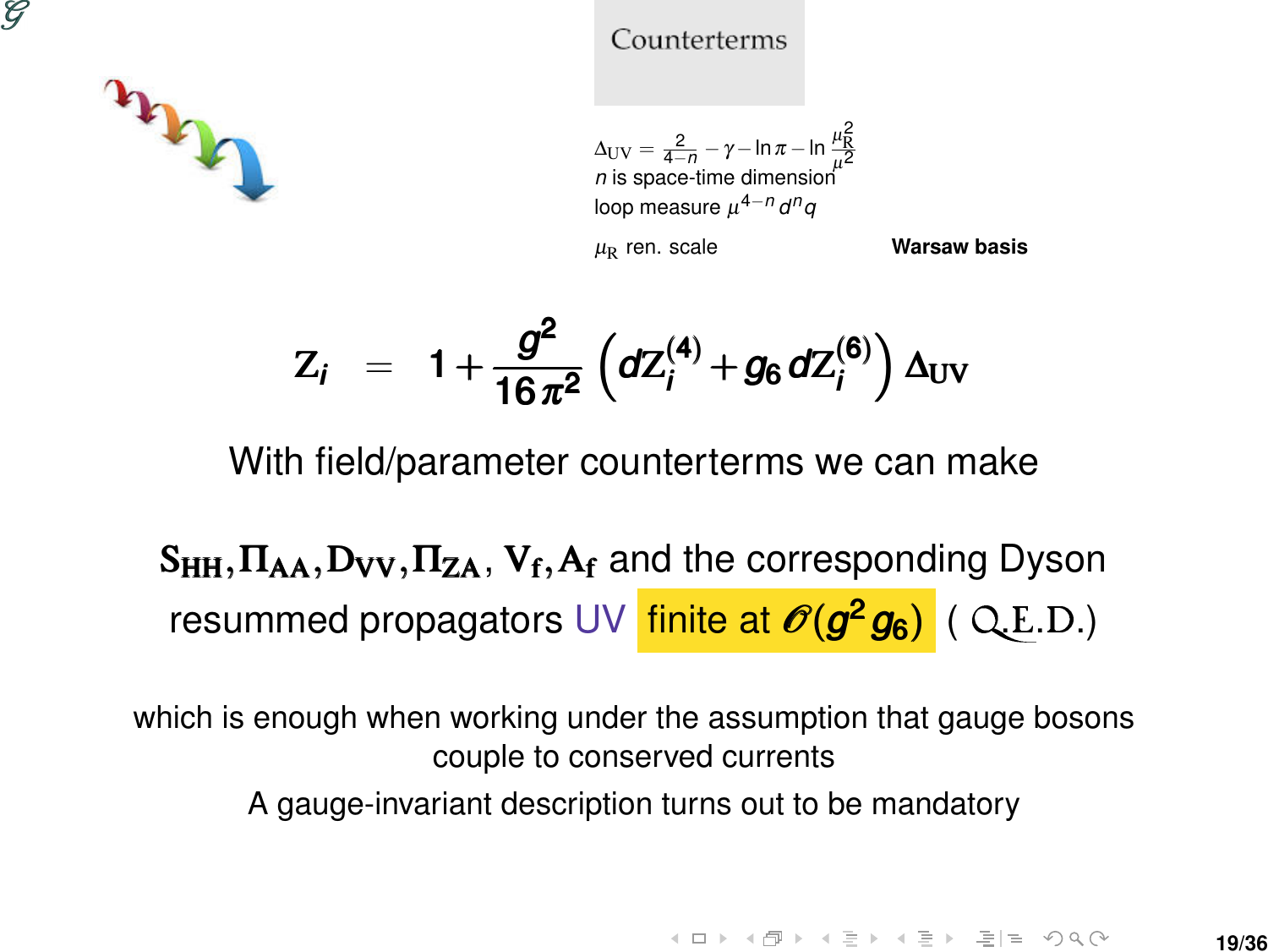



Field/parameter counterterms are not enough to make UV finite the Green's functions with more than two legs. A mixing matrix among Wilson coefficients is needed:

$$
a_i = \sum_{j} Z_{ij}^{w} a_{j}^{ren} \t Z_{ij}^{w} = \delta_{ij} + \frac{g^2}{16 \pi^2} dZ_{ij}^{w} \Delta_{UV}
$$
  

$$
\left(\left(\bigcup_{j} \right)_{j} \right)_{|g^N \mathscr{A}_{N}^{(4)} + g^K g_6 \mathscr{A}_{K,1,1}^{(6)}|^2 \rightarrow |g^N \mathscr{A}_{N}^{(4)}|^2 + 2g^{N+K} g_6 \operatorname{Re} \left[\mathscr{A}_{N}^{(4)}\right]^{\dagger} \mathscr{A}_{K,1,1}^{(6)}
$$

Remark negative bin entries judge the validity of the dim = 6 "linear" approach (arXiv:1511.05170) Nihil novi: for a similar problem in EWPD see The standard model in the making. Quadratize when/if needed.

> **K ロ > K 倒 > K ミ > K ミ > - ミ|= の Q ⊙ 20/36**

KEEP CALM  $MIX$ ON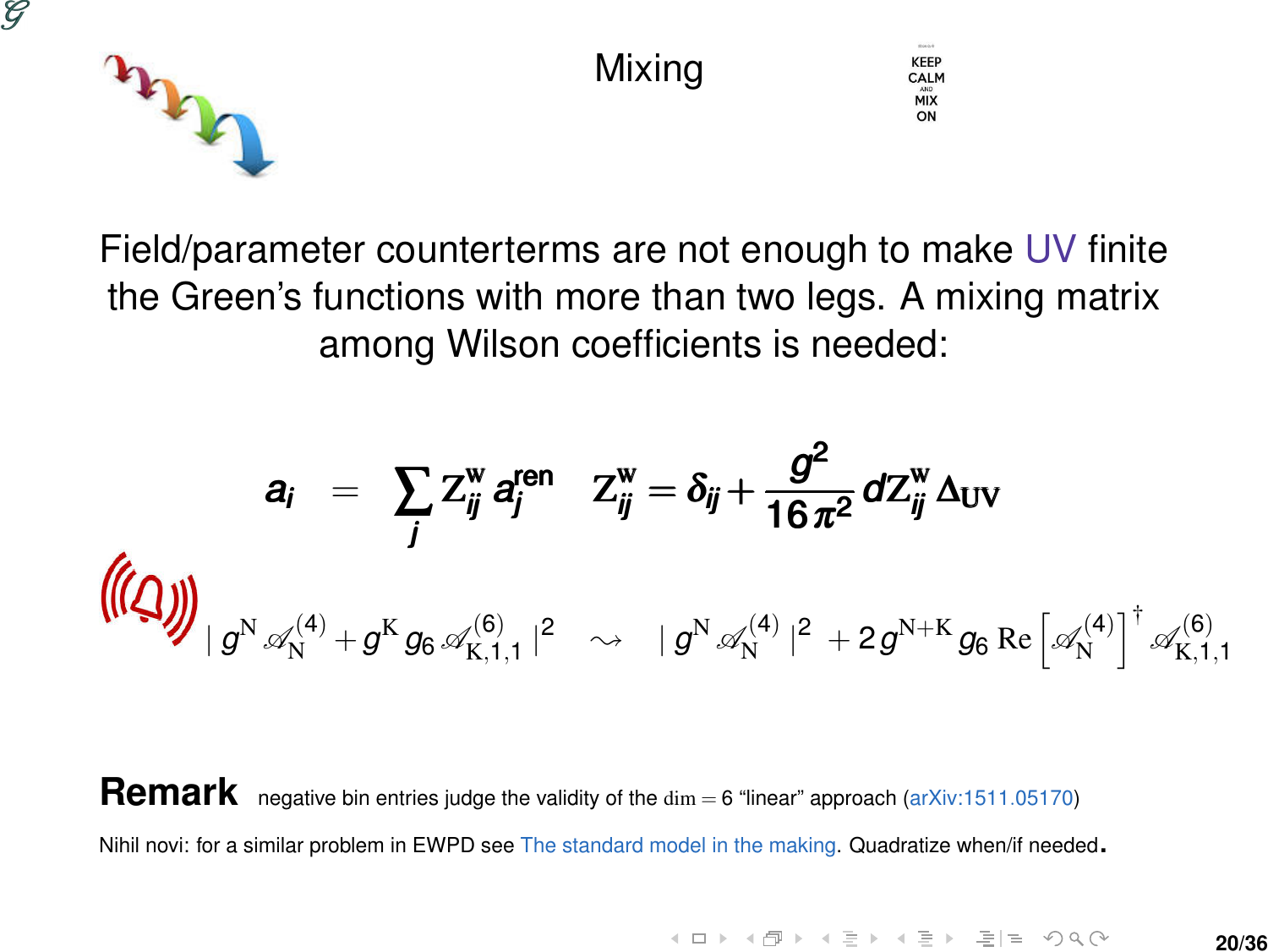



Diagrams contributing to the amplitude for  $\bf H\to \gamma\gamma$  in the  $\bf R_\xi$  -gauge: SM (first row), LO SMEFT (second row), and NLO SMEFT. Black circles denote the insertion of one **dim = 6** operator. **∑,** implies summing over all insertions in<br>the diagram (vertex by vertex). For triangles with internal charge flow (**t, W<sup>±</sup>,¢<sup>±</sup>, X<sup>±</sup>)** only the is shown. Non-equivalent diagrams obtained by the exchange of the two photon lines are not shown. Higgs and photon wave-function factors are not included. The Fadeev-Popov ghost fields are denoted by X.

(ロ) (@) (경) (경) (경) 경(B) 000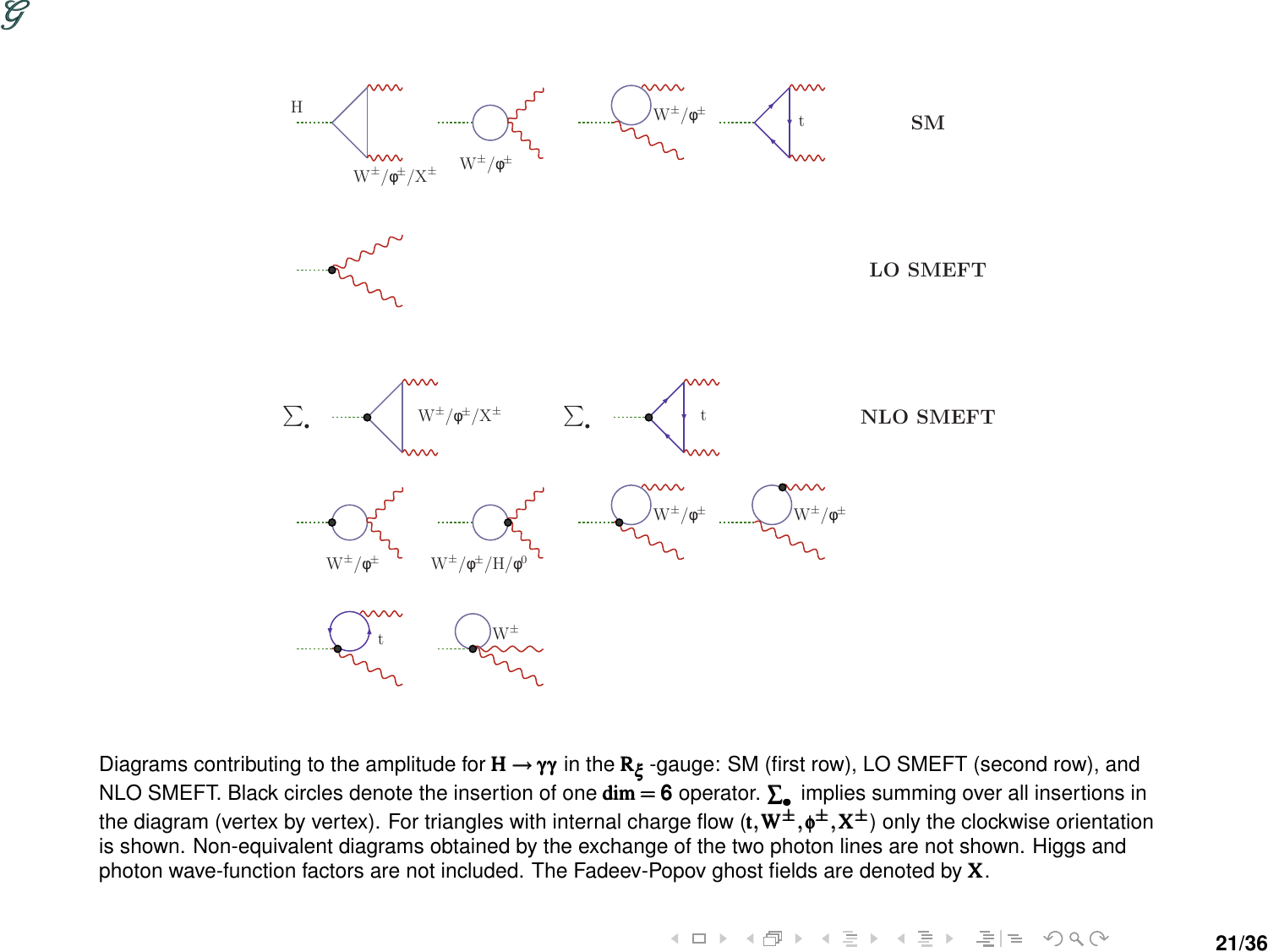



Define the following combinations of Wilson coefficients (where  $s_{\theta}(c_{\theta})$  denotes the sine(cosine) of the renormalized

$$
a_{zz} = \frac{\text{weak-mixing angle.}}{s_\theta^2 a_{\phi B} + c_\theta^2 a_{\phi W} - s_\theta c_\theta a_{\phi W B}}
$$
  
\n
$$
a_{AA} = c_\theta^2 a_{\phi B} + s_\theta^2 a_{\phi W} + s_\theta c_\theta a_{\phi W B}
$$
  
\n
$$
a_{AZ} = 2c_\theta s_\theta (a_{\phi W} - a_{\phi B}) + (2c_\theta^2 - 1) a_{\phi W B}
$$

and compute the (on-shell) decay  $H(P) \rightarrow A_{\mu}(p_1)A_{\nu}(p_2)$ where the amplitude is

$$
A^{\mu\nu}_{HAA} = \mathcal{F}_{HAA} T^{\mu\nu} \quad M_H^2 T^{\mu\nu} = \rho_2^{\mu} \rho_1^{\nu} - \rho_1 \cdot \rho_2 \delta^{\mu\nu}
$$

<span id="page-21-0"></span>**Remark** The amplitude is made UV finite by mixing  $a_{\lambda\lambda}$  with  $a_{AA}$ ,  $a_{AZ}$ ,  $a_{ZZ}$  and  $a_{ow}$  Q.E.D.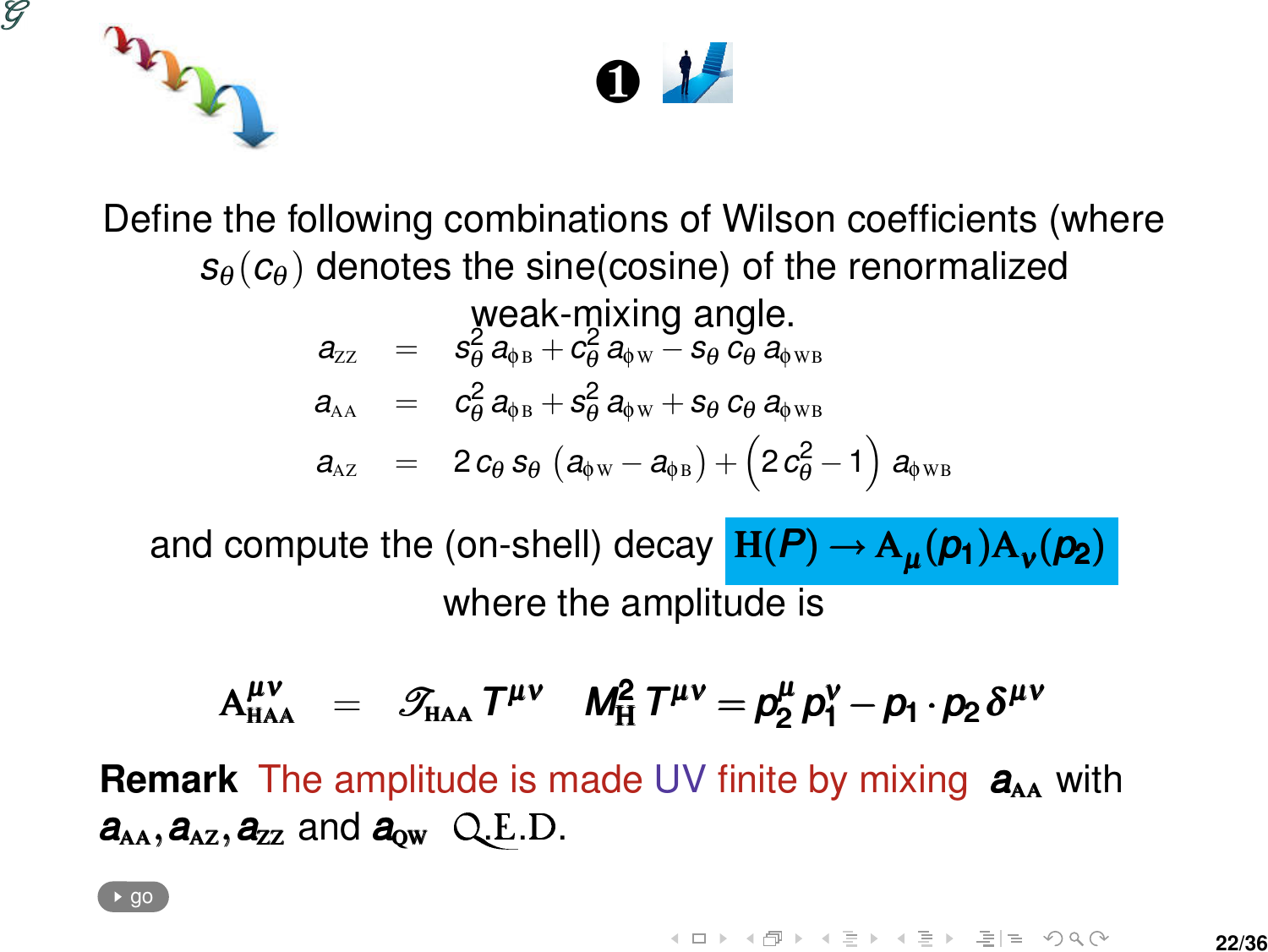

## m ❷

Compute the (on-shell) decay <mark>H(*P*) → A<sub>μ</sub>(*p*<sub>1</sub>)Z<sub>ν</sub>(*p*<sub>2</sub>)</mark> . After adding 1PI and 1PR components we obtain

$$
A^{\mu\nu}_{HAZ} = \mathcal{F}_{HAZ} T^{\mu\nu} \quad M_H^2 T^{\mu\nu} = \rho_2^{\mu} \rho_1^{\nu} - p_1 \cdot p_2 \delta^{\mu\nu}
$$

**Remark** The amplitude is made UV finite by mixing  $a_{2}$  with  $a_{AA}$ ,  $a_{AZ}$ ,  $a_{ZZ}$  and  $a_{OW}$  Q.E.D.

> **K ロ > K 倒 > K ミ > K ミ > - ミ|= の Q ⊙ 23/36**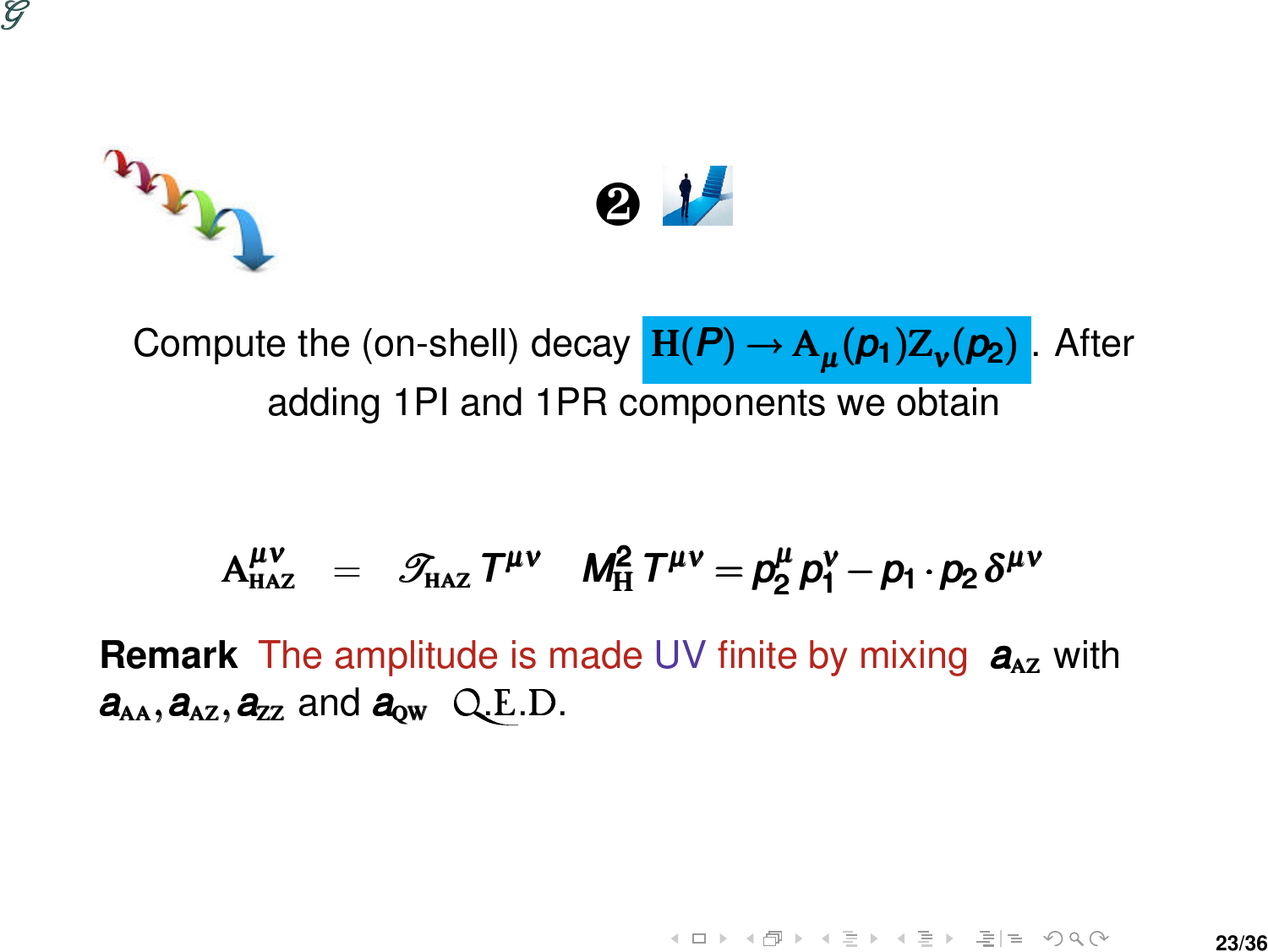# m ❸

Compute the (on-shell) decay  $H(P) \rightarrow Z_{\mu}(p_1) Z_{\nu}(p_2)$ ) . The amplitude contains

- a  $\mathscr{D}_{\textrm{\tiny HZZ}}$  part proportional to  $\boldsymbol{\delta^{\mu\nu}}$  and
- a  $\mathscr{P}_\texttt{HZZ}$  part proportional to  $\rho_2^\mu$ *p***<sup>μ</sup>**<sub>2</sub>*p*<sup>γ</sup><sub>1</sub>.

**Remark** Mixing of  $a_{2z}$  with other Wilson coefficients makes  $\mathscr{P}_{\text{HZZ}}$  UV finite, while the mixing of  $a_{\theta}$  makes  $\mathscr{D}_{\text{HZZ}}$  UV finite Q.E.D.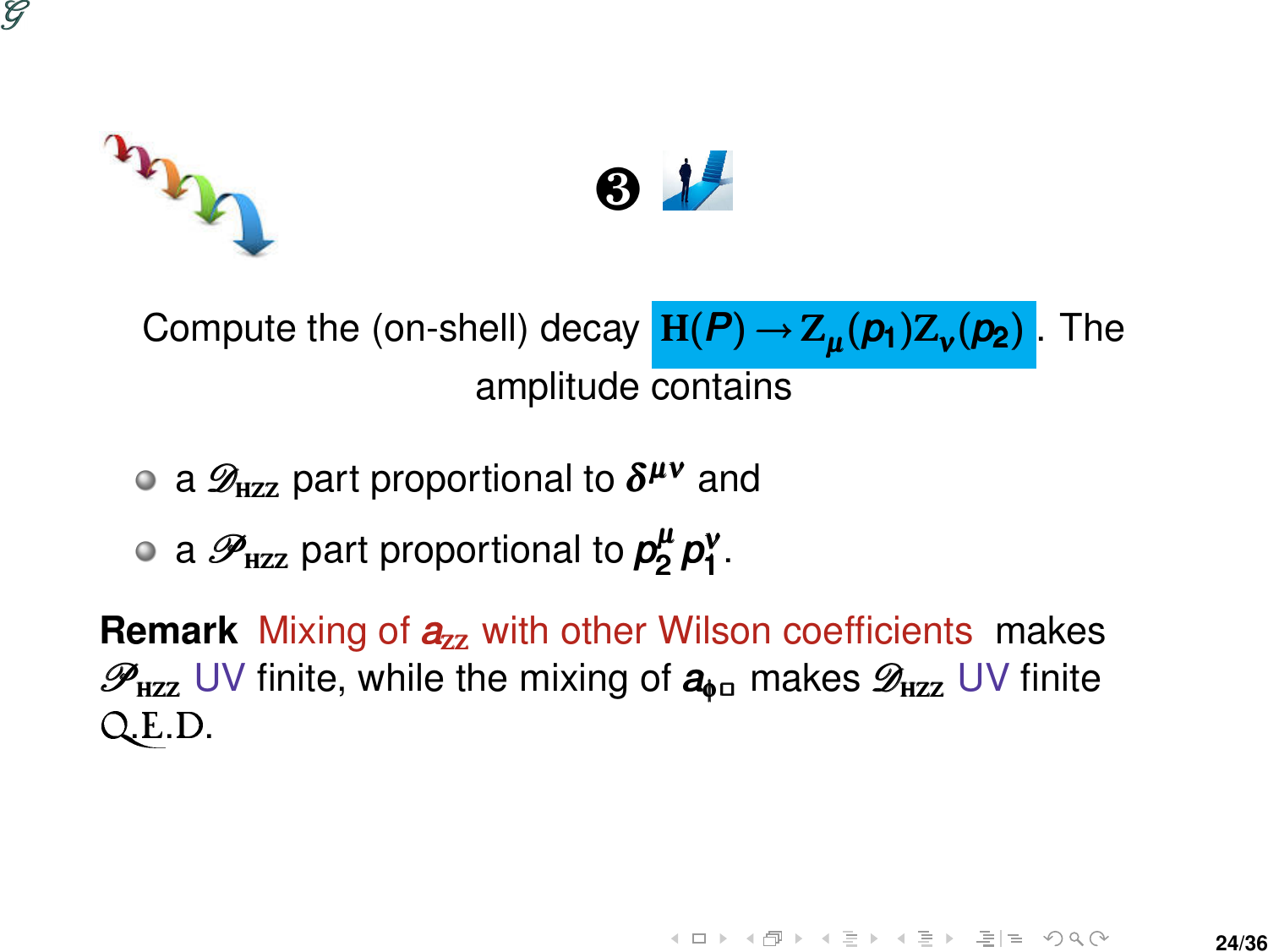



Compute the (on-shell) decay  $H(P)$  →  $W^-$ <sub>μ</sub>( $p_1$ )W<sup>+</sup><sub>ν</sub>( $p_2$ )  $\text{H}(P) \rightarrow \text{W}^{-}{}_{\mu}(p_{1})\text{W}^{+}{}_{\nu}(p_{2})$  . This process follows the same decomposition of  $H \rightarrow ZZ$  and it is UV finite in the  $\dim = 4$  part. However, for the  $\dim = 6$  one, there are no Wilson coefficients left free in  $\mathscr{P}_{\text{HWW}}$  so that its UV finiteness follows from gauge cancellations

 $(H \rightarrow AA, AZ, ZZ, WW = 6$  Lorentz structures controlled by 5 coefficients)

#### **Proposition**

*This is the first part in proving closure of NLO SMEFT under renormalization* Q*.*E*.*D*.*

**Remark** Mixing of  $a_{\text{db}}$  makes  $\mathscr{D}_{\text{HWW}}$  UV finite Q.E.D.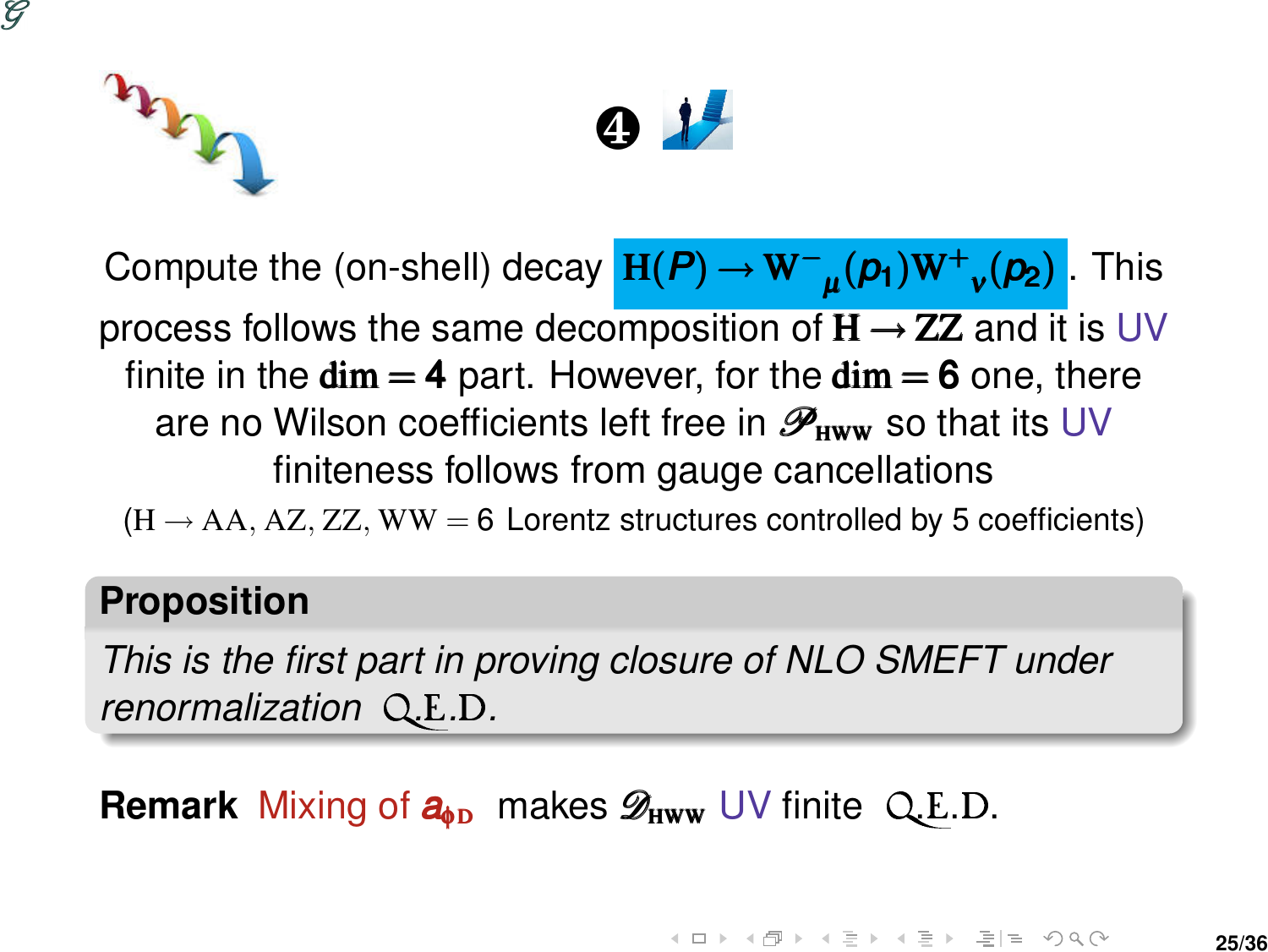





Compute the (on-shell) decay  $H(P) \rightarrow b(p_1)\overline{b(p_2)}$ .

#### **Remark**

It is  $\dim = 4$  UV finite and

 $\circ$  mixing of  $a_{d\phi}$  makes it UV finite also at dim = 6 Q.E.D.

<span id="page-25-0"></span>K ロ > K 倒 > K ミ > K ミ > - ミ|= の Q Q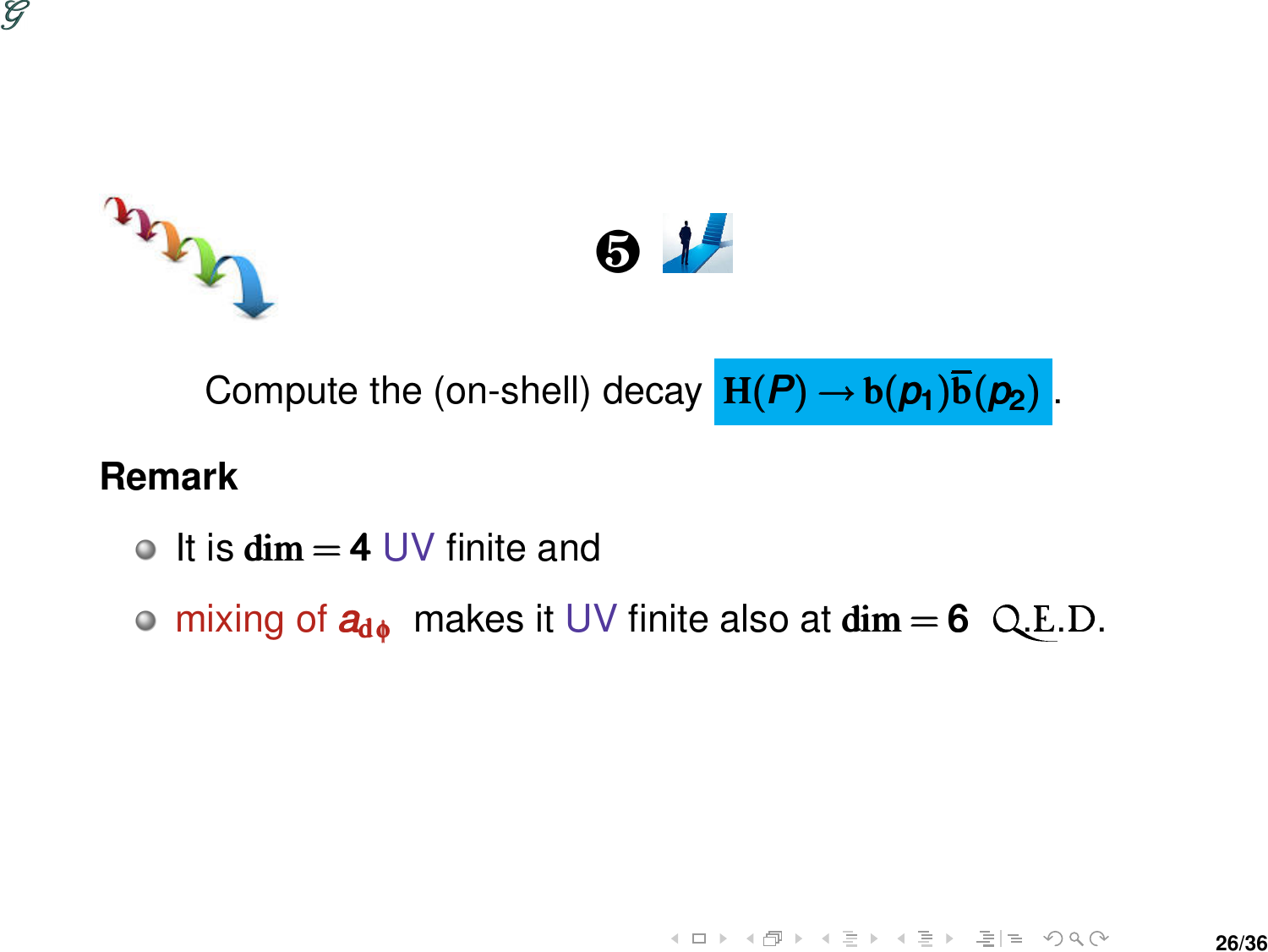



### Compute the (on-shell) decay  $Z(P) \rightarrow f(p_1)\overline{f(p_2)}$ . It is dim = 4 UV finite and we introduce

| $al$ w           | $=$ | $S_{\theta}$ a <sub>l</sub> W <sub>B</sub> + $c_{\theta}$ a <sub>l BW</sub>               | $a_{\text{IB}} = s_\theta a_{\text{IBW}} - c_\theta a_{\text{IWB}}$     |
|------------------|-----|-------------------------------------------------------------------------------------------|-------------------------------------------------------------------------|
| $a_{\rm{dW}}$    | $=$ | $s_{\theta}$ $a_{dWB} + c_{\theta}$ $a_{dBW}$                                             | $a_{\text{dB}} = s_{\theta} a_{\text{dBW}} - c_{\theta} a_{\text{dWB}}$ |
| $a_\mathrm{u}$ w | $=$ | $S_{\theta}$ $a_{\text{u} \text{W}}$ <sub>B</sub> + $c_{\theta}$ $a_{\text{u} \text{BW}}$ | $a_{\rm u\,B} = c_{\theta} a_{\rm u\,WB} - s_{\theta} a_{\rm u\,BW}$    |

$$
\begin{array}{rclcrcl} a^{(3)}_{\varphi 1} - a^{(1)}_{\varphi 1} & = & \frac{1}{2} \left( a_{\varphi 1 V} + a_{\varphi 1 A} \right) & a_{\varphi 1} = \frac{1}{2} \left( a_{\varphi 1 A} - a_{\varphi 1 V} \right) \\ a_{\varphi u \, V} & = & a^{(3)}_{\varphi q} + a_{\varphi u} + a^{(1)}_{\varphi q} & a_{\varphi u \, A} = a^{(3)}_{\varphi q} - a_{\varphi u} + a^{(1)}_{\varphi q} \\ a_{\varphi d \, V} & = & a^{(3)}_{\varphi q} - a_{\varphi d} - a^{(1)}_{\varphi q} & a_{\varphi d \, A} = a^{(3)}_{\varphi q} + a_{\varphi d} - a^{(1)}_{\varphi q} \end{array}
$$

and obtain that ( Q.E.D.)

 $Z \rightarrow \overline{\mathbf{l}}$  requires mixing of  $a_{\mathbf{B}w}, a_{\mathbf{0}1A}$  and  $a_{\mathbf{0}1v}$  with other coefficients,  $Z \rightarrow \overline{u}u$  requires mixing of  $a_{u B w}$ ,  $a_{v u A}$  and  $a_{v u v}$  with other coefficients,  $Z \rightarrow \overline{d}d$  requires mixing of  $a_{d B W}$ ,  $a_{d A}$  and  $a_{d V}$  with other coefficients,  $Z \rightarrow \overline{v}v$  requires mixing of  $a_{\phi v} = 2(a_{\phi 1}^{(1)} + a_{\phi 1}^{(3)})$  $a_{\phi \nu} = 2(a_{\phi 1}^{(1)} + a_{\phi 1}^{(3)})$  $\binom{10}{0}$  with other coefficients.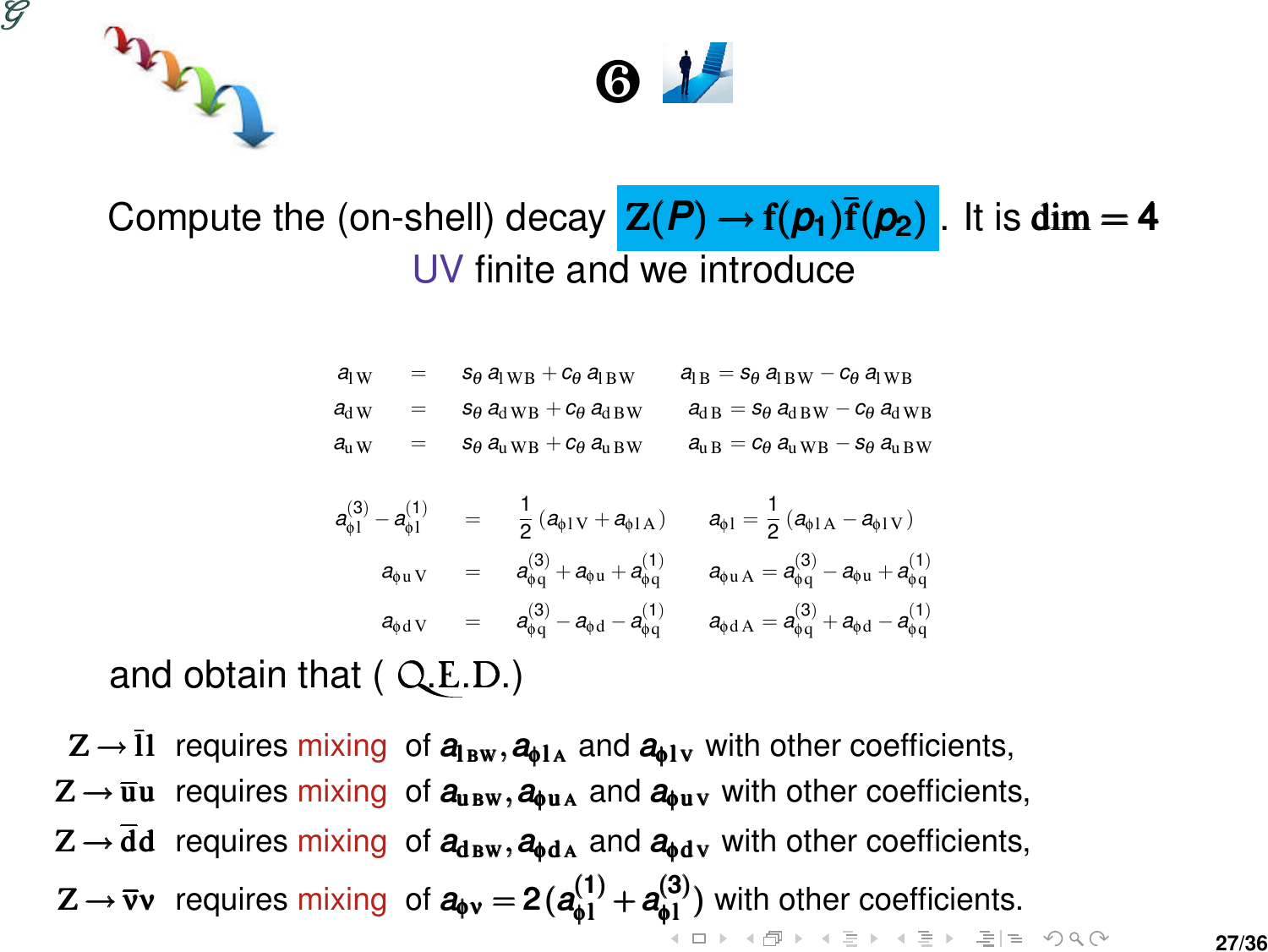





At this point we are left with the universality of the electric charge. In QED there is a Ward identity telling us that *e* is renormalized in terms of vacuum polarization and Ward-Slavnov-Taylor identities allow us to generalize the argument to the full SM.

We can give a quantitative meaning to the the previous statement by saying that the contribution from vertices (at zero momentum transfer) exactly cancel those from (fermion) wave function renormalization factors. Therefore,

Compute the vertex  $A\bar{f}f$  (at  $q^2 = 0$ ) and the f wave function factor in SMEFT, proving that the WST identity can be extended to  $\dim = 6$ ; this is non trivial since there are no free Wilson coefficients in these terms (after the previous steps); (non-trivial) finiteness of  $e^+e^-\rightarrow \overline{f}f$  follows.

#### **Proposition**

*This is the second part in proving closure of NLO SMEFT under renormalization* Q*.*E*.*D*.*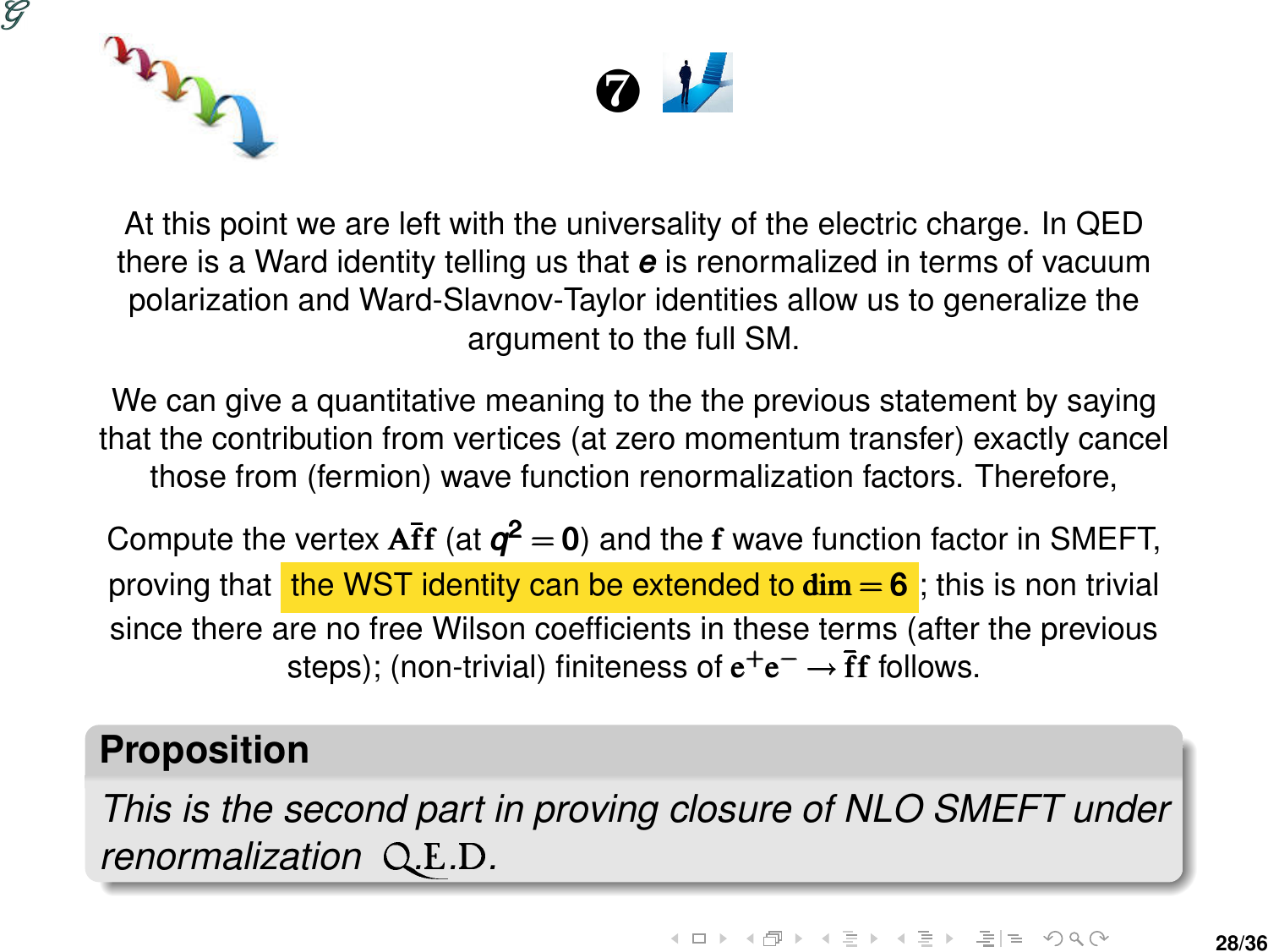

The IR connection (e.g.  $Z \rightarrow \overline{1}l$ )

$$
\mathscr{A}_{\mu}^{\text{tree}} = \rho_Z^f \gamma^{\mu} \left[ \left( I_f^{(3)} + i a_L \right) \gamma_+ - 2 Q_f \kappa_Z^f \sin^2 \theta + i a_Q \right]
$$
  

$$
\mathscr{A}_{\mu}^{\text{tree}} = g \mathscr{A}_{1 \mu}^{(4)} + g g_6 \mathscr{A}_{1 \mu}^{(6)}
$$

$$
\begin{array}{lcl} \mathscr{A}_{1\,\mu}^{(4)} = \frac{1}{4\,c_\theta}\,\gamma_\mu\,\left(\nu_{\scriptscriptstyle L} + \gamma^5\right) & \mathscr{A}_{1\,\mu}^{(6)} = \frac{1}{4}\,\gamma_\mu\,\left(V_{1} + A_{1}\,\gamma^5\right) \\[0.15in] \vspace{0.1in} \begin{array}{lcl} \displaystyle V_{1} & = & \displaystyle \frac{s_\theta^2}{c_\theta}\,\left(4\,s_\theta^2 - 7\right)\,a_{\scriptscriptstyle{\text{AA}}} + c_\theta\,\left(1 + 4\,s_\theta^2\right)\,a_{\scriptscriptstyle{\text{ZZ}}} + s_\theta\,\left(4\,s_\theta^2 - 3\right)\,a_{\scriptscriptstyle{\text{AZ}}} \\[0.1in] \vspace{0.1in} \end{array} \\[0.1in] \vspace{0.1in} \vspace{0.1in} \begin{array}{lcl} \displaystyle V_{1} & = & \displaystyle \frac{s_\theta^2}{4\,c_\theta}\,\left(7 - s_\theta^2\right)\,a_{\scriptscriptstyle{\Phi}} \, \mathrm{d}_{\scriptscriptstyle{\text{QD}}} + \displaystyle \frac{2}{c_\theta}\,a_{\scriptscriptstyle{\text{QD}}} \\[0.1in] \displaystyle V_{2} & = & \displaystyle \frac{s_\theta^2}{c_\theta}\,a_{\scriptscriptstyle{\text{AA}}} + c_\theta\,a_{\scriptscriptstyle{\text{ZZ}}} + s_\theta\,a_{\scriptscriptstyle{\text{AZ}}} - \displaystyle \frac{1}{4\,c_\theta}\,a_{\scriptscriptstyle{\text{QD}}} + \displaystyle \frac{2}{c_\theta}\,a_{\scriptscriptstyle{\text{Q}} \, \mathrm{A}} \, \mathrm{d}_{\scriptscriptstyle{\text{Q}} \, \mathrm{A}} \end{array} \end{array}
$$

After UV renormalization, i.e. after counterterms and mixing have been introduced, we perform analytic continuation in *n* (space-time dimension),  $n = 4 + \varepsilon$  with  $\varepsilon$  positive.

**K ロ > K 倒 > K ミ > K ミ > - ミ|= の Q ⊙**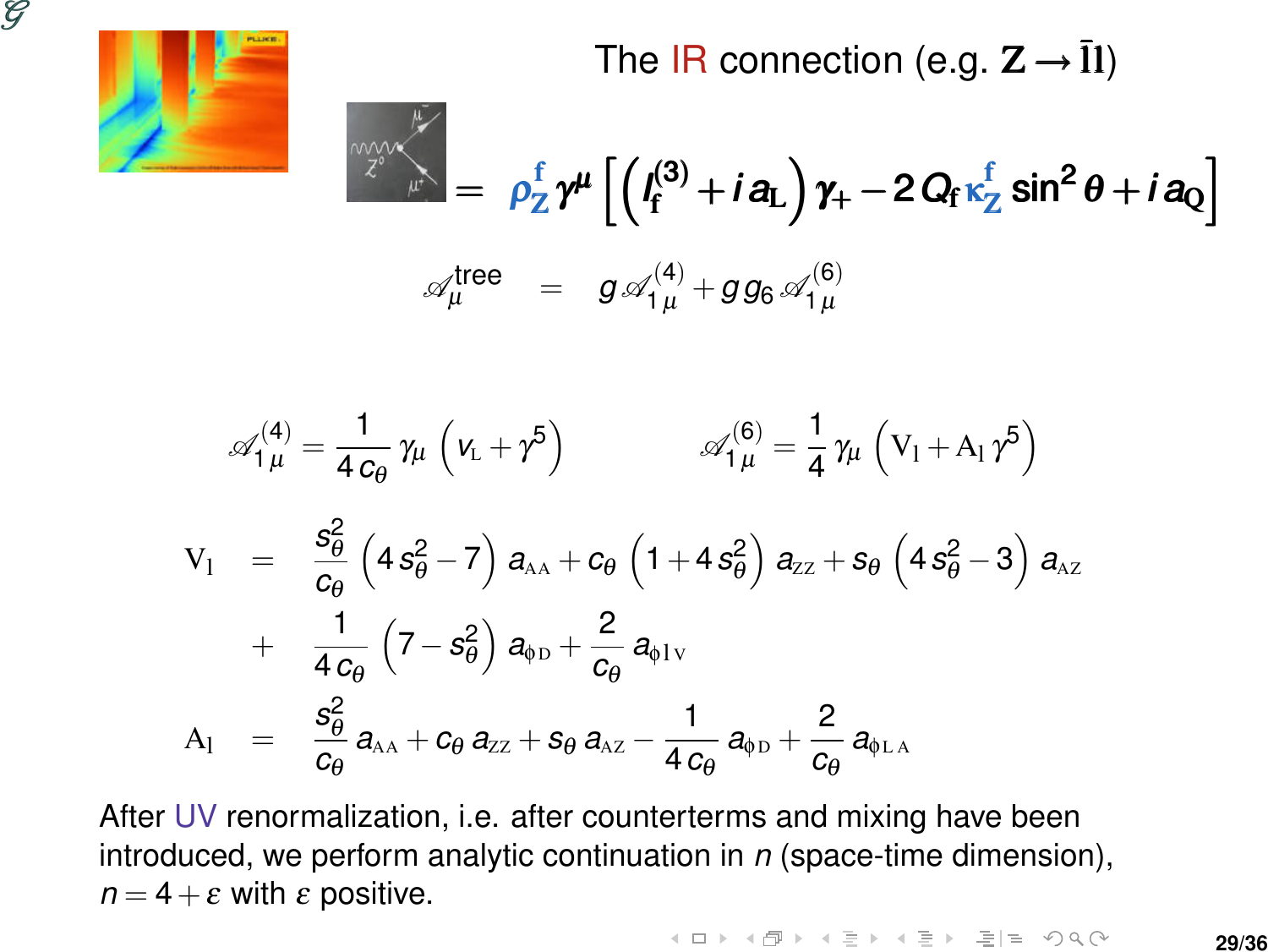

### **Proposition**

*The infrared/collinear part of the one-loop virtual corrections shows double factorization.*

$$
\Gamma\left(Z \to \bar{l} + l\right)|_{\text{div}} \quad = \quad -\frac{g^4}{384\,\pi^3}\,M_Z\,s_\theta^2\,\mathscr{F}^{\mathrm{virt}}\left[\Gamma_0^{(4)}\left(1 + g_6\,\Delta\Gamma\right) + g_6\,\Gamma_0^{(6)}\right]
$$

### **Proposition**

*The infrared/collinear part of the real corrections shows double factorization.*

$$
\Gamma^{\text{app}}\left(Z \to \bar{l} + l + (\gamma)\right) \quad = \quad \frac{g^4}{384 \,\pi^3} \, M_Z \, s_\theta^2 \, \mathscr{F}^{\text{real}}\left[\Gamma_0^{(4)} \left(1 + g_6 \Delta \Gamma \right) + g_6 \, \Gamma_0^{(6)}\right]
$$

### **Proposition**

*The total = virtual + real is IR /collinear finite at*  $\mathscr{O}(g^4 g_6)$ *(* Q*.*E*.*D*.).*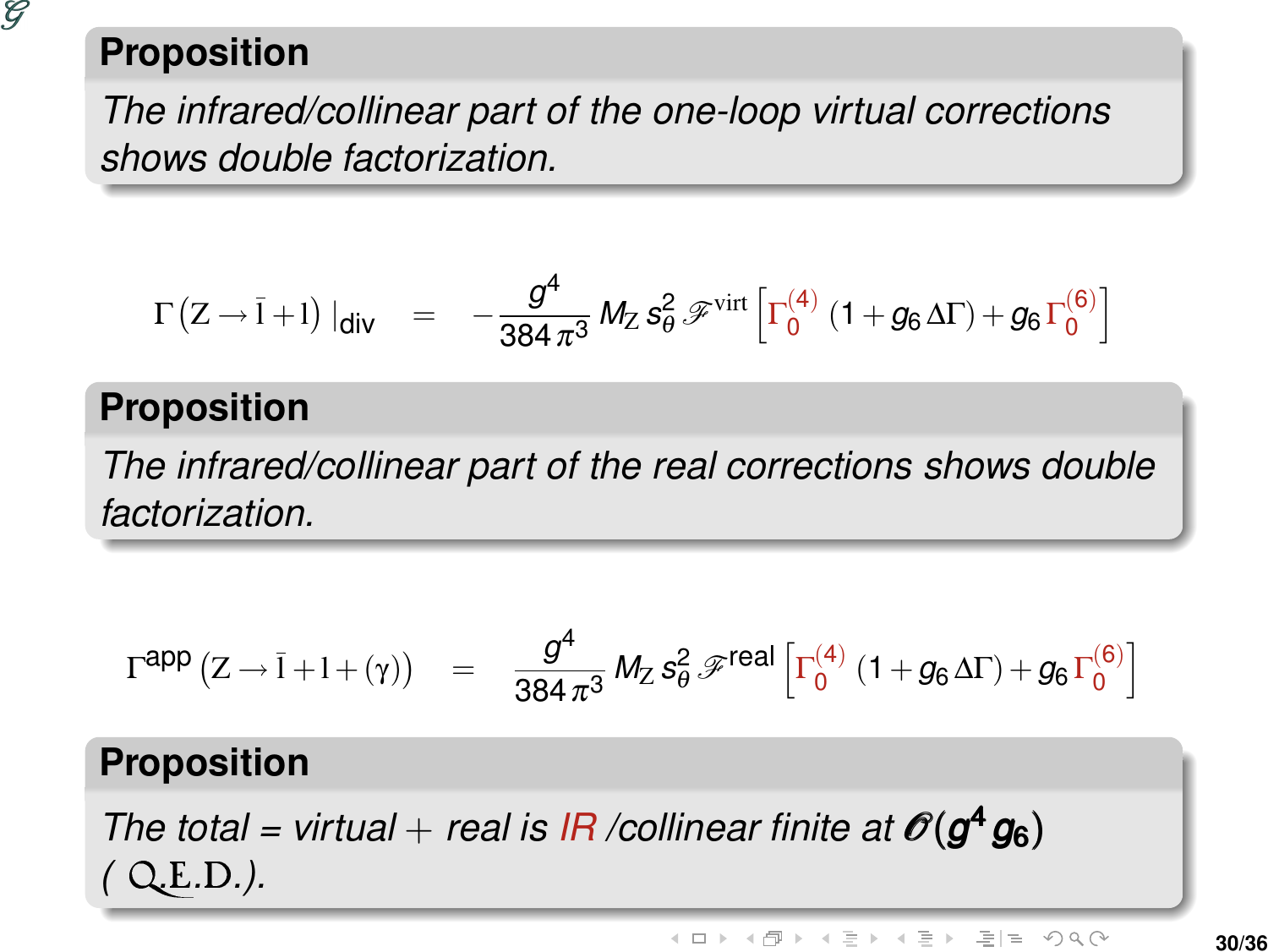



### Assembling everything gives

K ロ > K @ > K ミ > K ミ > - ミ|ㄹ -9 Q @

$$
\begin{array}{lcl} \Gamma_{\text{\tiny QED}}^{\text{I}} & = & \frac{3}{4}\Gamma_{0}^{\text{I}}\frac{\alpha}{\pi}\left(1+g_{6}\Delta_{\text{\tiny QED}}^{(6)}\right) & \Gamma_{0}^{\text{I}}=\frac{G_{\text{F}}M_{2}^{3}}{24\sqrt{2}\pi}\left(V_{1}^{2}+1\right) \\ \\ \Delta_{\text{\tiny QED}}^{(6)} & = & 2\left(2-s_{\theta}^{2}\right)a_{\text{AA}}+2s_{\theta}^{2}a_{\text{ZZ}}+2\left(\frac{c_{\theta}^{3}}{s_{\theta}}+\frac{512}{26}\frac{V_{\text{L}}}{V_{\text{L}}^{2}+1}\right)a_{\text{AZ}} \\ \\ & & - & \frac{1}{2}\frac{c_{\theta}^{2}}{s_{\theta}^{2}}a_{\text{PD}}+\frac{1}{V_{\text{L}}^{2}+1}\delta_{\text{QED}}^{(6)} \\ \\ \delta_{\text{QED}}^{(6)} & = & \left(1-6\,V_{\text{I}}-V_{\text{I}}^{2}\right)\frac{1}{c_{\theta}^{2}}\left(s_{\theta}\,a_{\text{AA}}-\frac{1}{4}\,a_{\text{PD}}\right) \\ \\ & & + & \left(1+2\,V_{\text{I}}-V_{\text{I}}^{2}\right)\left(a_{\text{ZZ}}+\frac{s_{\theta}}{c_{\theta}}\,a_{\text{AZ}}\right) \\ \\ & & + & \frac{2}{c_{\theta}^{2}}\left(a_{\text{QIA}}+V_{\text{I}}\,a_{\text{QIA}}\right) \end{array}
$$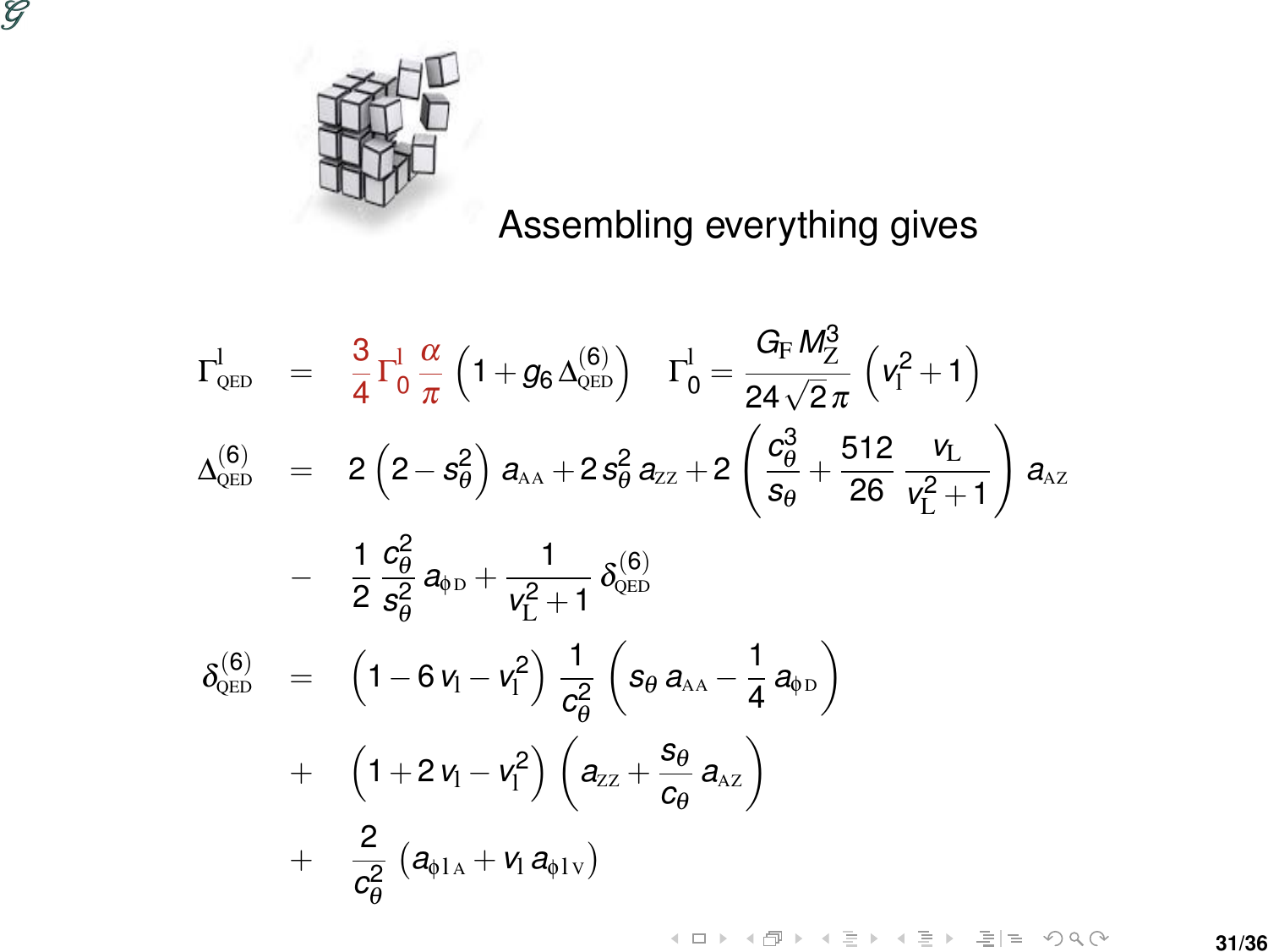



Triple/quadrupole gauge couplings,

last stop before renormalizability?

Gauge anomalies, anomaly cancellation; d'Hoker-Farhi (Wess-Zumino) terms? Extra symmetry? Etc: severe problems expected

Perhaps, a deeper understanding of SMEFT, a low-energy limit of an underlying anomaly-free theory?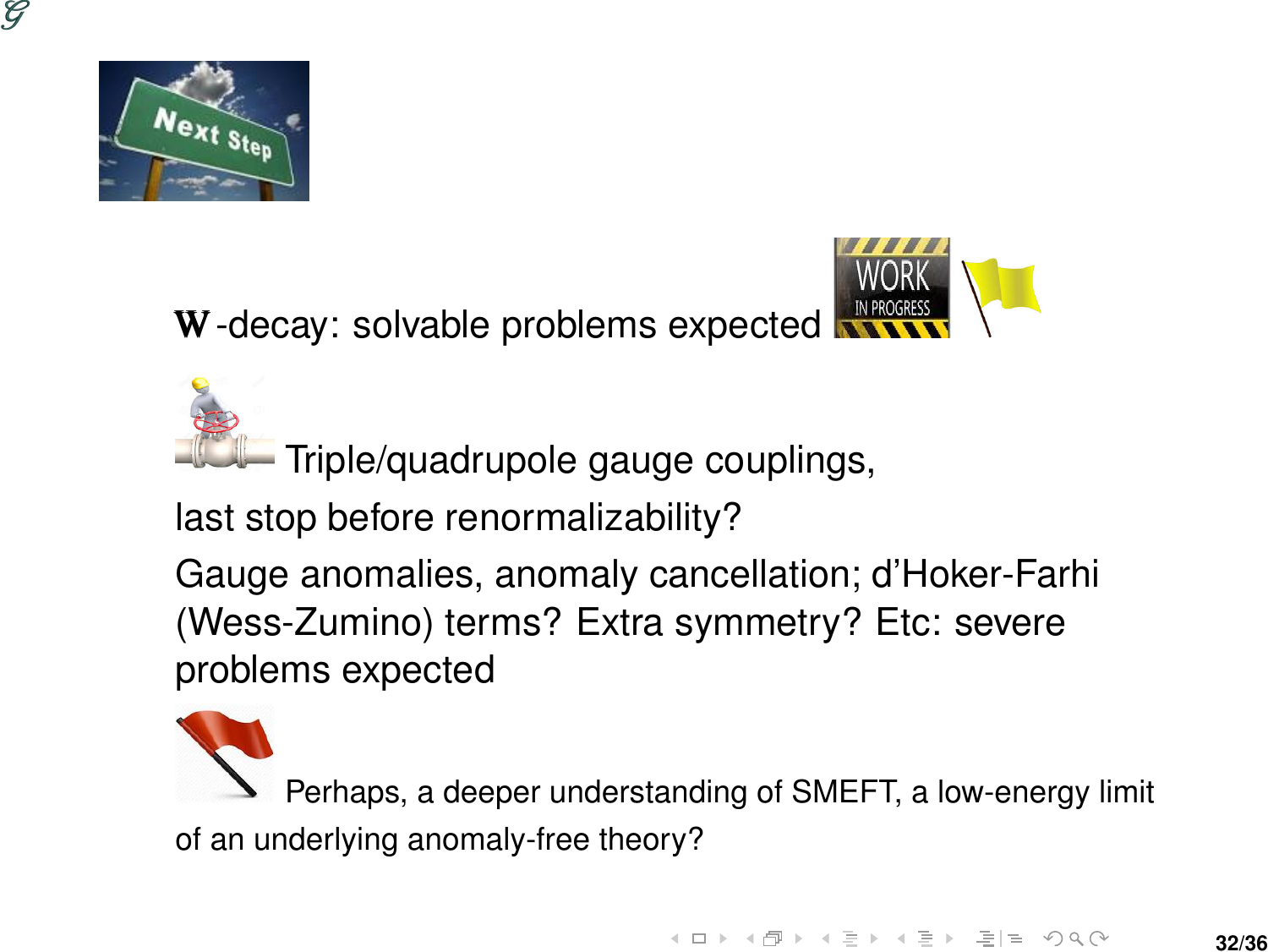

#### **Proposition**

✗ *SMEFT anomalies are UV finite<sup>a</sup> and local<sup>b</sup>*

*It's another tiny step forward*

alt's good for renormalizability, restoring gauge invariance order-by-order by adding finite counterterms, i.e. it is possible to quantize an anomalous theory in a manner that respects WSTI (Preskill)

*b* It's good for unitarity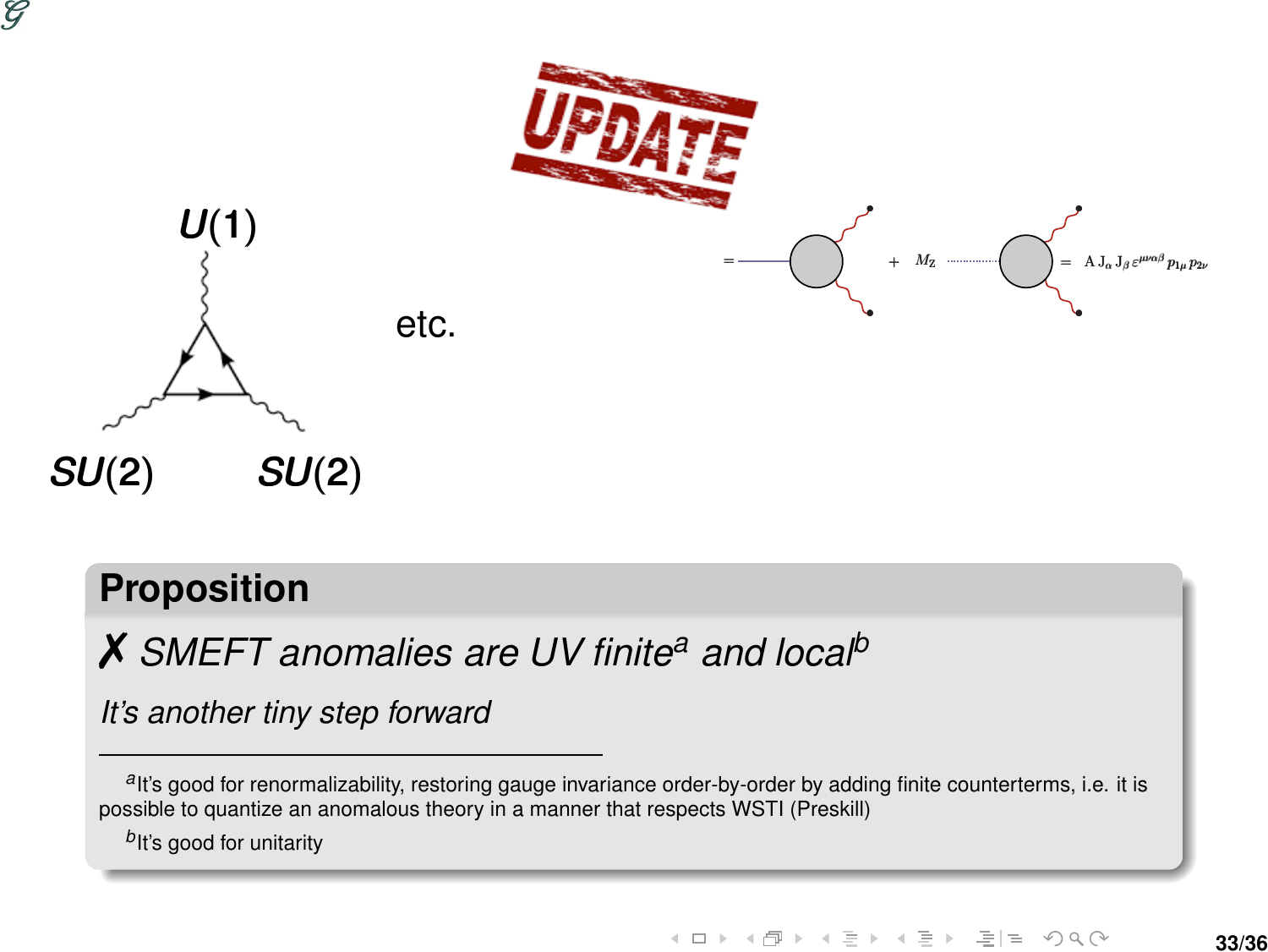



implications for phenomenology

based on https://cds.cern.ch/record/2138031

- $\vee$  NLO results have already had an important impact on the SMEFT physics program. LEP constraints should not be interpreted to mean that effective SMEFT parameters should be set to zero in LHC analyses
- $\vee$  It is important to preserve the original data, not just the interpretation results, as the estimate of the missing higher order terms can change over time, modifying the lessons drawn from the data and projected into the SMEFT. The assignment of a theoretical error for SMEFT analyses is always important
- $\checkmark$  Considering projections for the precision to be reached in LHC RunII analyses, LO results for interpretations of the data in the SMEFT are challenged by consistency concerns and are not sufficient, if the cut off scale is in the few TeV range.

If the scale is below experimental sensitivity we are in trouble, but let's push constraints to the experimental limit consistently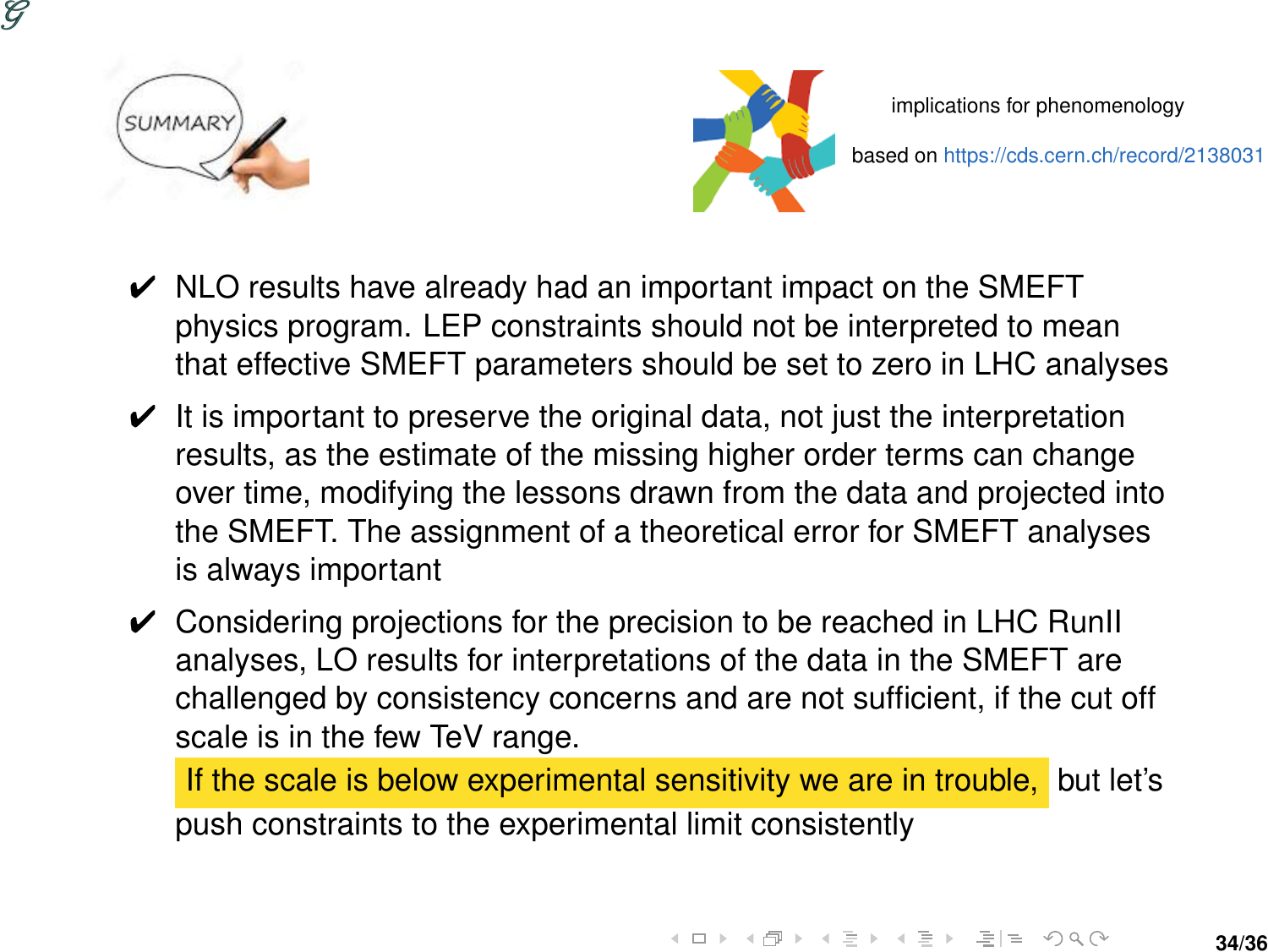



Ideas that require people to reorganize their picture of the world provoke hostility

To conclude, the journey to the next (and next-to-next) SM may require crossing narrow straits of precision physics. If that is what nature has in store for us, we must equip ourselves with both a range of concrete models as well as a general theories. Both will be indispensable tools in navigating an ocean of future experimental results.

*Each paradigm will be shown to satisfy more or less the criteria that it dictates for itself and to fall short of a few of those dictated by its opponent*

*T. S. Kuhn*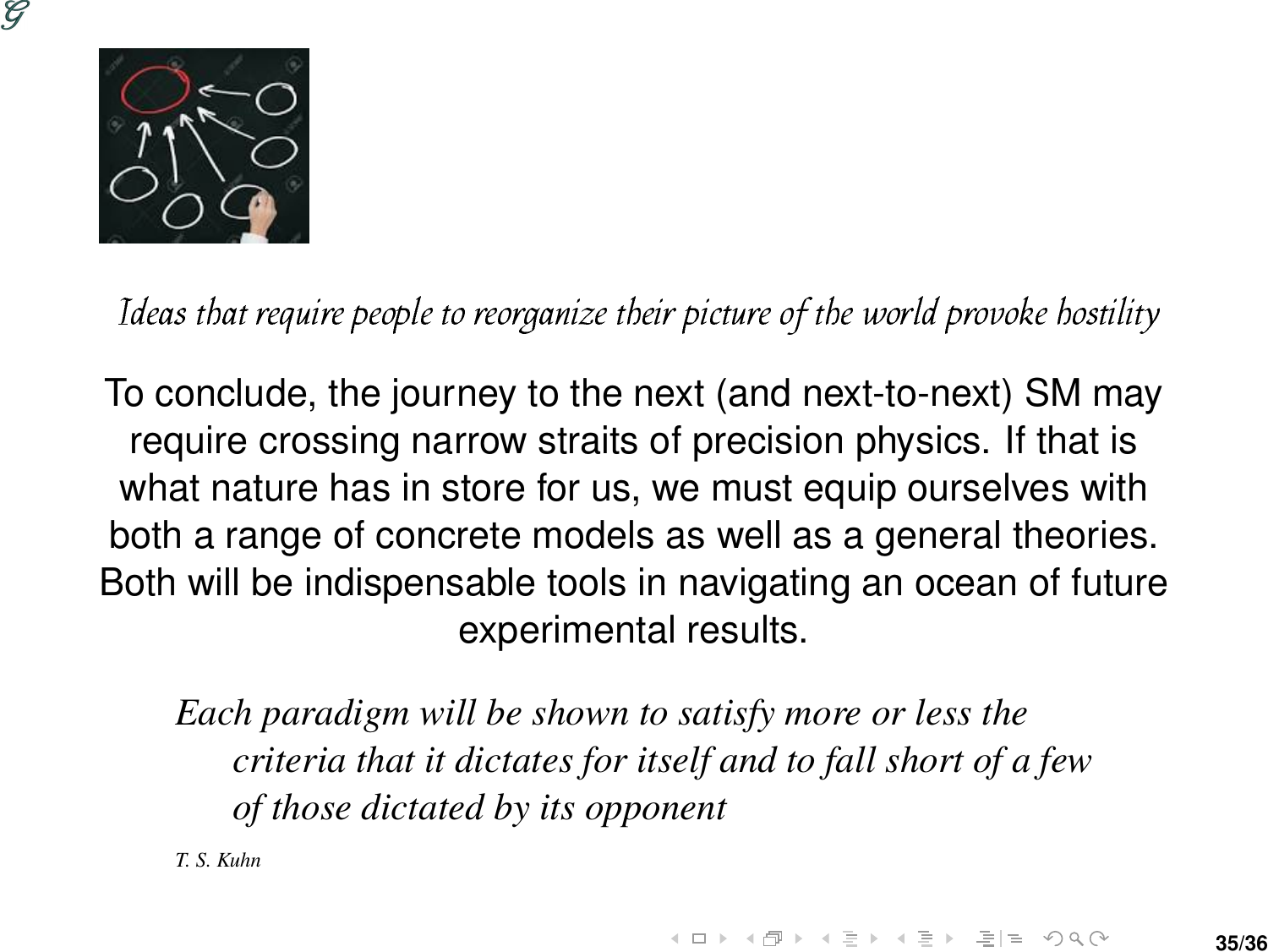



Thank you for your attention

**K ロ > K 倒 > K ミ > K ミ > - ミ|= の Q ⊙**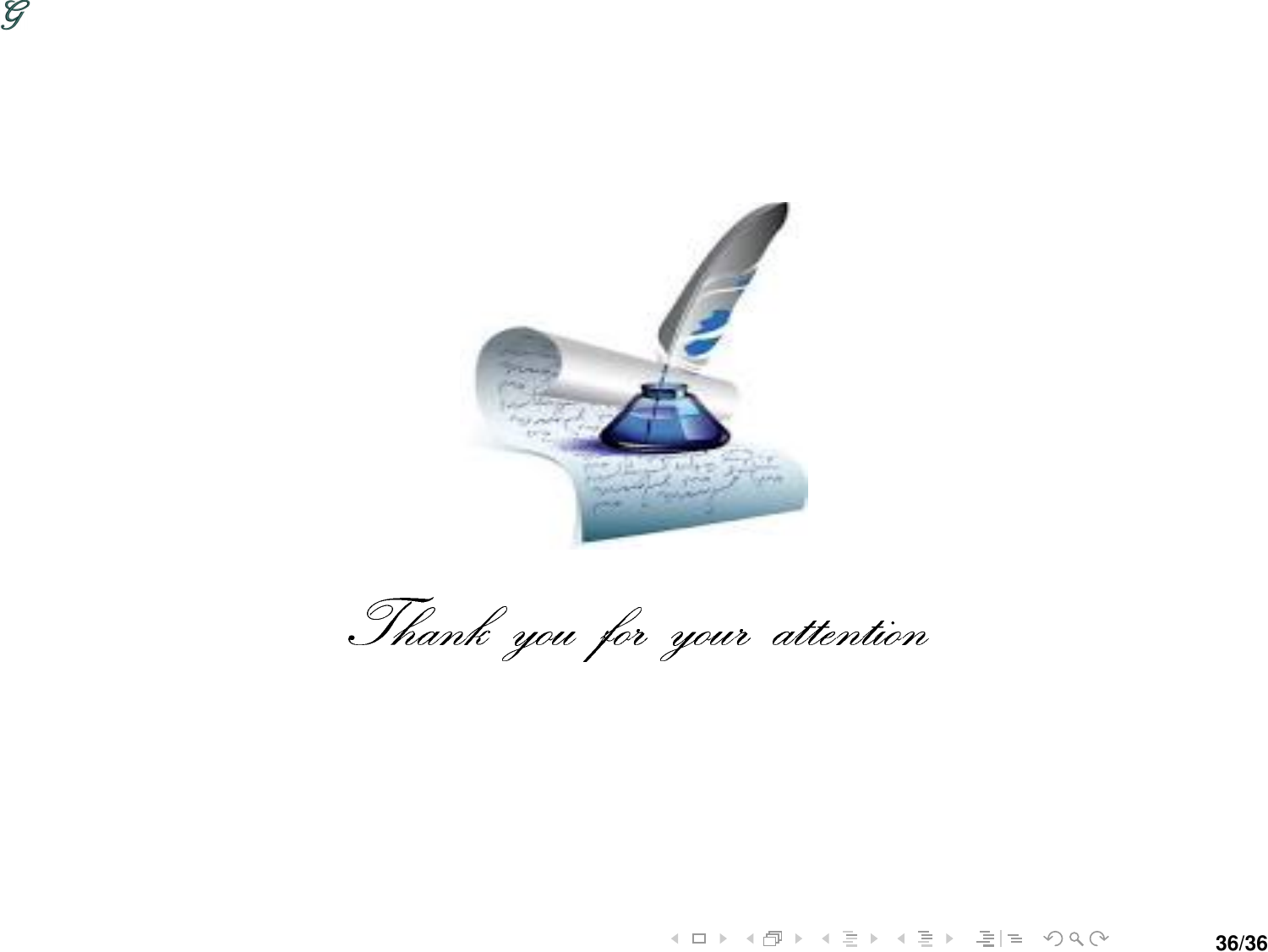



K ロ > K 御 > K 君 > K 君 > 【君 ≥ りな◎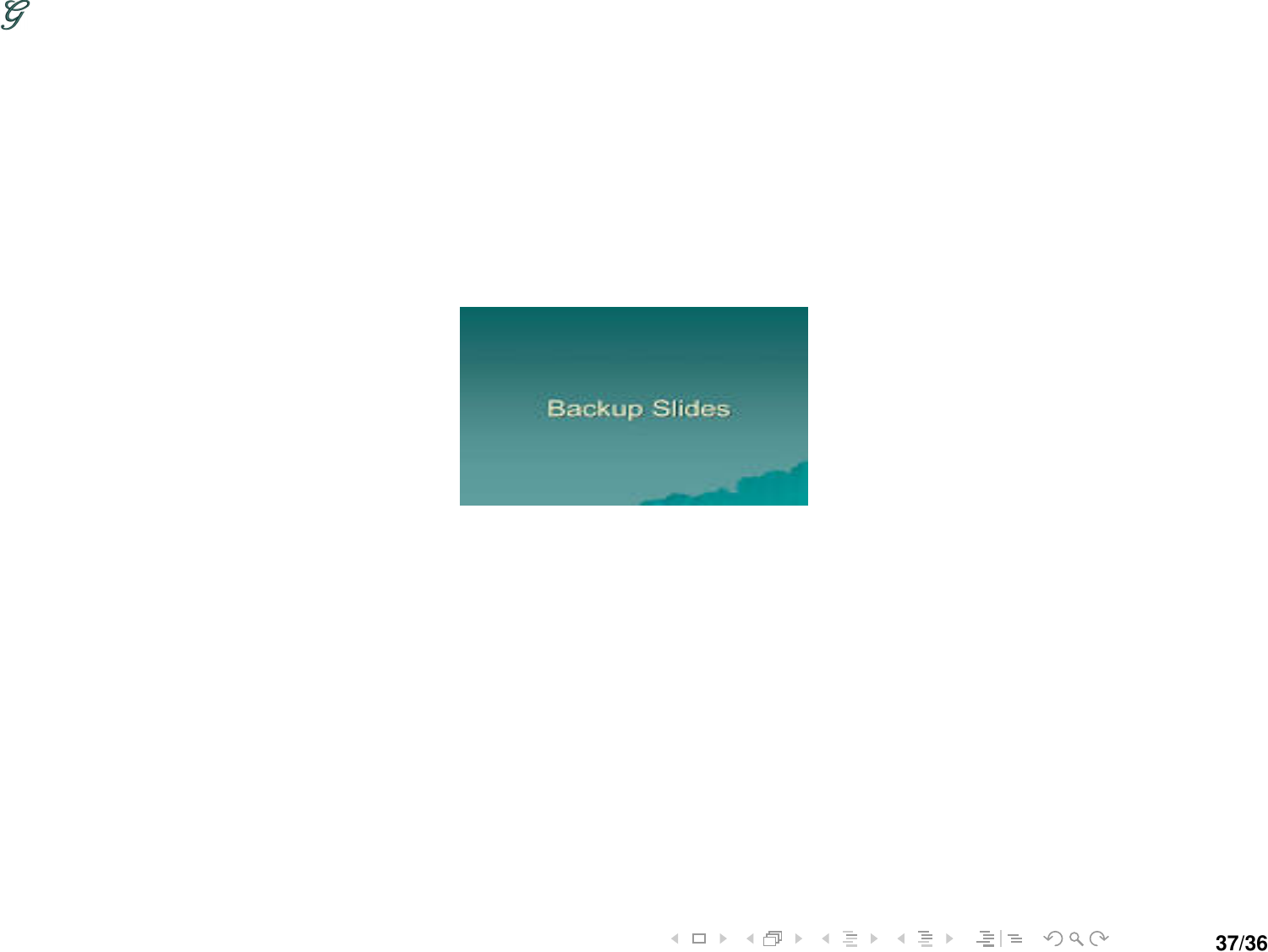

- The naive version: for a theory or hypothesis to count as *scientific* it ought to be falsifiable in principle
	- ✓ SM is in. The reason is that SM has withstood *risky* tests that it could have easily failed
- ☛ The *non-empirical confirmation*, where the value of a theory is judged in conjunction with empirical confirmation elsewhere in the same field, assuming that a long term perspective of empirical confirmation exists for the given theory<sup>7</sup>

 $7A$  mature science, according to Kuhn, experiences alternating phases of normal science and revolutions. In normal science the key theories, instruments and values that comprise the disciplinary matrix are kept fixed, permitting the cumulative generation of puzzle-solutions, whereas in a scientific revolution the disciplinary matrix undergoes revision, in order to permit the solution of the more serious anomalous puzzles that disturbed the preceding period of normal science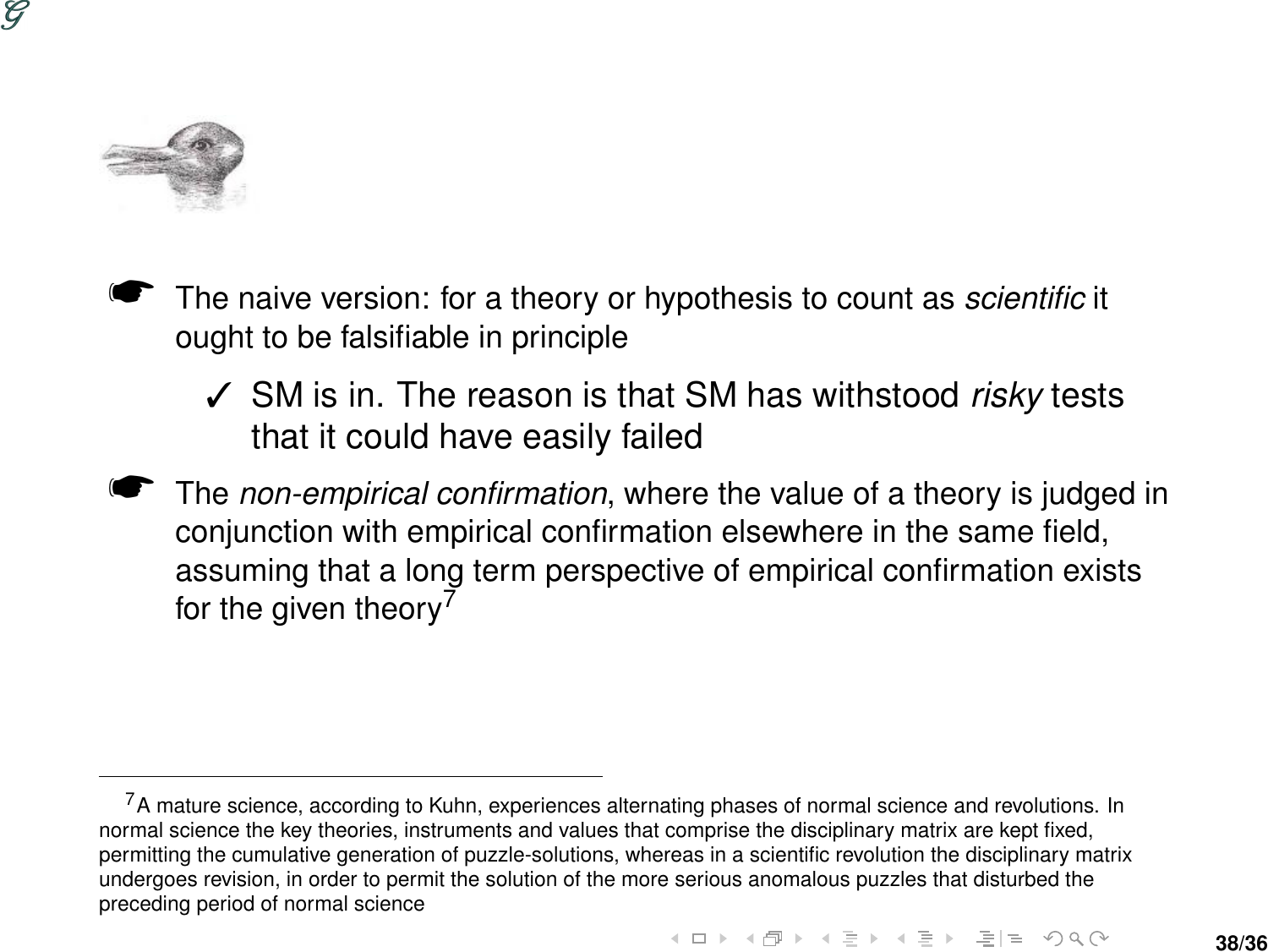

$$
\mathscr{A}^{\text{tree},1L} = \overline{u}_1 \mathscr{A}_{\mu}^{\text{tree},1L} v_2 e^{\mu} (\lambda, P)
$$
  

$$
\Gamma(Z \to \overline{I} + I) |_{\text{div}} = \frac{2}{3} \frac{1}{(2\pi)^2} \sum_{\text{spin}} \int d\Phi_{1\to 2} \text{Re} \left[ \mathscr{A}^{\text{tree}} \right]^{\dagger} \mathscr{A}^{1L} |_{\text{div}}
$$

(ε, *m*<sub>f</sub>) -scheme for (IR, collinear) singularities

$$
\frac{1}{\hat{\epsilon}} = \frac{2}{\epsilon} + \overline{\gamma} - \ln \frac{M_W^2}{\mu^2} \quad L_{cw} = \ln \frac{m_\Gamma^2}{M_W^2} \quad L_{cz} = \ln \frac{m_\Gamma^2}{M_Z^2}
$$
\n
$$
\overline{\gamma} = \gamma + \ln \pi \quad L = \ln \frac{M_Z^2}{M_W^2}
$$

K ロ > K 倒 > K ミ > K ミ > [ 콘 H = K) Q Q ©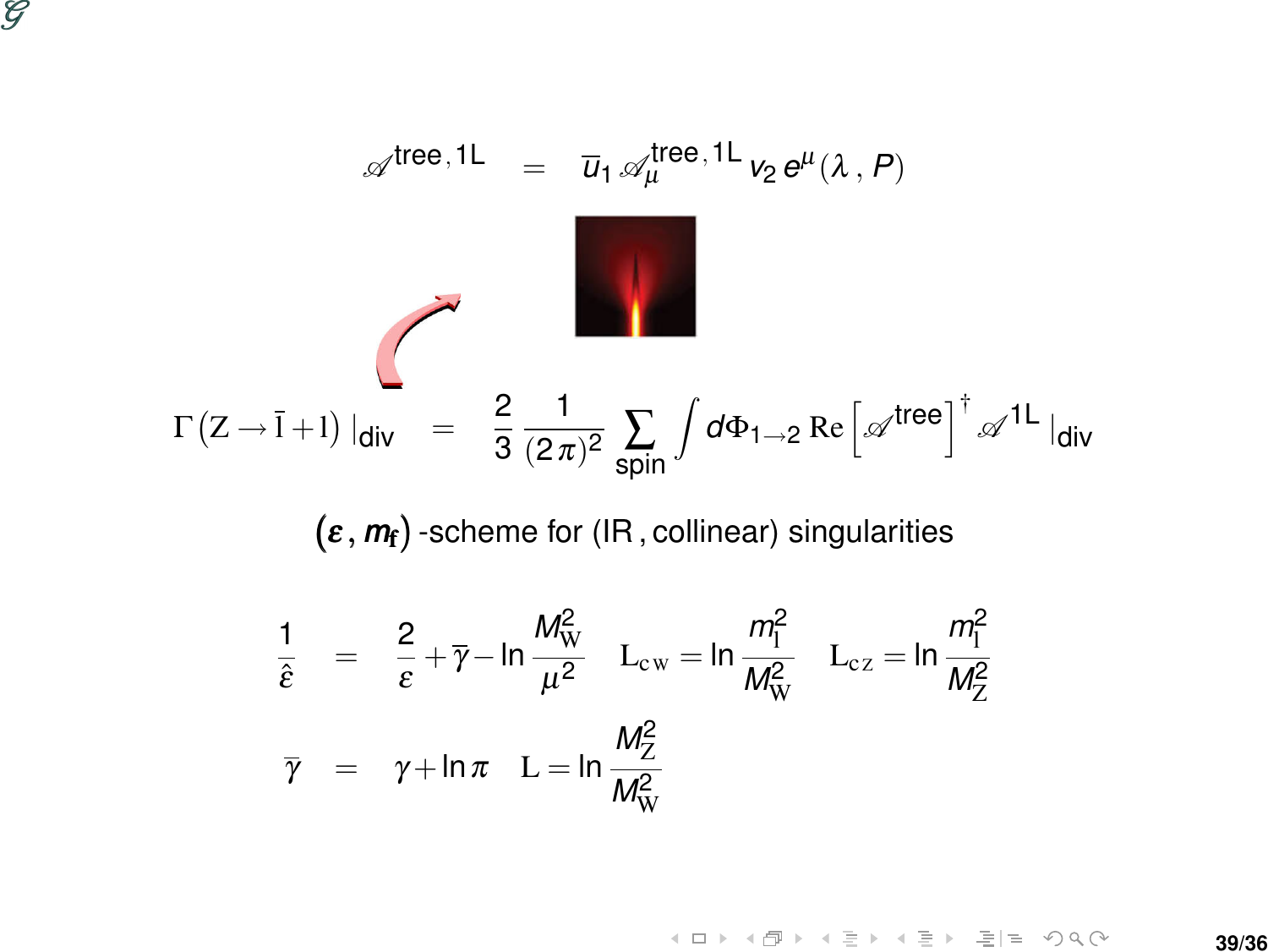

#### IR /collinear divergent factor

$$
\begin{array}{rcl} \mathscr{F}^{\text{virt}} & = & -2 \left( \frac{1}{\hat{\epsilon}} + \overline{\gamma} \right) (1 + L_{cz}) - L_{cz}^2 - 4 L_{cz} L + 3 L_{cz} - 4 L \\ \\ & & - 2 \ln \frac{M_W^2}{\mu^2} (1 + L_{cz}) + 2 - 8 \zeta(2) \end{array}
$$

Sub-amplitudes

$$
\begin{array}{lcl} \Gamma_0^{(4)} & = & \frac{1}{2} \left( 1 - 4 \, s_\theta^2 + 8 \, s_\theta^4 \right) \frac{1}{c_\theta^2} = \frac{1}{4} \left( 1 + v_1^2 \right) \frac{1}{c_\theta^2} \\\\ \Gamma_{0{\rm A}}^{(4)} & = & 2 \left( 1 - 4 \, s_\theta^2 \right) \frac{s_\theta}{c_\theta} = 2 \, v_1 \frac{s_\theta}{c_\theta} \\\\ \Gamma_0^{(6)} & = & - \left( 3 - 16 \, s_\theta^2 + 8 \, s_\theta^4 \right) \frac{s_\theta^2}{c_\theta^2} \, a_{\rm AA} + \left( 1 - 8 \, s_\theta^4 \right) \, a_{\rm ZZ} - \left( 1 - 8 \, s_\theta^2 + 8 \, s_\theta^4 \right) \frac{s_\theta}{c_\theta} \, a_{\rm AZ} \\\\ & & + & \frac{1}{4} \left( 3 - 16 \, s_\theta^2 + 8 \, s_\theta^4 \right) \frac{1}{c_\theta^2} \, a_{\varphi{\rm D}} + \frac{1}{c_\theta^2} \, a_{\varphi{\rm IA}} + \left( 1 - 4 \, s_\theta^2 \right) \frac{1}{c_\theta^2} \, a_{\varphi{\rm IV}} \end{array}
$$

K ロ > K 倒 > K ミ > K ミ > [ 콘 H = K) Q Q Q **40/36**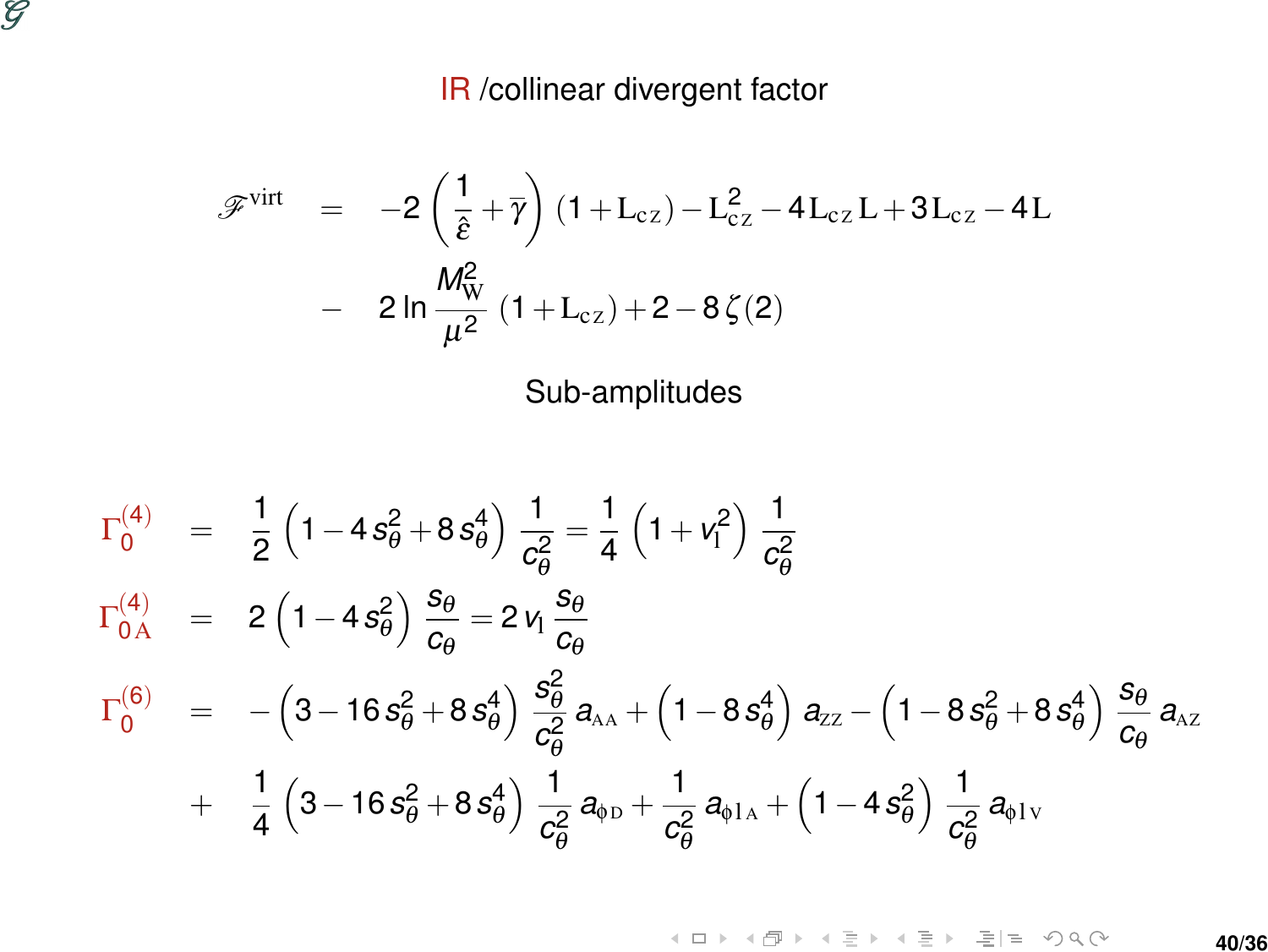

### **Proposition**

*The infrared/collinear part of the one-loop virtual corrections shows double factorization.*

$$
\Gamma(Z \to \bar{I} + I) \mid_{\text{div}} = -\frac{g^4}{384 \pi^3} M_Z s_\theta^2 \mathcal{F}^{\text{virt}} \left[ \Gamma_0^{(4)} \left( 1 + g_6 \Delta \Gamma \right) + g_6 \Gamma_0^{(6)} \right]
$$
\n
$$
\Delta \Gamma = 2 \left( 2 - s_\theta^2 \right) a_{AA} + 2 s_\theta^2 a_{ZZ} + 2 \frac{c_\theta^3}{s_\theta} a_{AZ} - \frac{1}{2} \frac{1}{s_\theta^2 c_\theta^2} a_{\phi D}
$$

K ロ > K 個 > K ミ > K ミ > ' ミ|'=' K) Q @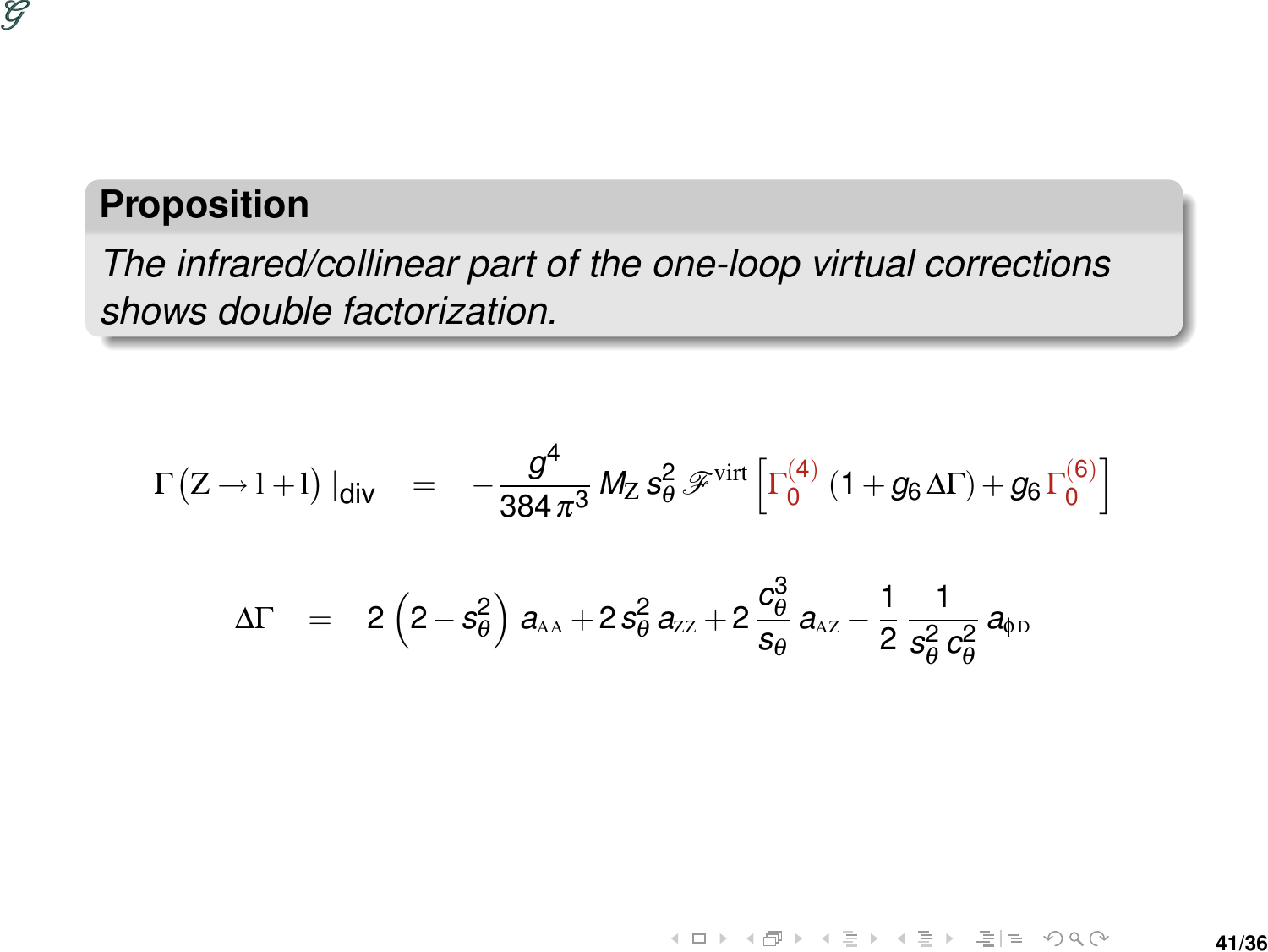

### Next we compute  $Z(P) \rightarrow l(p_1) + \overline{l}(p_2) + \gamma(k)$ , obtaining

$$
\Gamma(Z \to \bar{I} + I + \gamma) = \frac{1}{3} \frac{1}{(2\pi)^5} \sum_{\text{spin}} \int d\Phi_{1 \to 3} | \mathscr{A}^{\text{real}} |^2
$$

$$
\mathscr{A}^{\text{real}} \;\; = \;\; \overline{u}_1 \, \mathscr{A}^{\text{real}}_{\mu\nu} \, v_2 \, e^\mu (\lambda \,, P) \, e^\nu (\sigma \,, k)
$$

We split the total into

- $\bullet$  "approximated",  $n \neq 4$ , approximated phase-space, reproducing the exact structure of singularities
- $\bullet$  "remainder",  $n = 4$ , finite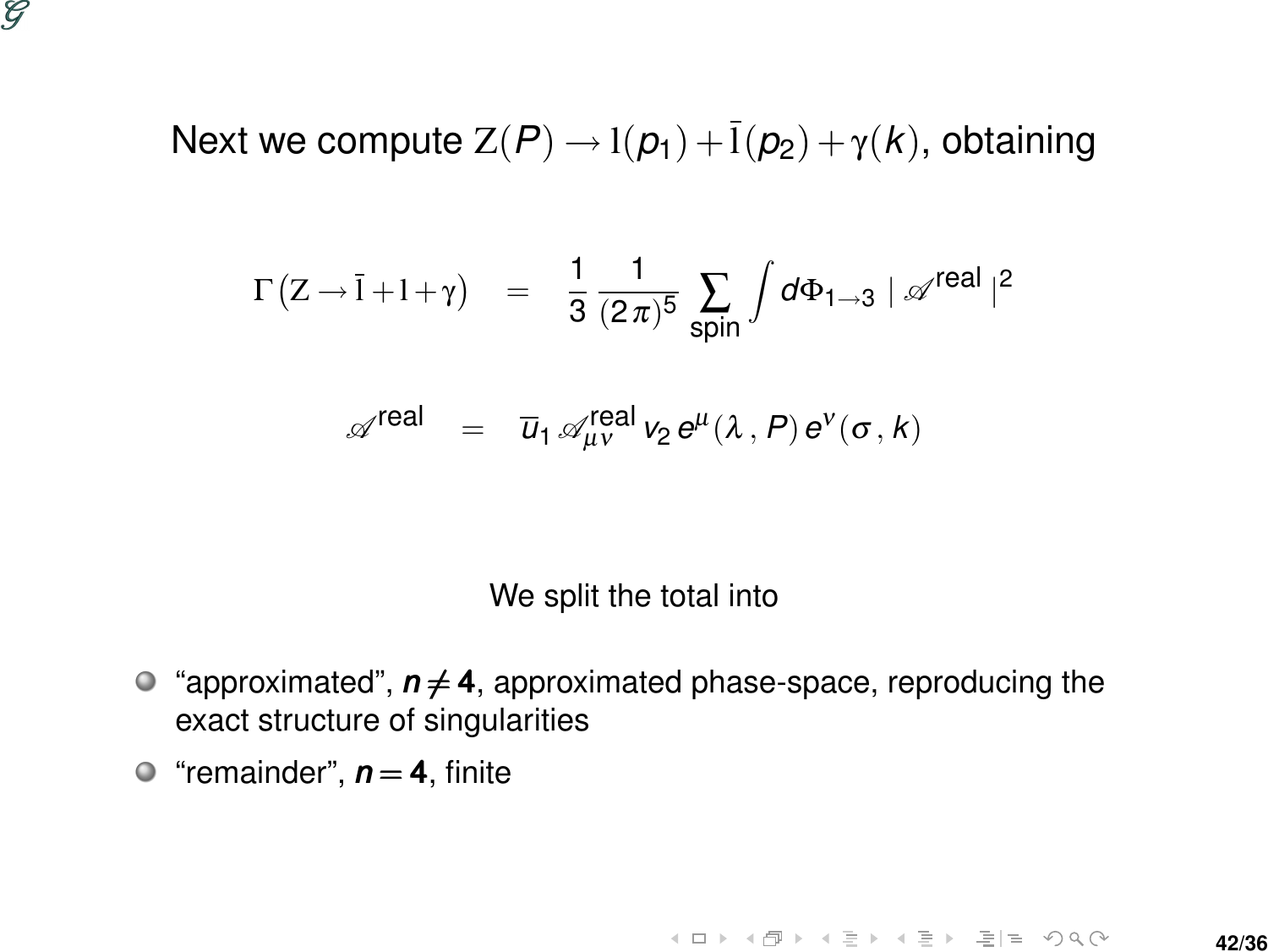

After expanding in  $\varepsilon = n-4$  we obtain an overall infrared/collinear (real) factor

$$
\begin{array}{lcl} \mathscr{F}^{real} & = & -2 \left( \frac{1}{\hat{\epsilon}} + \overline{\gamma} \right) (1 + L_{cz}) - L_{cz}^2 - 2 L_{cz} L + 3 L_{cz} - 2 L \\ \\ & & - & 2 \ln \frac{M_Z^2}{\mu^2} \left( 1 + L_{cz} \right) + 1 - 4 \, \zeta(2) \end{array}
$$

and a partial width integrated over the whole photon phase space

$$
\Gamma^{\text{app}}\left(Z \to \bar{I} + I + (\gamma)\right) = \frac{g^4}{384 \pi^3} M_Z s_\theta^2 \mathcal{F}^{\text{real}}\left[\Gamma_0^{(4)}\left(1 + g_6 \Delta \Gamma\right) + g_6 \Gamma_0^{(6)}\right]
$$

#### **Proposition**

*The infrared/collinear part of the real corrections shows double factorization. The total = virtual + real is*  $IR$  */collinear finite at*  $O(g^4 g_6)$  *( Q.E.D.).*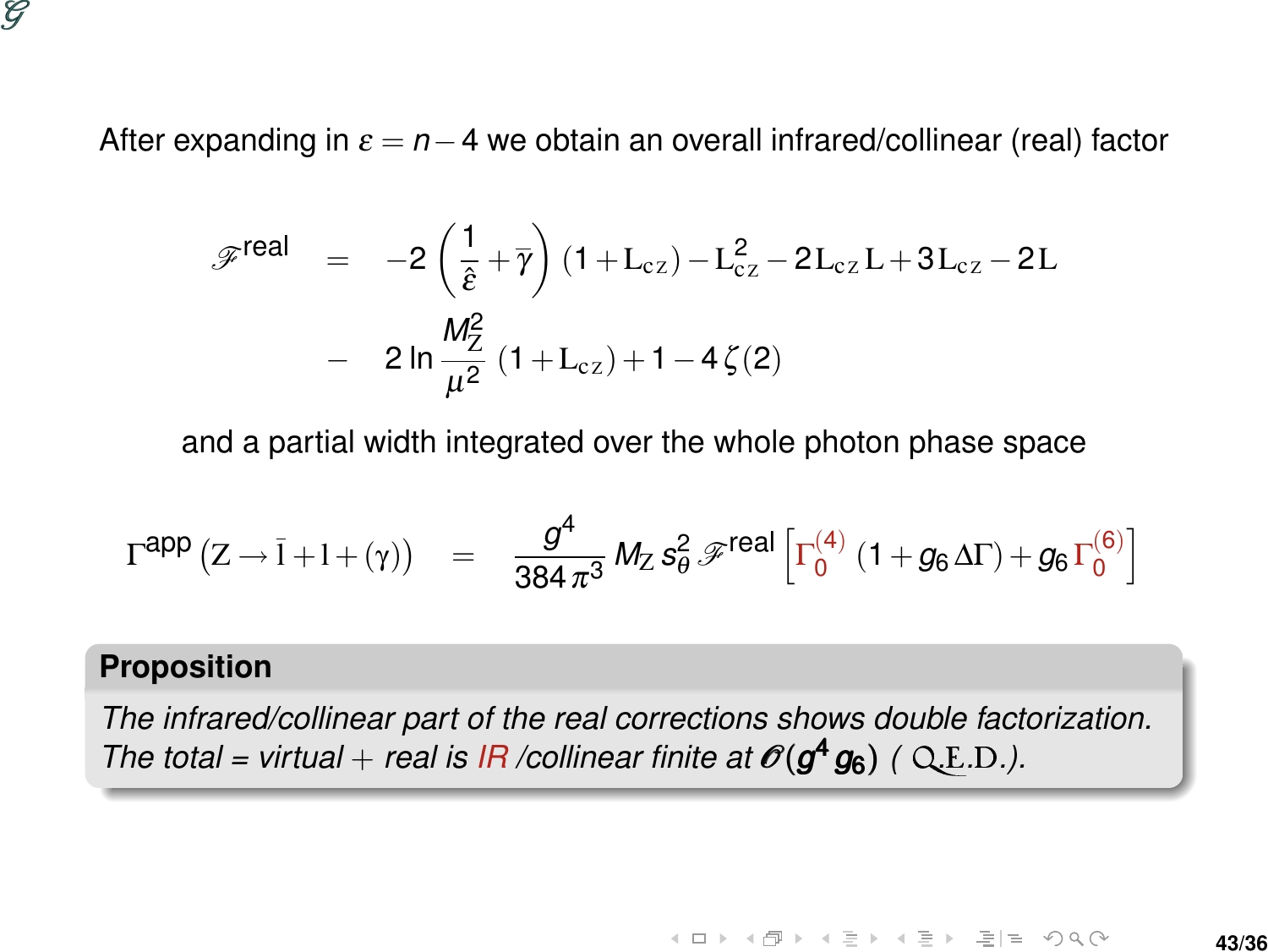





K ロ > K @ > K 코 > K 코 > [코] ≥ 900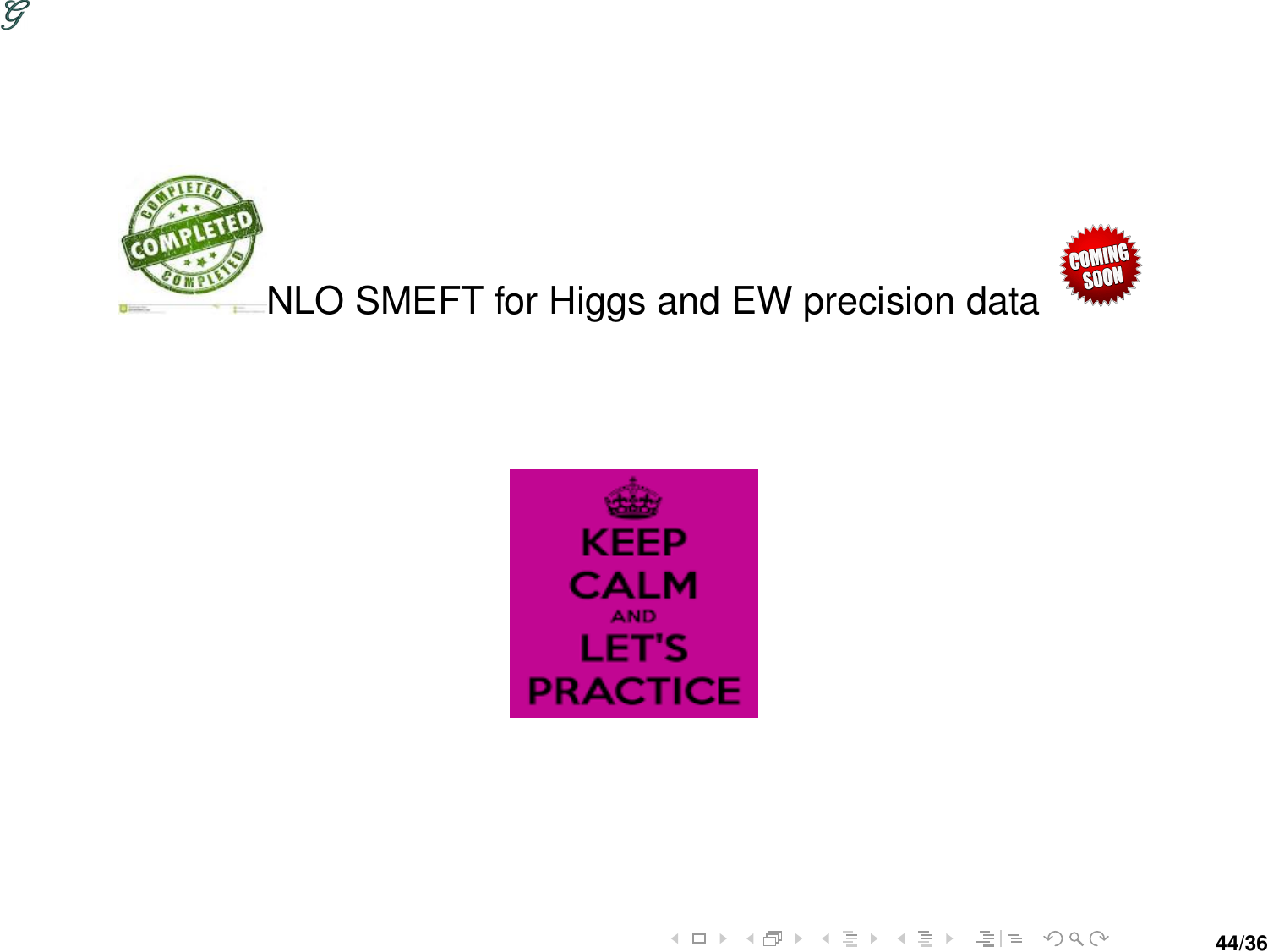



### No NP yet?

A study of SM-deviations: here the reference process is  $gg \rightarrow H$  $\checkmark$  κ-approach: write the amplitude as

$$
\mathbf{A}^{\text{gg}} = \sum_{\mathbf{q}=\mathbf{t},\mathbf{b}} \kappa^{\text{gg}}_{\mathbf{q}} \mathscr{A}^{\text{gg}}_{\mathbf{q}} + \kappa^{\text{gg}}_{\mathbf{C}}
$$

 $\mathscr{A}_{t}^{\mathsf{ss}}$  being the SM t-loop etc. The contact term (which is the LO SMEFT) is given by **κ<sup>εε</sup>.** Furthermore

$$
\kappa_q^{\text{gg}}=1+\Delta\kappa_q^{\text{gg}}
$$

K ロ K K @ K K ヨ K K ヨ K (日) - 최 비 10 Q Q **45/36**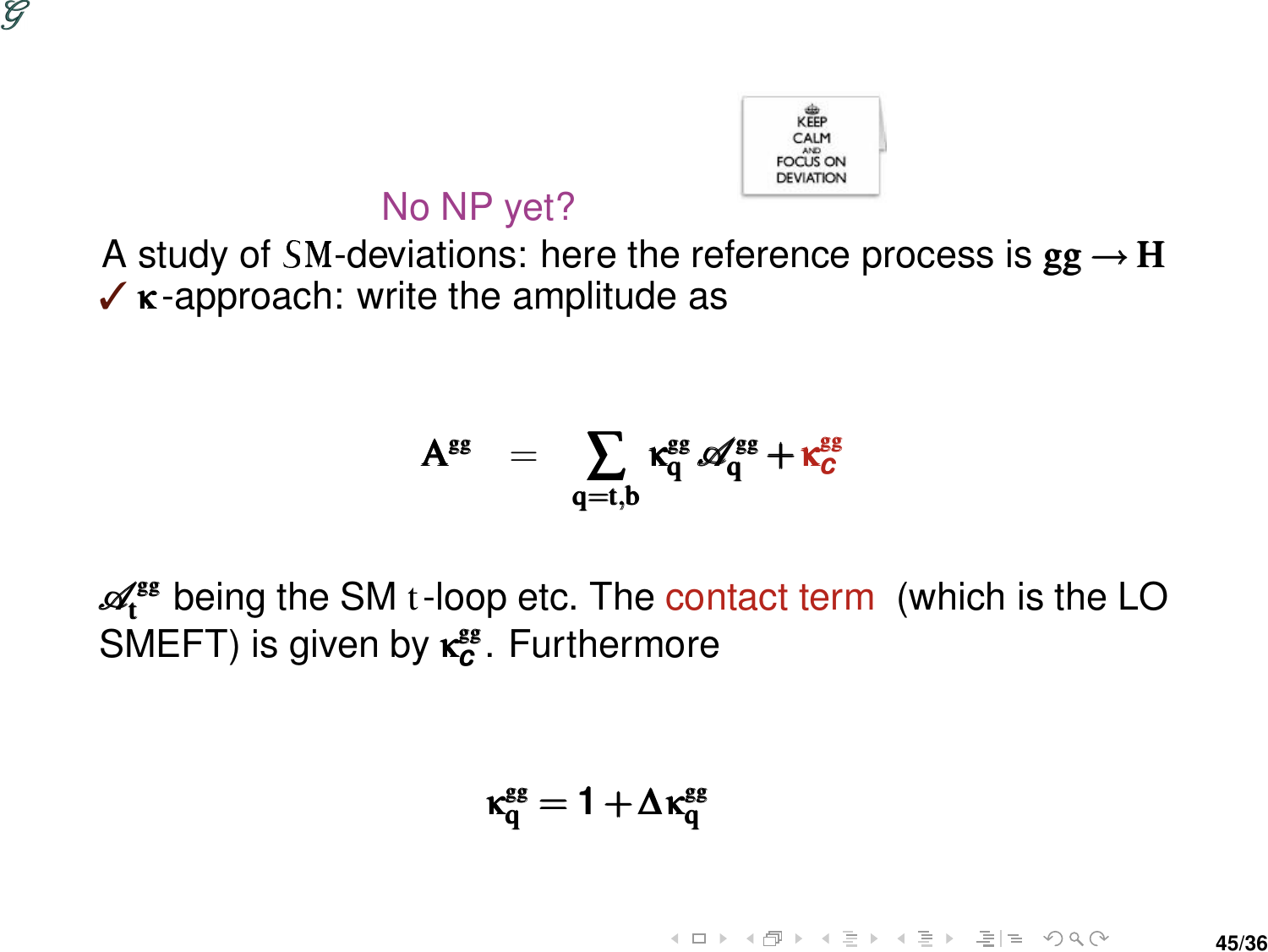

**Compute** 

$$
R = \sigma\left(\kappa_q^{gg}, \kappa_c^{gg}\right)/\sigma_{\scriptscriptstyle SM} - 1 \quad [\%]
$$

- **U** In LO SMEFT  $\kappa_c$  is non-zero and  $\kappa_q = 1$ . <sup>8</sup> You measure a deviation and you get a value for κ*<sup>c</sup>*
- $\bigotimes$  However, at NLO  $\Delta \kappa_q$  is non zero and you get a degeneracy
- **8** The interpretation in terms of κ<sup>Lo</sup> or in terms of {κ<sup>NLO</sup>, ∆κ<sup>NLO</sup>} could be rather different.

<sup>8</sup>Certainly true in the linear realization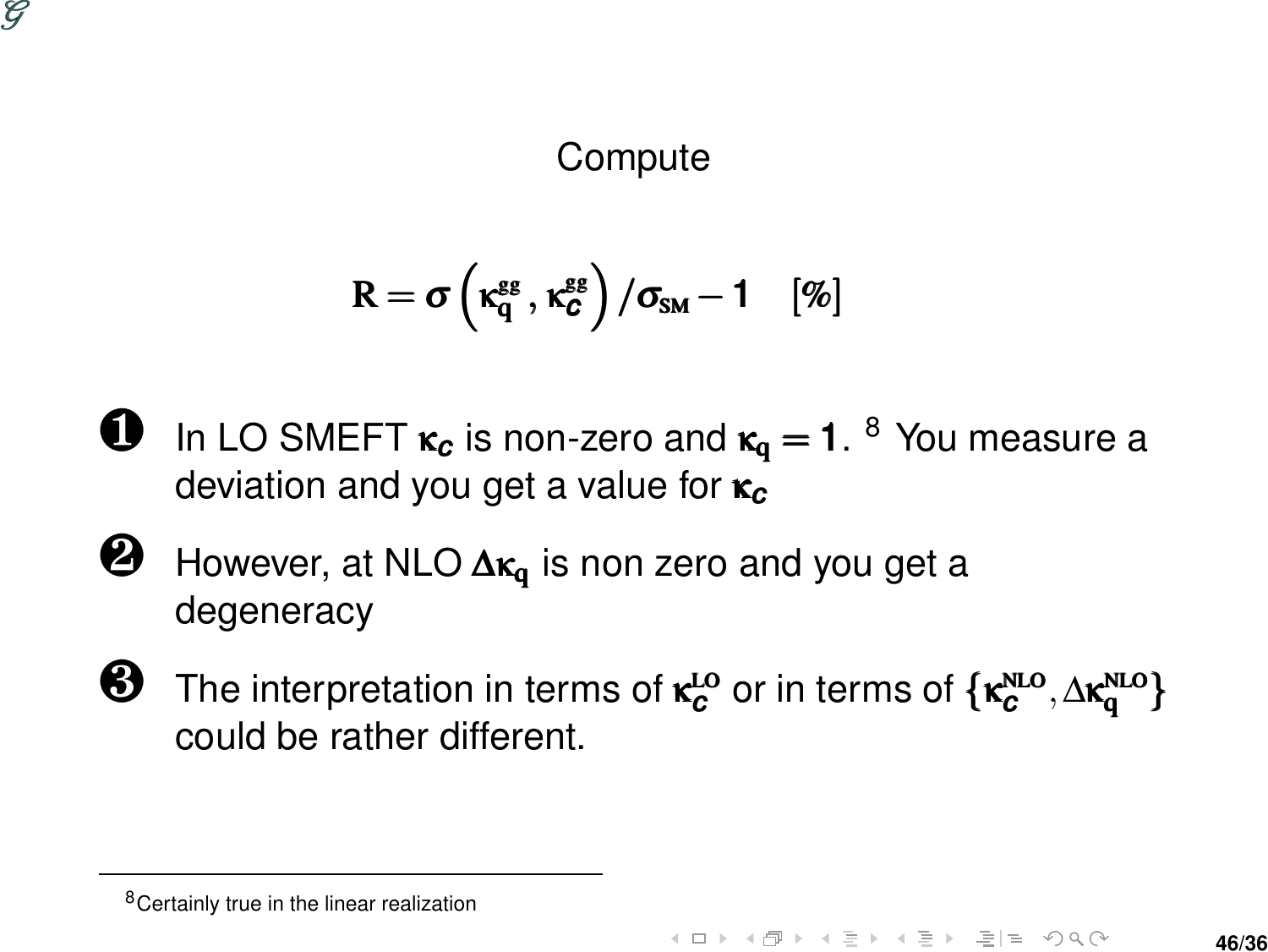#### ဗ

### Going interpretational

$$
\begin{array}{lcl} A^{gs}_{\scriptscriptstyle \text{SMEFT}} & = & \displaystyle \frac{g \, g^{2}_{\scriptscriptstyle \text{S}}}{\pi^2} \, \sum_{\scriptscriptstyle q=t,b} \kappa^{ss}_{\scriptscriptstyle q} \, \mathscr{A}^{ss}_{\scriptscriptstyle q} \\[2mm] & + & \displaystyle 2 \, g_{\scriptscriptstyle \text{S}} \, g_{\scriptscriptstyle 6} \, \frac{s}{M^{2}_{\scriptscriptstyle W}} \, a_{\scriptscriptstyle \text{S}} \, s + \frac{g \, g^{2}_{\scriptscriptstyle \text{S}} \, g_{\scriptscriptstyle 6}}{\pi^2} \, \sum_{\scriptscriptstyle q=t,b} \, \mathscr{A}^{\scriptscriptstyle \text{NF};ss}_{\scriptscriptstyle q} \, a_{\scriptscriptstyle \text{S}} \, s \, \mathscr{A}^{\scriptscriptstyle \text{NF};ss}_{\scriptscriptstyle q}} \end{array}
$$

**Remark** use arXiv:1505.03706, adopt Warsaw basis (arXiv:1008.4884), eventually work in the Einhorn-Wudka PTG scenario (arXiv:1307.0478)

- ① LO SMEFT: <sup>κ</sup><sup>q</sup> <sup>=</sup> 1 and *<sup>a</sup>*φ<sup>g</sup> is scaled by 1/16<sup>π</sup> <sup>2</sup> being LG (blue color)
- $\binom{2}{2}$  NLO PTG-SMEFT:  $\kappa_q \neq 1$  but only PTG operators inserted in loops (non-factorizable terms absent), *a*φ<sup>g</sup> scaled as above
- $\overline{3}$  NLO full-SMEFT:  $\kappa_0 \neq 1$  LG/PTG operators inserted in loops (non-factorizable terms present), LG coefficients scaled as above

At NLO, 
$$
\Delta \kappa = g_6 \rho
$$

K ロ > K 倒 > K ミ > K ミ > - ミ|= の Q Q **47/36**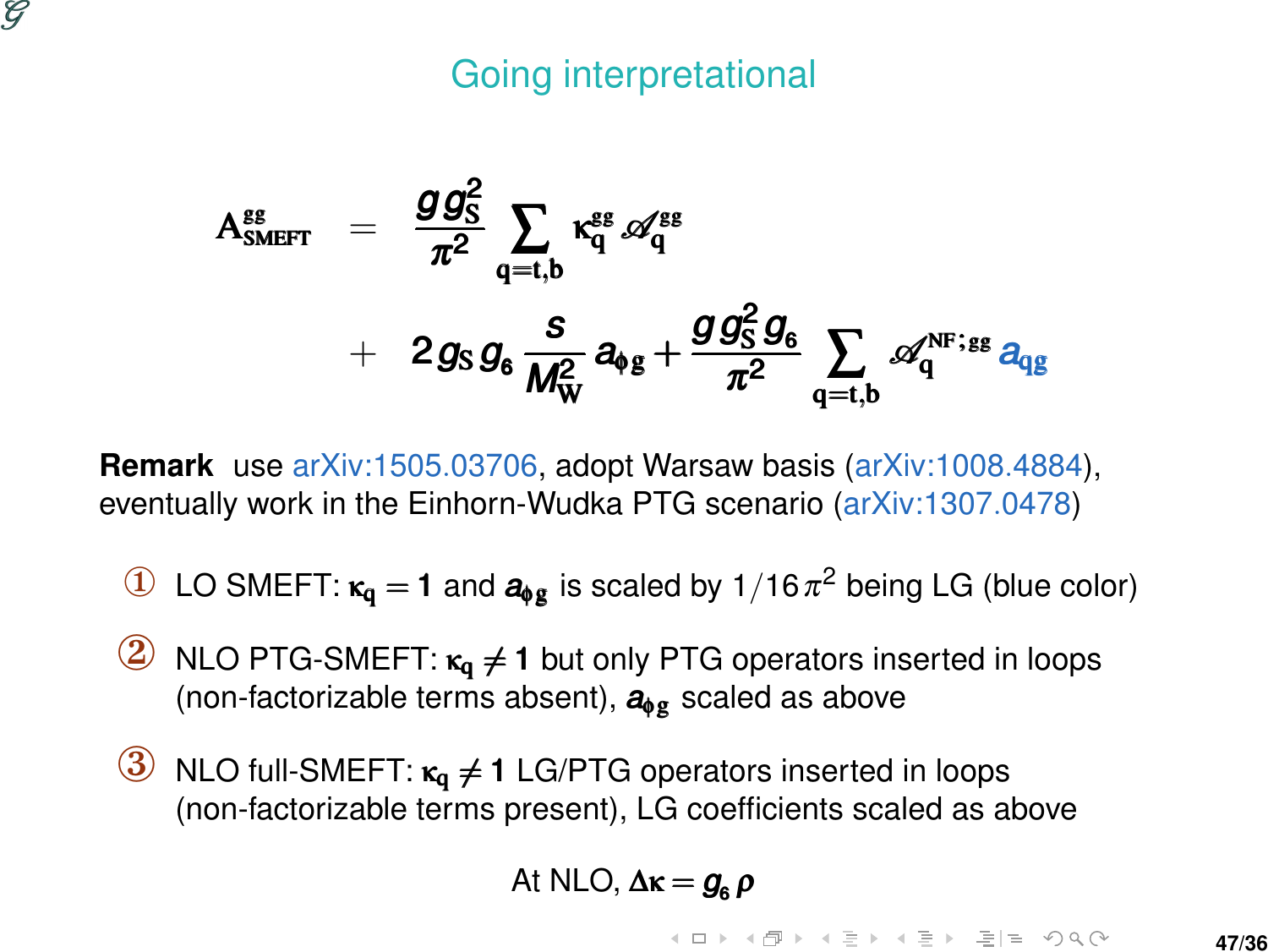



hi-tech center Relaxing the PTG assumption introduces

non-factorizable sub-amplitudes proportional to  $a_{1g}, a_{bg}$  with a mixing among  ${a_{\phi_{\alpha}, a_{\epsilon_{\beta}, a_{\beta}}}}$ . Meanwhile, renormalization has made one-loop SMEFT finite, e.g. in the G<sub>F</sub>-scheme, with a residual  $\mu_{\rm R}$  -dependence.

What are POs? Experimenters collapse some "primordial quantities" (say number of observed events in some pre-defined set-up) into some "secondary quantities" which we feel closer to the theoretical description of the phenomena.

Residues of resonant poles, κ -parameters and Wilson coefficients are different layers of POs

K ロ > K @ > K 로 > K 로 > \_로 및 0 9 0 0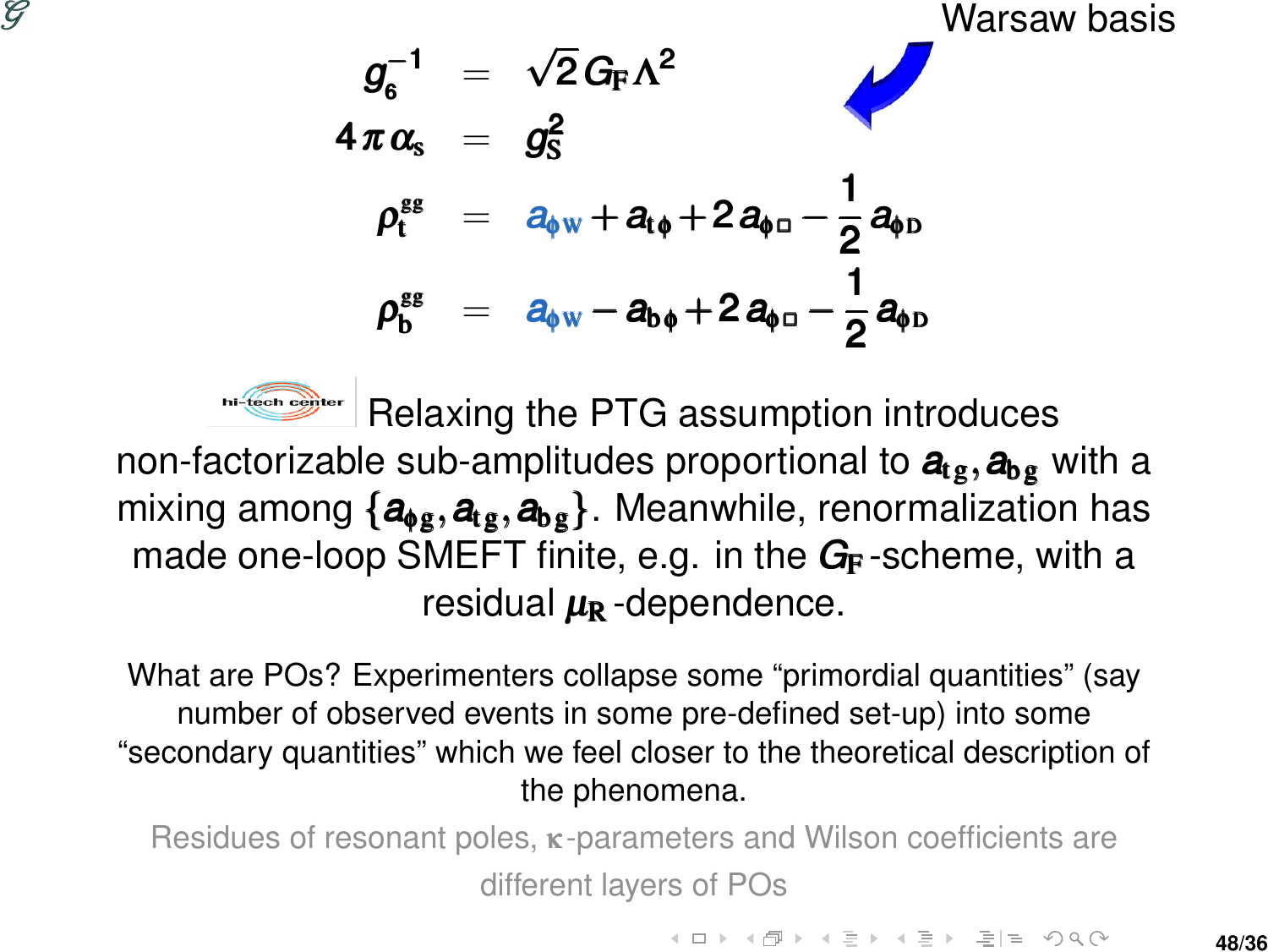



→ 伊 → → ミ → → モ → 三 = つくぐ  $\left\{ \begin{array}{c} \square \end{array} \right\}$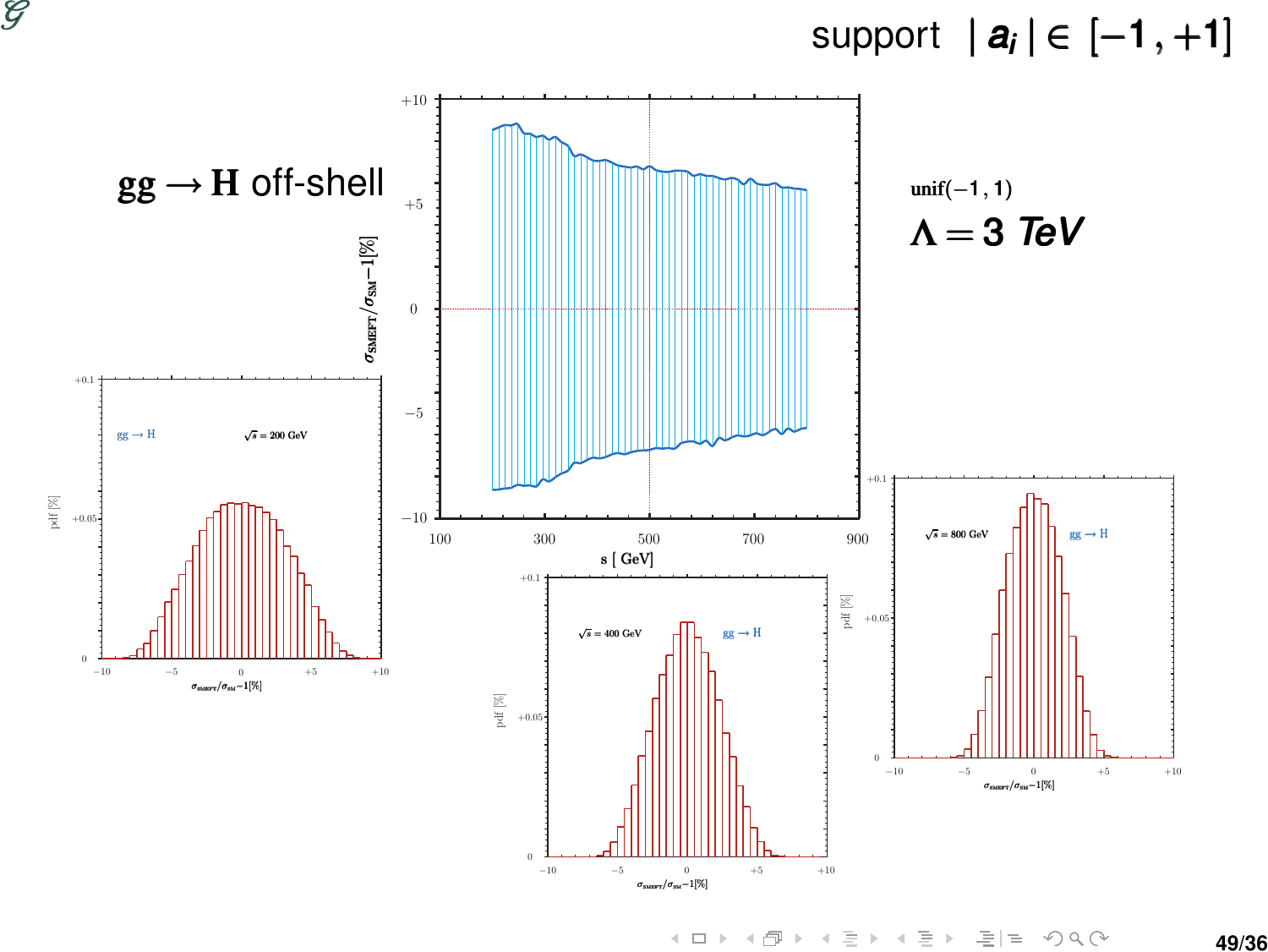



Another reason to go NLO

$$
\begin{aligned} &\text{The contact term is real } \dots \star^{\mathcal{E} \mathcal{B}}_G \in \mathbb{R} \\ &\frac{g g_S^2 g_6}{\pi^2} \, \Sigma_{q=t,b} \left[ \Delta \kappa^{\mathcal{B} \mathcal{B}}_q \, \mathscr{A}^{\mathcal{B} \mathcal{B}}_q + \mathscr{A}^{NF;gg}_q \, a_{qg} \right] \in \mathbb{C} \\ &2 g_S \, g_6 \, \frac{s}{\mathscr{M}_W^2} \, a_{\phi g} \in \mathbb{R} \end{aligned}
$$

$$
a_i = 1, \forall i
$$
  

$$
\Lambda = 3 \text{ TeV}
$$

K ロ > K 倒 > K ミ > K ミ > [ 콘 H = K) Q Q Q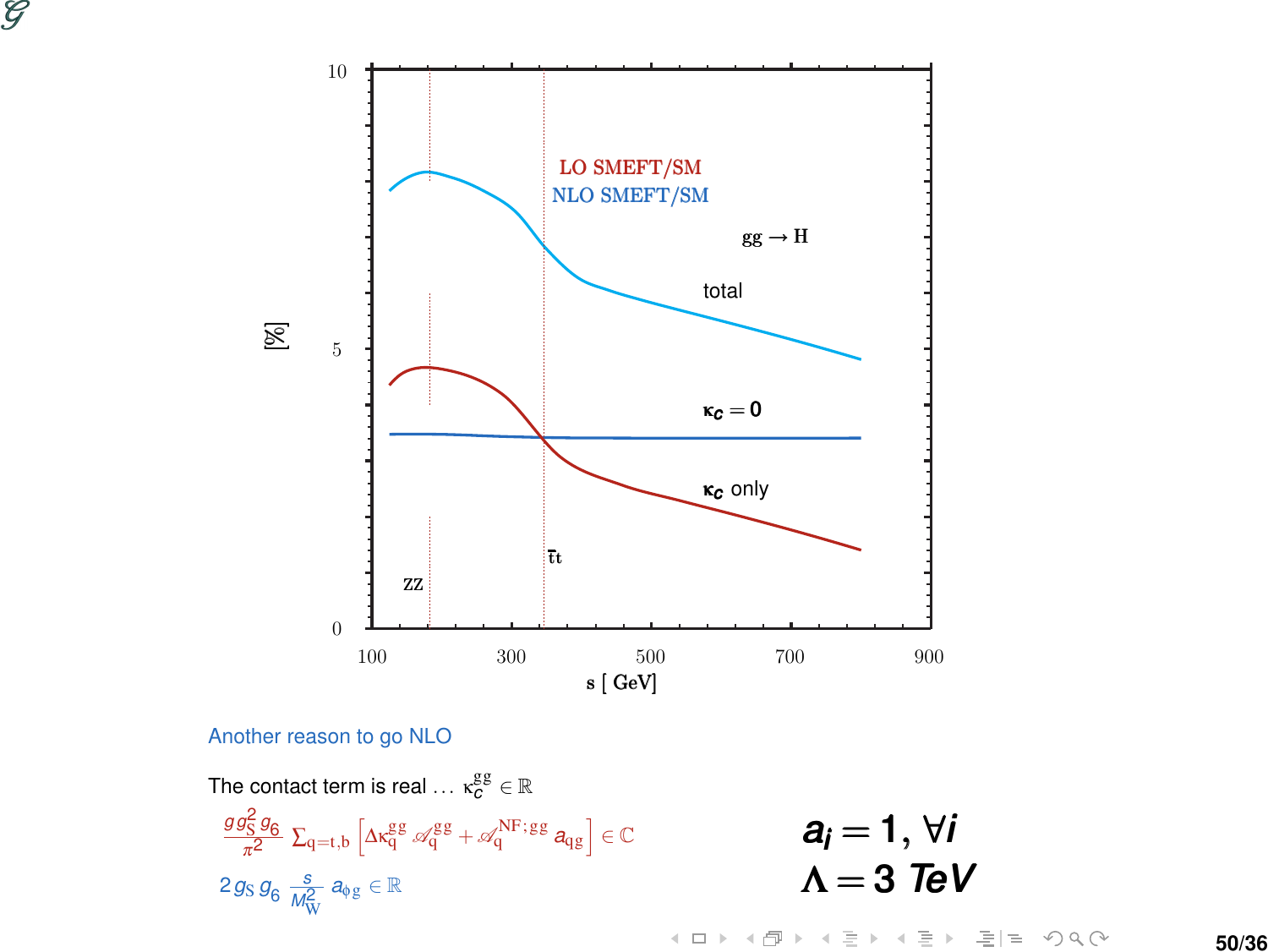



**51/36**

K ロ > K @ > K ミ > K ミ > - ミ|ㄹ -9 Q @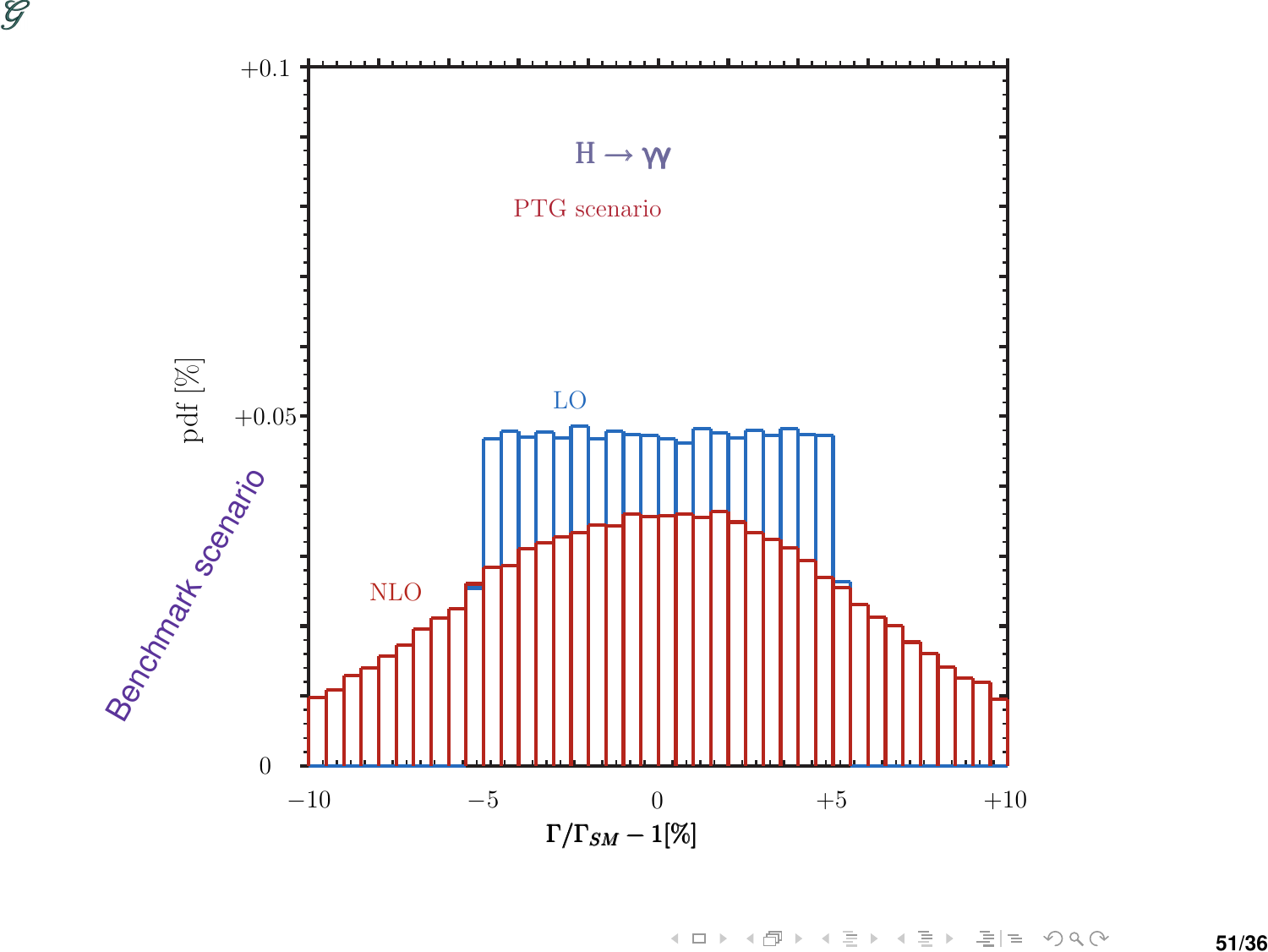

K ロ > K @ > K ミ > K ミ > - ミ|ㄹ -9 Q @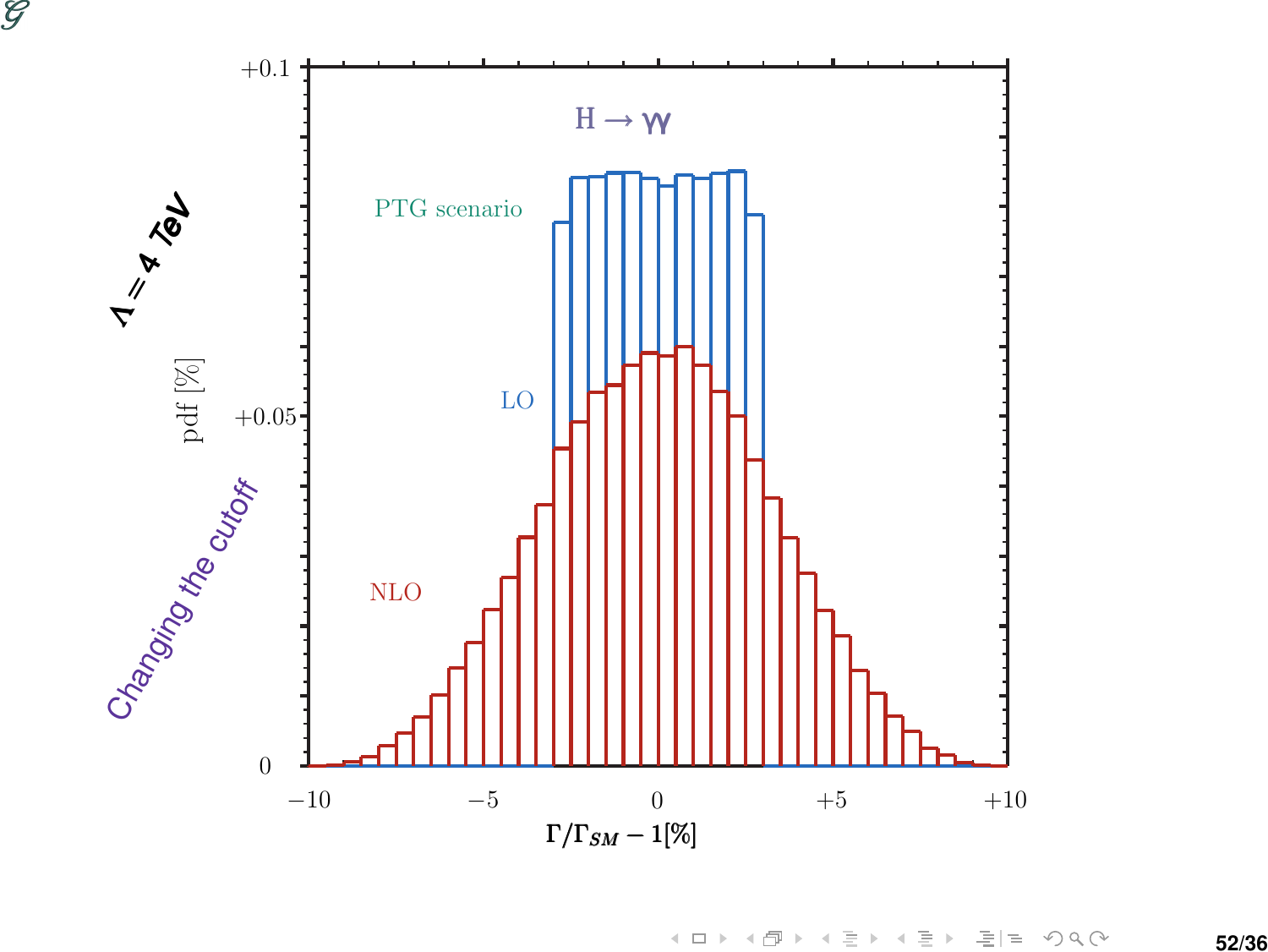